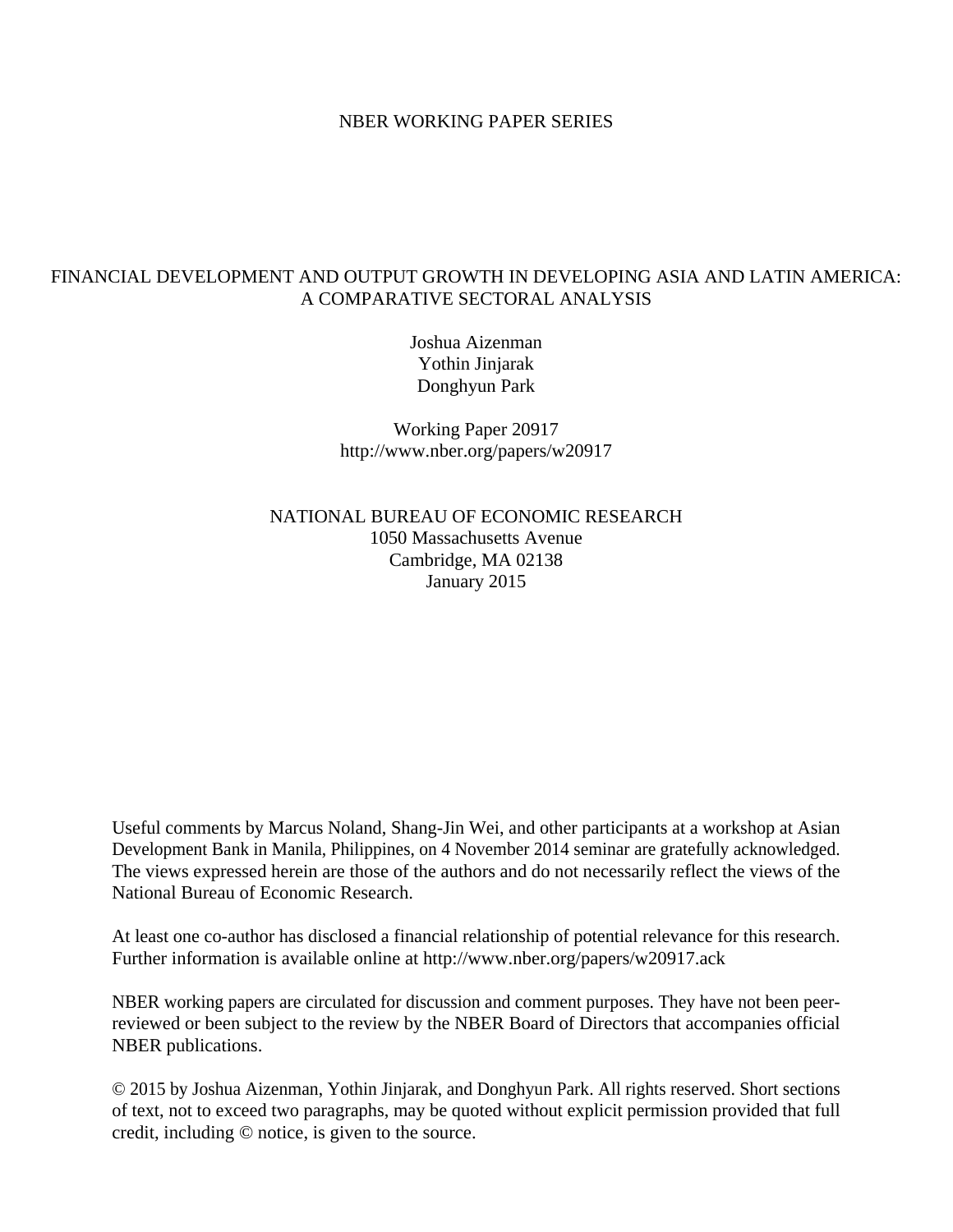Financial Development and Output Growth in Developing Asia and Latin America: A Comparative Sectoral Analysis Joshua Aizenman, Yothin Jinjarak, and Donghyun Park NBER Working Paper No. 20917 January 2015 JEL No. G20,G30,O40,O47,O57

## **ABSTRACT**

We use data from the Groningen Growth and Development Centre (GGDC) database to perform preliminary empirical analysis of the interplay between quality and quantity of finance in accounting for the output growth of ten sectors. We review the existing literature and some salient open questions pertaining to the relationship between financial depth and output growth. Our analysis looks at the finance-growth nexus in 41 economies, including 11 East Asian and 9 Latin American economies for a comparison between two regions which are at similar income levels. We document large differences between the two regions in terms of the impact of financial depth on sectoral growth, and validate the negative impact of financial deepening on output growth in several sectors. Our results suggest that the impact of financial development on growth may be non-linear – i.e. it may promote growth only up to a point.

Joshua Aizenman Economics and SIR USC University Park Los Angeles, CA 90089-0043 and NBER aizenman@usc.edu

Donghyun Park Economics and Research Department Asian Development Bank Manila, Philippines dpark@adb.org

Yothin Jinjarak School of Economics and Finance Victoria University of Wellington PO Box 600 23 Lambton Quay, Wellington New Zealand 6140 yothin.jinjarak@vuw.ac.nz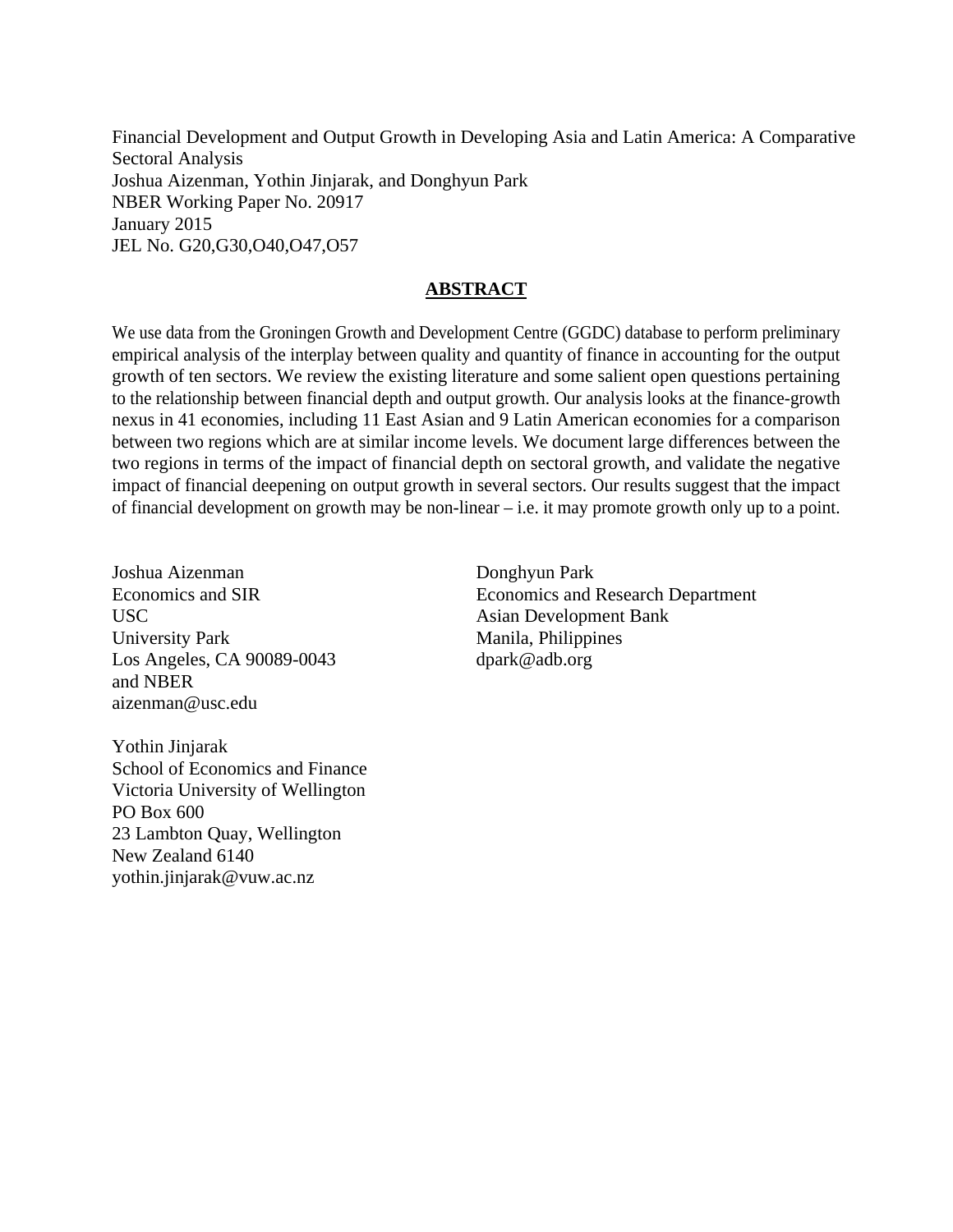#### **1 Introduction**

A lingering challenge in applied economics is measuring and controlling the quality of services – e.g. health care, education, and finance. Since services are measured at cost, their GDP share is correlated with per capita GDP. But short of controlling for the quality of services, it is not clear if the growing share of services in the GDP adds to welfare. To illustrate, in in 2012, the GDP share of medical services was 17.9% in the US, 10.9% in Canada, 11.7% in France 11.7%, and 9.4% in the UK. Yet there is no evidence that the US health services deliver on average better quality of outcome. To the contrary, for most conventional measures of average quality of health, life expectancy at birth and the like, the US lags many other OECD countries by wide margins [OECD (2013)].<sup>1</sup> Similar observations apply to education and other services. Even after adjusting for PPP, the links between expenditure on services and the quality of these services in the OECD countries remain tenuous at best.

For financial services, the global financial crisis (GFC) underlines the relevance of such concerns. GFC paralyzed global financial systems and almost brought the world economy to its knees. According to conventional wisdom, financial depth contributes to the growth of the real sector, but the evidence remains mixed at best. The GFC put to the fore the possibility that the relationship between financial depth and output growth may be non-linear and unstable overtime. That is, the development of the financial sector may benefit the real sector, but only up to a point. Beyond that point, further financial development may have no effect or even a negative effect on growth. For example, the

 $1$  The share data taken from the World Bank,

http://data.worldbank.org/indicator/SH.XPD.TOTL.ZS (accessed September 10, 2104).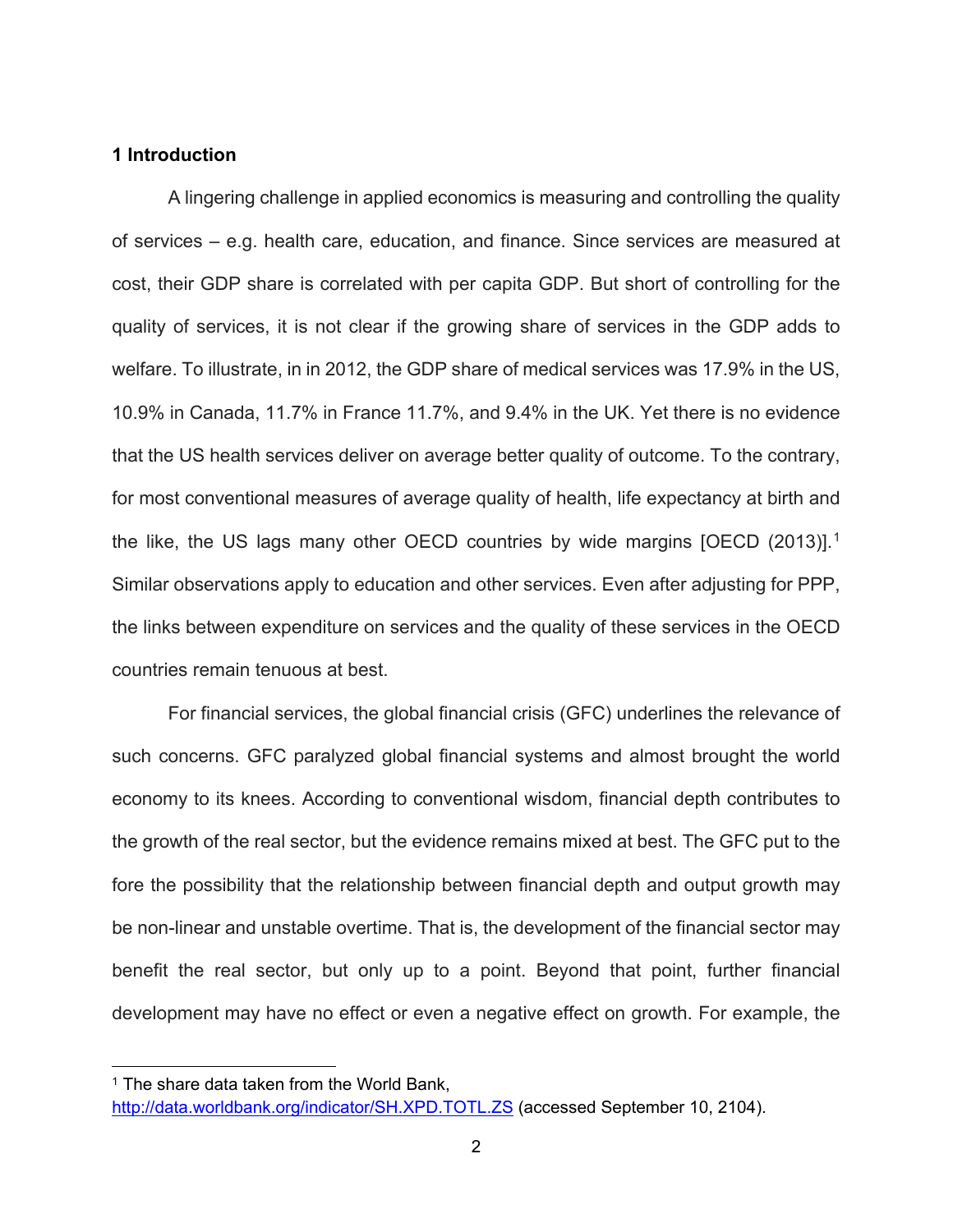GFC was preceded by a wave of financial innovation which produced many complex hightech financial products but entailed little obvious benefit for growth. Excessive financial innovation that overwhelms the regulatory capacity of regulatory authorities can culminate in financial crisis which sets back growth for some time.

Concerns about too much finance are more relevant for advanced economies that already have mature, sophisticated financial sectors with a good mix of banks and capital markets than for developing economies with backward financial sectors. Diminishing marginal returns to financial development are more likely at higher levels of financial development. However, there are fundamental measurement issues that affect both advanced and developing economies. The crux of the problem is that the standard measures of financial development are quantitative measures such as the ratio of private credit to GDP. Quantitative measures are highly imperfect measures of financial development, which refers to the quality of the financial system, or its ability to allocate resources to the most productive uses. For example, it is conceivable that even as the financial system expands in size, its capacity to channel resources efficiently stagnates or even recedes. Perhaps no country epitomizes such risks better than today's China.

East Asian countries generally have large financial sectors relative to their income levels. Yet they remain well inside the global finance frontier, as evident in their recycling of much of their abundant savings through the financial markets of the advanced economies. Even within the context of East Asia, China has an exceptionally large financial sector, yet few would mistake the large size as evidence of financial development. To the contrary, there are widespread concerns that an unsustainable expansion of credit – i.e. unsustainable expansion of financial sector – is jeopardizing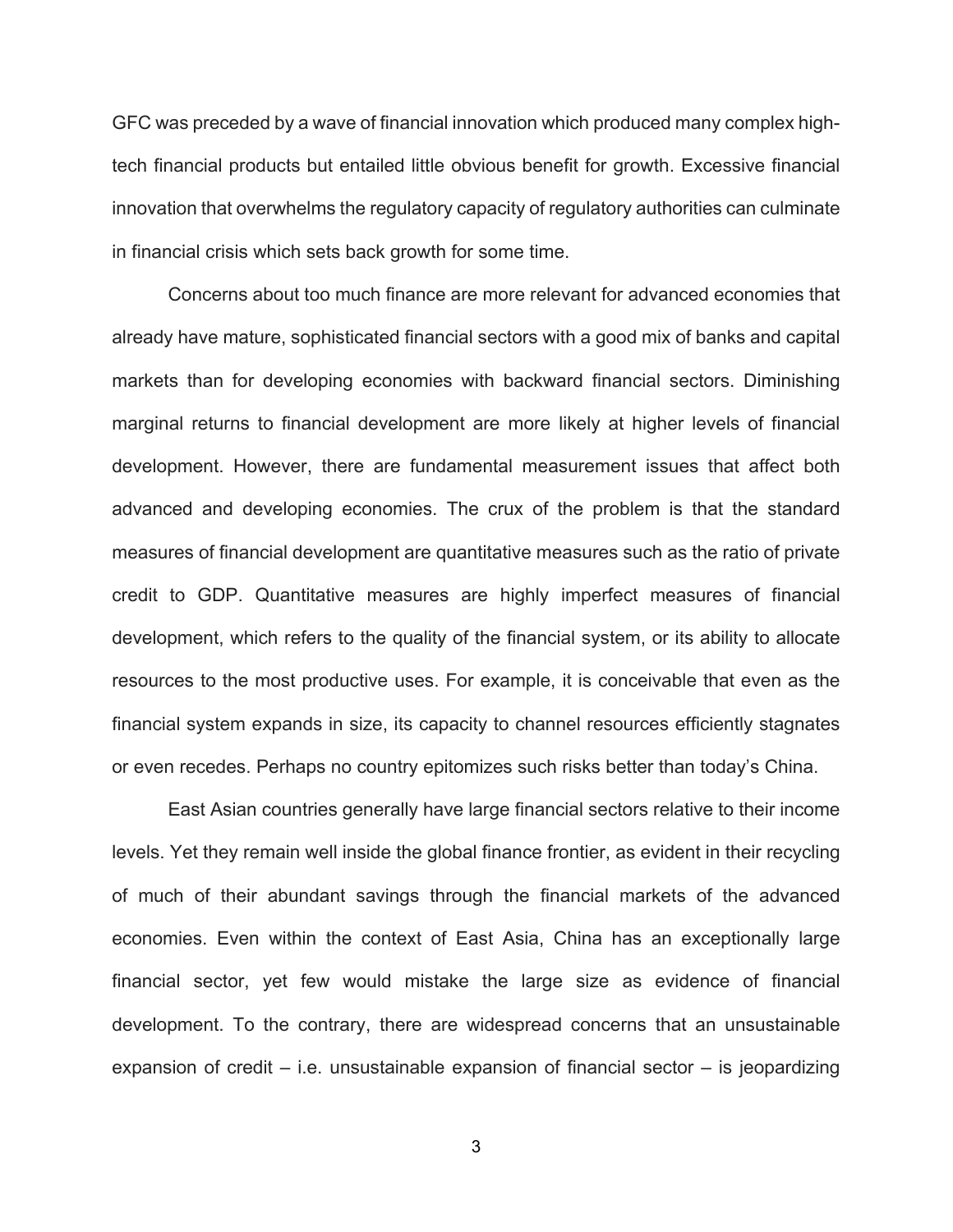financial stability and eroding the quality of investments. A specific major concern is that state-owned banks may be channeling credit to state-owned firms at the expense of credit to the dynamic private sector. Latin America and East Asia are at similar income levels but one key difference is the relative abundance of savings in the latter. As such, a comparative analysis of the finance-growth nexus in the two regions is worthwhile.

This paper marks a preliminary attempt to explore some of the above issues by delving into the relationship between financial depth and sectoral output growth. The sectoral data encompass 10 sectors - agriculture, mining, manufacturing, construction, public utilities, retail and wholesale trade, transport and communication, finance and business services, other market services, and government services. Our analysis covers 41 economies, including 11 East Asian and 9 Latin American economies which we compare.2 We use data from international financial institutions for measures of financial depth, financial spreads, and several proxies for quality and availability of finance. While the financial data are far from satisfactory, our paper provides preliminary insights about the key issues at hand and raises some questions that need further investigation. We review the literature, describe the data and empirical framework, report and discuss the preliminary results, and conclude with some final observations.

<sup>2</sup> It gives sectoral detail to the historical macro data in Maddison (2003) from 1950 onwards. The data for Asia and Latin-America are based on Marcel P. Timmer and Gaaitzen J. de Vries (2007), 'A Cross-Country Database For Sectoral Employment And Productivity In Asia And Latin America, 1950-2005', GGDC Research memorandum GD-98, Groningen Growth and Development Centre, August 2007. Data for Europe and the US is based on an update of Bart van Ark (1996), Sectoral Growth Accounting and Structural Change in Post-War Europe, in B. van Ark and N.F.R. Crafts, eds., Quantitative Aspects of Post-War European Economic Growth, CEPR/Cambridge University Press, pp. 84-164See http://www.rug.nl/research/ggdc/data/10-sector-database.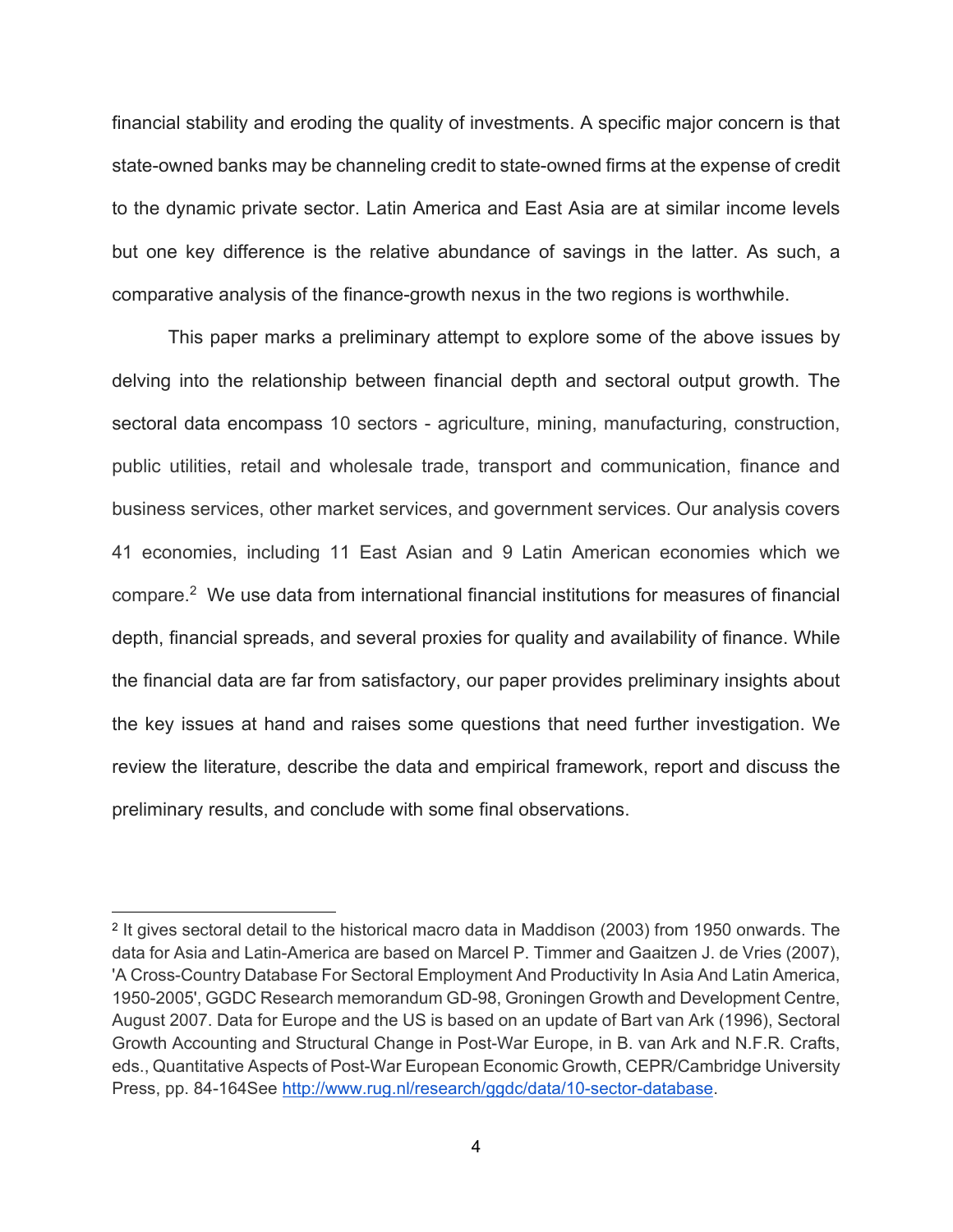#### **2 Literature Review**

 The importance of the quality of financial intermediation has been well recognized in the literature, though identifying its effect remains a work in progress [see Levine (2005) for a comprehensive review]. Boyd and Smith (1992) show that the quality of financial intermediation has first order effects on capital flows and economic growth. In a model with adverse selection and costly state verification in which both debt contracts and credit rationing are observed, capital may flow from capital scarce countries to capital abundant countries if the capital abundant countries have financial intermediaries that are sufficiently more effective at exerting corporate control than the capital scarce countries. This insightful paper provides a nice interpretation to the Lucas paradox (1992) of capital flowing uphill, a topic that gained even more attention in the context of the global imbalances in the 2000s [see Laura et al. (2003), Ju and Wei (2011) and the references therein]. Thus, even though the physical marginal product of capital is higher in capital scarce countries, investors recognize that their expected returns depend on the monitoring quality of financial intermediaries.

Follow-up papers showed that the quality of financial intermediation is impacted by factors beyond the cost of monitoring. Boyd, Levine and Smith (2001) showed that the quality of financial intermediation is hampered by inflation. For economies with inflation rates exceeding 15 percent, there is a discrete drop in financial sector performance. La Porta et al. (2000) highlighted the role of a well-functioning legal system in facilitating efficient financial intermediaries – greater protection of creditors' rights and more efficient courts enable more efficient intermediation. The degree of competition and market contestability also matter. The relaxation of states' regulations on interstate branching in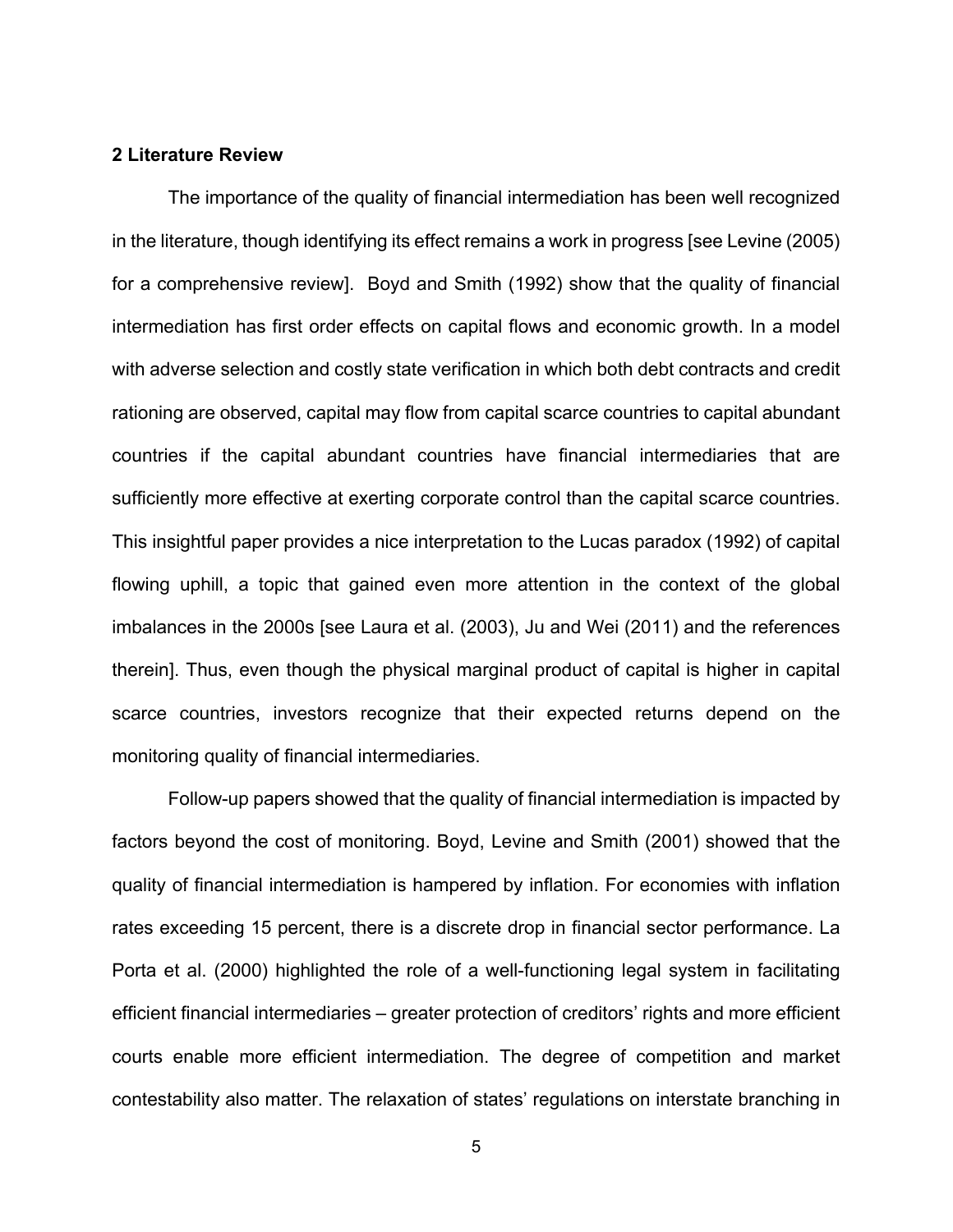the US during the 1970 provided 'a natural experiment' used to uncover the gains of quantity versus quality of finance. Jayaratne and Strahan (1996) found that branch reform boosted bank lending quality and accelerated real per capita growth rates. The channels at work were mostly the quality, and not the quantity of finance. Dehejia and Lleras-Muney (2003) finds that branch reform accelerated economic growth by improving the quality of bank loans and the efficiency of capital allocation, with little evidence that branch reform boosted quantity of lending.

The importance of financial dependence heterogeneity across sectors has been highlighted by the pioneering study of Rajan and Zingales (1998). Since lower costs of external finance facilitate firm growth and new firm formation, industries that are heavier users of external finance should benefit disproportionately from financial development. Their study validated this conjecture, finding that financial development has a bigger effect on the growth of industries which are more dependent on external finance, both through the expansion of existing firms and through the formation of new firms. Extending Rajan and Zingales (1998), Claessens and Laeven (2003) find evidence that better property rights promotes higher growth through improved asset allocation. Quantitatively, this growth effect is as large as that of improved access to financing due to financial development.

 The GFC renewed attention on the interplay between the quantity and quality of finance. Cecchetti and Kharroubi (2012) studies how financial development affects growth at both the country and industry level. Based on a sample of developed and emerging economies, they find the level of financial development is good only up to a point, after which it becomes a drag on growth. For private sector credit extended by banks, the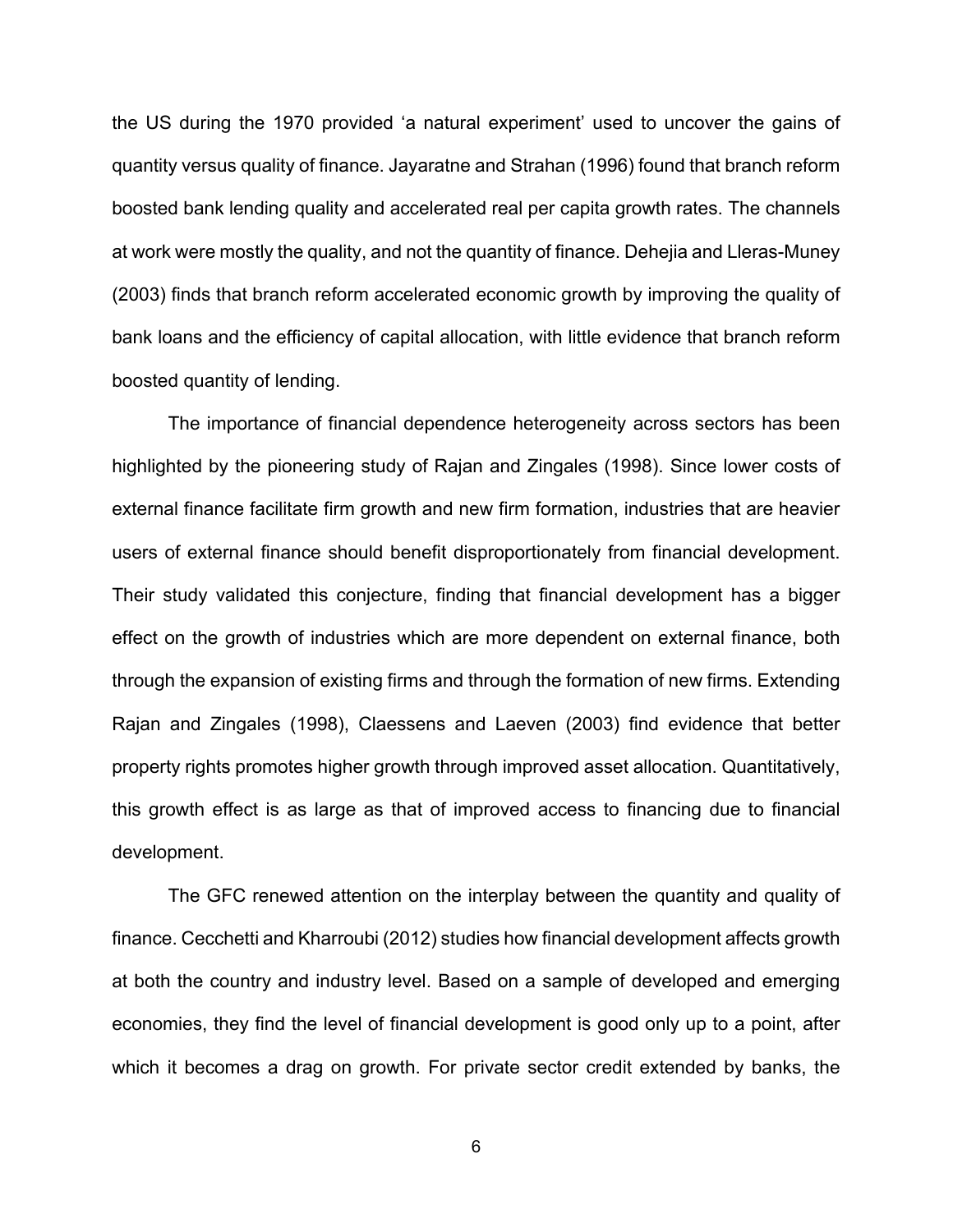turning point is close to 90% of GDP. For advanced economies, they show that a fastgrowing financial sector can be detrimental to aggregate productivity growth. Looking at industry-level data, they find that financial sector growth disproportionately harms industries that are either financially dependent or R&D-intensive. Arcand, Berkes, and Panizza (2012) report similar findings. Finance starts having a negative effect on output growth when credit to the private sector reaches 100% of GDP. Intriguingly, these results are not driven by output volatility, banking crises, low institutional quality, or by differences in bank regulation and supervision. Instead, they appear to be in line with Rousseau and Wachtel (2011)'s "vanishing effect" – i.e. credit has no statistically significant impact on GDP growth over the 1965-2004 period. Looking at the more recent data, Philippon and Reshef (2013) concluded that at the very high end of financial development, rapidly diminishing social returns may have set in.

Aizenman, Pinto and Sushko (2013) examine how financial cycles affect the broader economy through their impact on real economic sectors during 1960–2005. Periods of accelerated growth of the financial sector are more likely to be followed by abrupt financial contractions than are periods of slower financial sector growth. While the majority of real sectors are adversely affected by financial contractions, they are not helped by expansions. Though these studies do not identify the mechanisms associated with the "vanishing effect" of finance, they are consistent with Minsky (1974)'s hypothesis over time that financial deepening may eventually divert financial resources from financing real activities into speculative and ultimately destabilizing risky and bubbly yieldseeking financial investments. Rajan (2005)'s seminal paper outlined the ways in which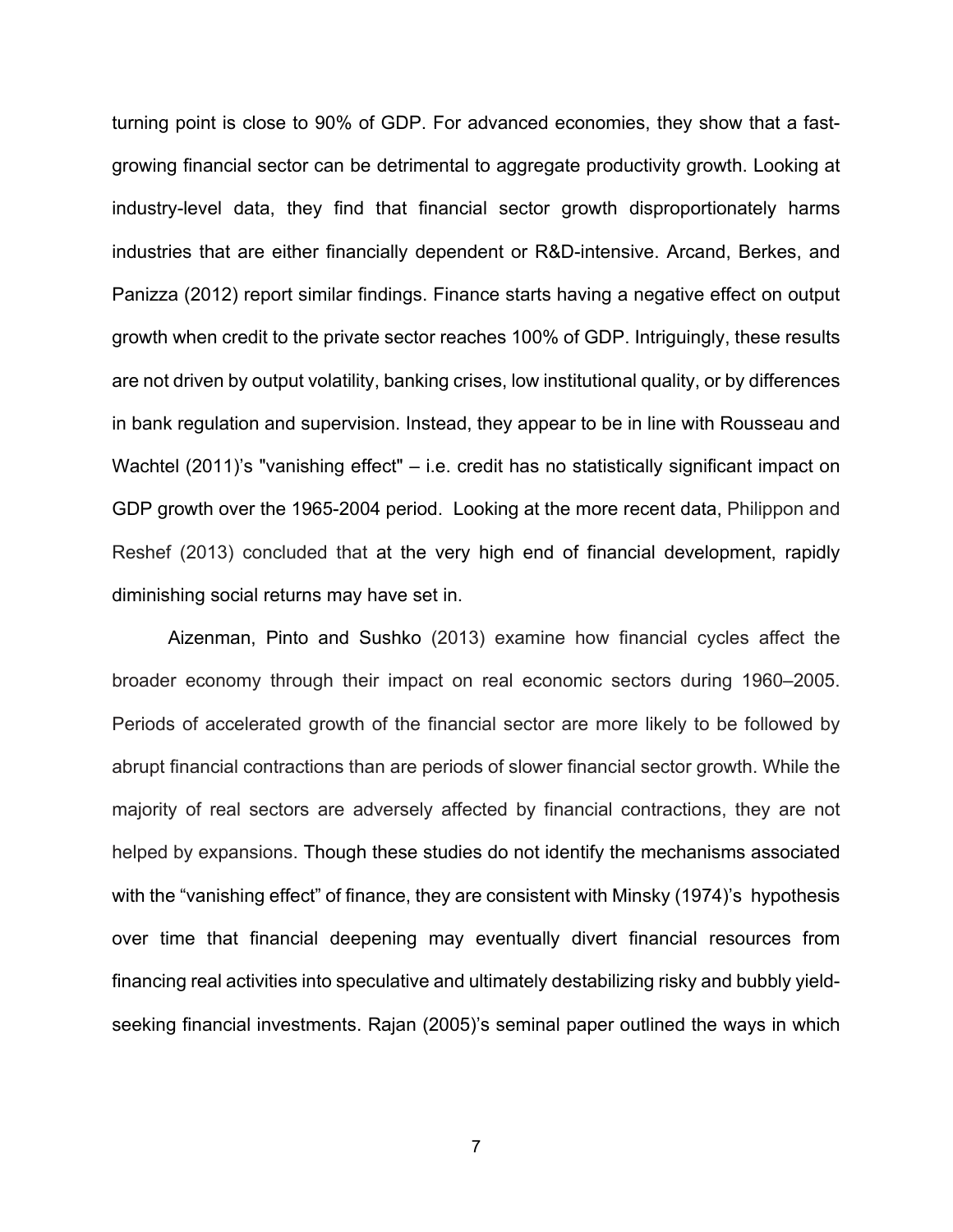deregulation and distorted incentives induce financial managers to overlook tail risks, causing financial deepening to culminate in larger financial crises.

The recent empirical literature validated the key role of credit cycles. Schularick and Taylor (2009) presents long-run historical data showing that financial instability was often the result of "credit booms gone wrong". Their analysis lends support to the Minsky-Kindleberger view of financial crises (Eichengreen and Mitchener, 2003). The credit system seems all too capable of creating its very own shocks, judging by how well past credit growth predicts future financial crises. The dynamic role of credit overhang is further validated by Òscar, Schularick, and Taylor (2011). Analyzing over 200 recessions in 14 advanced countries between 1870 and 2008, they find that financial crisis recessions are more costly than normal recessions in terms of lost output. For both types of recessions, credit-intensive expansions tend to be followed by deeper recessions and slower recoveries. Credit growth also affects the behavior of other key macroeconomic variables such as investment, lending, interest rates, and inflation.

Taking stock of the literature, one may conjecture that credit boom and bust cycles associated with financial deepening would disproportionately affect activities and sectors that rely on stable external finance and are subject to larger sunk costs. The tenuous link between financial depth and growth may reflect a host of factors, including the damaging and uneven effects of credit cycles, as well the rent seeking associated with distorted incentives in the financial sector, where excessive risk taking and financial innovation may precipitate instability that penalizes credit dependent sectors. This is all the more likely if the greater short and medium run profits associated with financial innovations divert credit from the real economy to further deepening of speculative financial intermediation.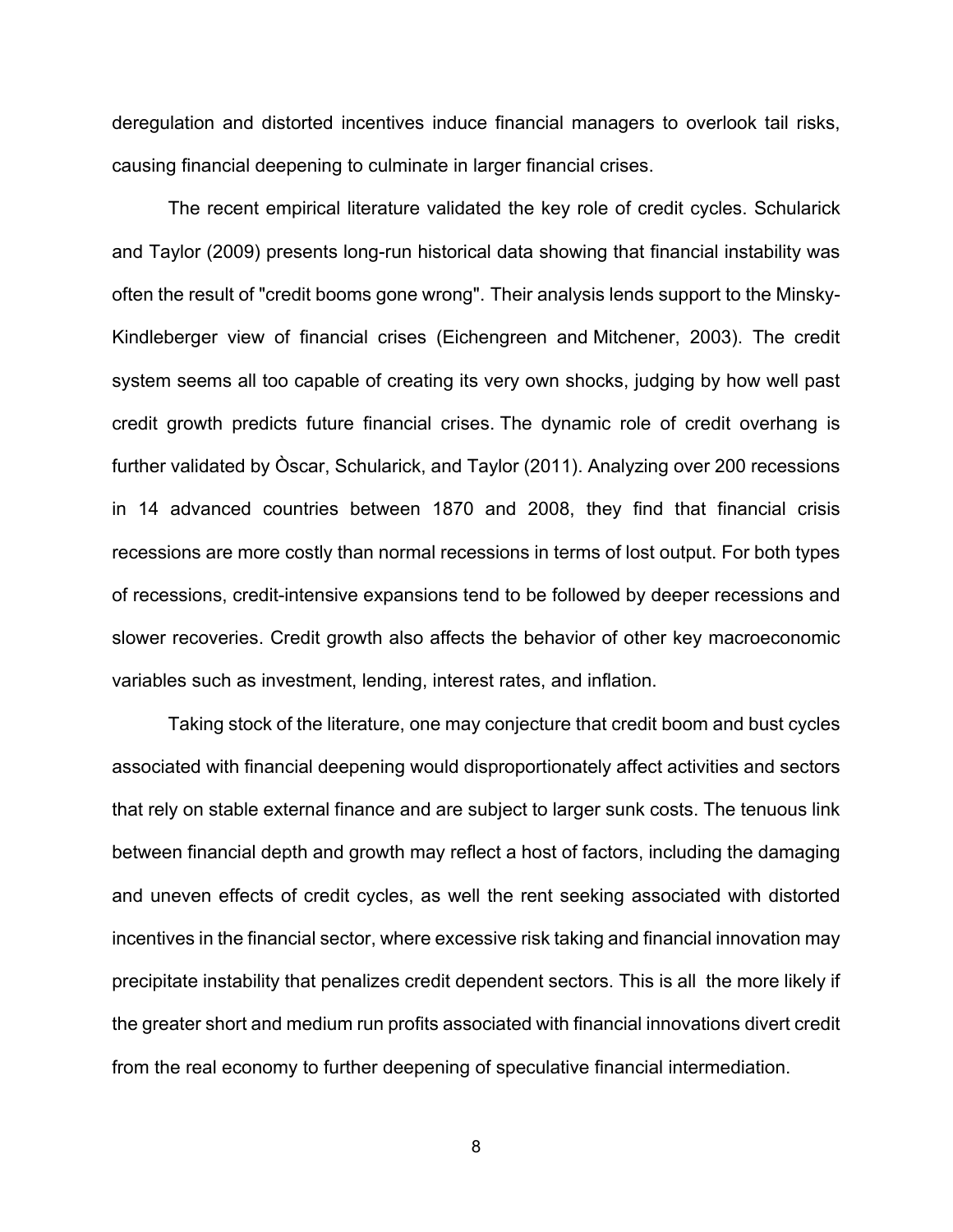#### **3 Data**

Data are derived from several sources subject to data availability. Sectoral Value-Added per Worker, which is used to calculate Sectoral Output Growth (%) for 1996-2011, are from Groningen Growth and Development Centre (GGDC) 10-Sector Database. Controls for quality of financial intermediation are available at various years and more recently. Bank Private Credit to GDP (%) and Lending-Deposit Interest Spread (%) for 1996-2011 are from Global Financial Development Database (2013 version); Getting Credit Index and Resolving Insolvency Index for 2005-2011 are from Doing Business Database; Depositors with Commercial Bank per 1,000 Adults and SME Loans from Commercial Banks (% GDP) for 2005-2011 are from Financial Access Survey Database.

 Figure 1 plots average value-added per worker for 1996-2011. Across the ten sectors the level of value-added per worker in East Asia and Pacific is higher than the level in Latin America & the Caribbean. The differences can be quite large, ranging from 1.1 times in public utilities sector, 2.3 times in manufacturing sector, all the way to 2.6 times in financial and business services sector. In the following we examine to what extent these differences could be attributable to quality of financial intermediation between the two regions.

 Table 1 provides the 2005-2011 average quality of financial intermediation for all the 280 countries for which data are available. Figure 2 then summarizes regional differences in the quality of financial intermediation. Note that only countries in East Asia and Pacific, Latin America & the Caribbean, and a few other areas have sectoral output data from GGDC, while measures of quality of financial intermediation are missing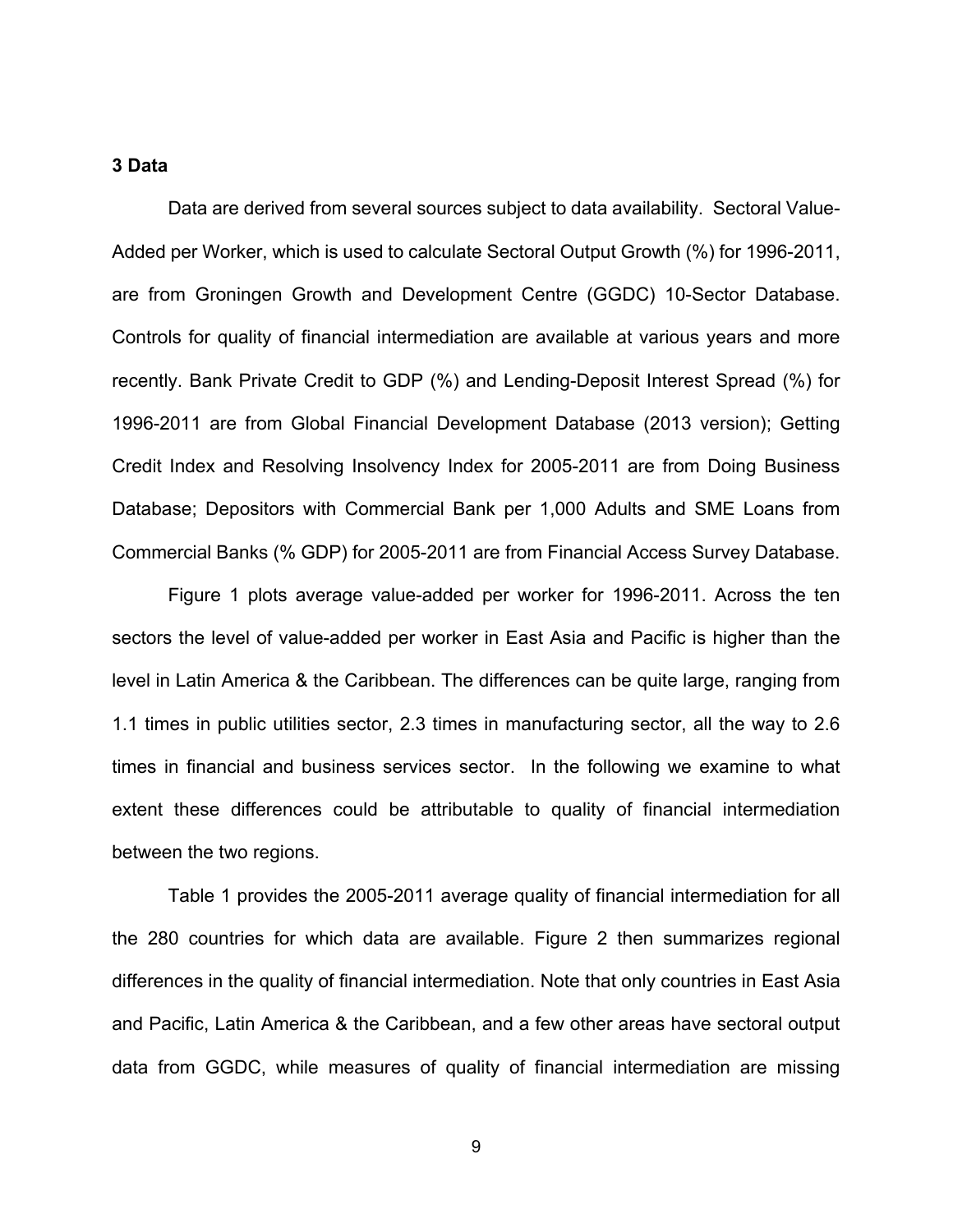altogether for some countries. Data are available for sectoral output growth, financial depth (bank private credit to GDP), and financial efficiency (lending-deposit interest spread) for 1996-2004, and for all other measures of the quality of finance for 2005-2013. As a result, we perform descriptive data analysis for 2005-2011 and more formal empirical analysis for 1996-2011 on selected variables subject to data availability.

Table 2 reports the correlation among financial variables in East Asia and Pacific vis-à-vis Latin America & the Caribbean. The level of financial depth as measured by bank private credit to GDP is correlated with the level of *de facto* financial efficiency as measured by lending-deposit interest spread in both regions, though with the opposite signs. This spread reflects the complex interaction of many factors, including the competitiveness of the banking industry, the riskiness of banks' portfolio, macro policies [higher inflation and higher reserve ratios are positively associated with the spreads], the efficiency of the judicial system, and the protection of creditors' rights. The data further indicates that lending-deposit interest spread is negatively correlated with resolving insolvency index. In East Asia, bank private credit to GDP is also positively correlated with getting credit index, resolving insolvency index, and SME loans from commercial banks as percentage of GDP. In Latin America, the number of depositors with commercial banks per 1,000 adults is positively correlated with financial depth but negatively with financial efficiency.

#### **4 Empirical Framework and Results**

To estimate the association between sectoral output growth and quality of financial intermediation, the benchmark regression is specified as the following:

(1) *Sectoral Output Growth* =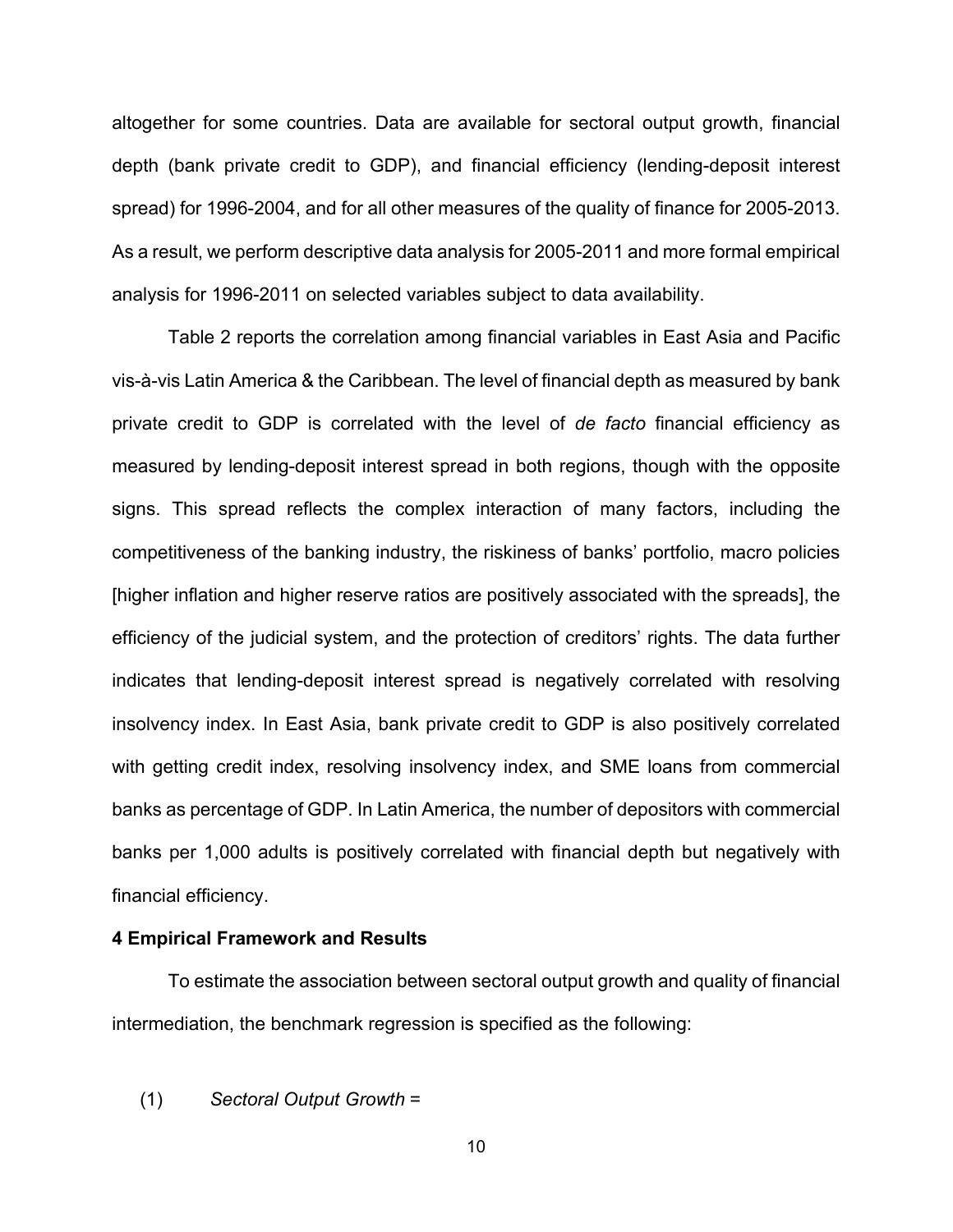α + λ(*Lagged Sectoral Output Growth*) + β(*Bank Private Credit / GDP*) + γ(*Lending-Deposit Interest Spread*) + ε

using annual data from 1996-2011 for East Asia and Pacific, and Latin America & the Caribbean.

 Table 3 report estimation results based on OLS regressions, done over the whole sample of 41 economies, and sub-samples of 11 East Asian economies and 9 Latin American economies. Overall, the estimation explains about half of variation in the sectoral output growth data. Coefficient estimates on lagged sectoral output growth are negative and statistically significant, suggesting mean reversion in the output growth across sectors.

 In the whole sample and both sub-samples, it is found that bank private credit to GDP (financial depth) is negatively associated with the growth of construction sector. Bank private credit growth is also negatively associated with the growth of manufacturing sector in East Asia, whereas it is positively associated with the growth of finance, insurance, and real estate sector in Latin America.

 For the East Asian economies, it is found that lending-deposit interest spread (financial efficiency) is positively associated with the growth of finance, insurance, and real estate sector. The growth of construction sector is negatively associated with lendingdeposit interest spread in East Asia, whereas it has a positive association in Latin America. The growth of wholesale and retail trade sector is positively associated with financial efficiency in East Asia, whereas the association is negative in Latin America. The results seem to suggest garden variety associations between finance and sectoral growth.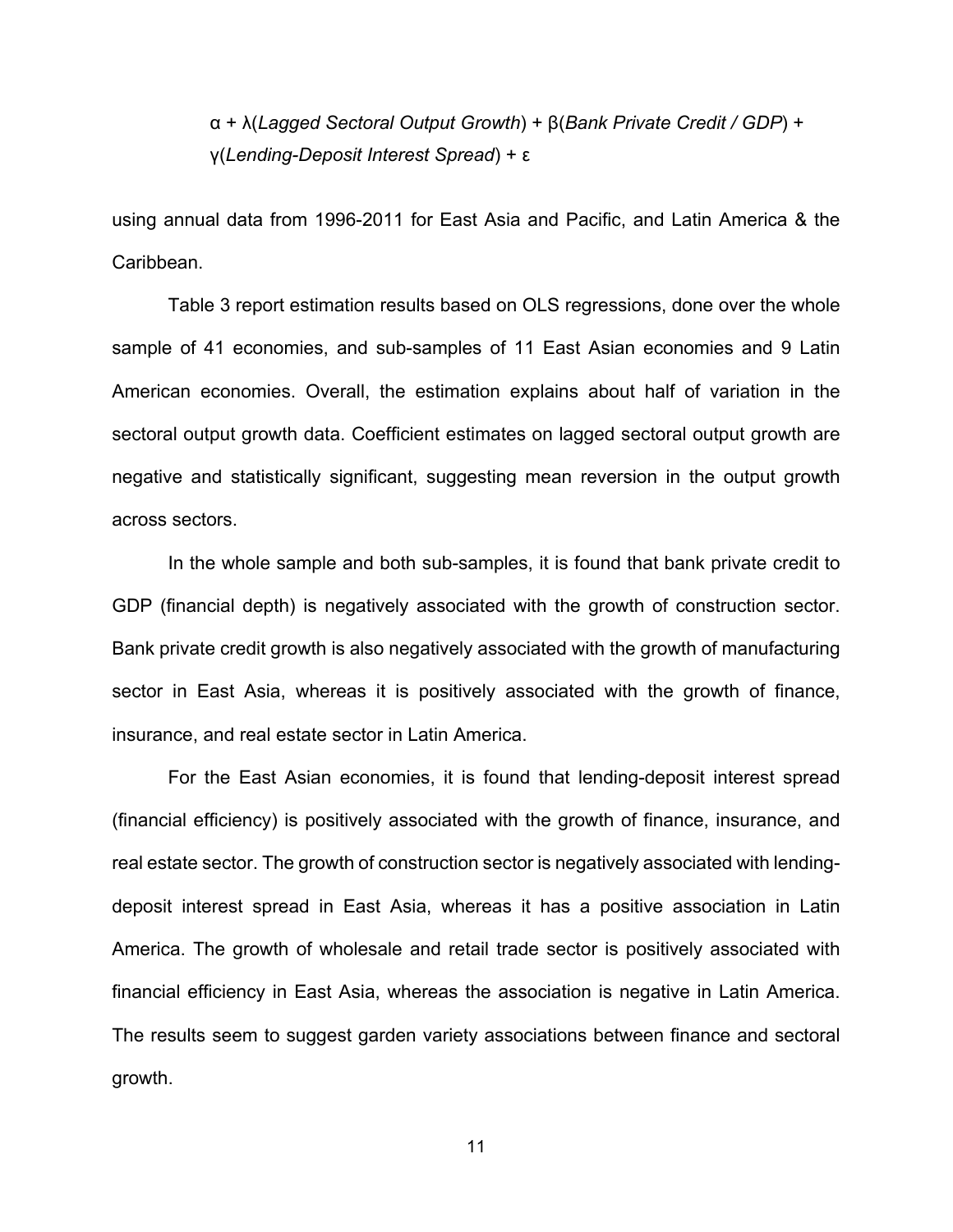While the baseline results suggest that higher bank private credit to GDP tends to reduce sectoral growth of construction and manufacturing, the results also suggest the need to experiment with non-linear specification of bank private credit to GDP, and also to possibly control for lagged bank private credit to GDP, to verify whether higher bank private credit to GDP reduces construction and manufacturing. As the recent literature suggests, there is a possibility that bank private credit has a positive effect on GDP growth up to a point, but too much of it would lead road to a financial crisis or declining productivity, possibly due to lower quality of debt, and thus harm growth.

Table 4 provides an alternative specification using the following equation:

(2) *Sectoral Output Growth* = α + λ(*Lagged Sectoral Output Growth*) + β1(*Lagged Bank Private Credit / GDP*) + β2(*Bank Private Credit / GDP*) + β3(*Bank Private Credit / GDP*) 2 + γ(*Lending-Deposit Interest Spread*) + ε

The additional estimation results do not suggest non-linear effects of bank private credit on output growth across all sectors. The coefficient estimates of the non-linear term – i.e. square of bank private credit to GDP – on sectoral growth are not statistically significant for manufacturing and finance in East Asia and Latin America. The coefficients on bank private credit to GDP, both lagged and current, are mostly insignificant, suggesting that the estimation of the financial depth-sectoral growth link is not robust. On the other hand, the association between interest spread and sectoral growth are consistent with the baseline specification.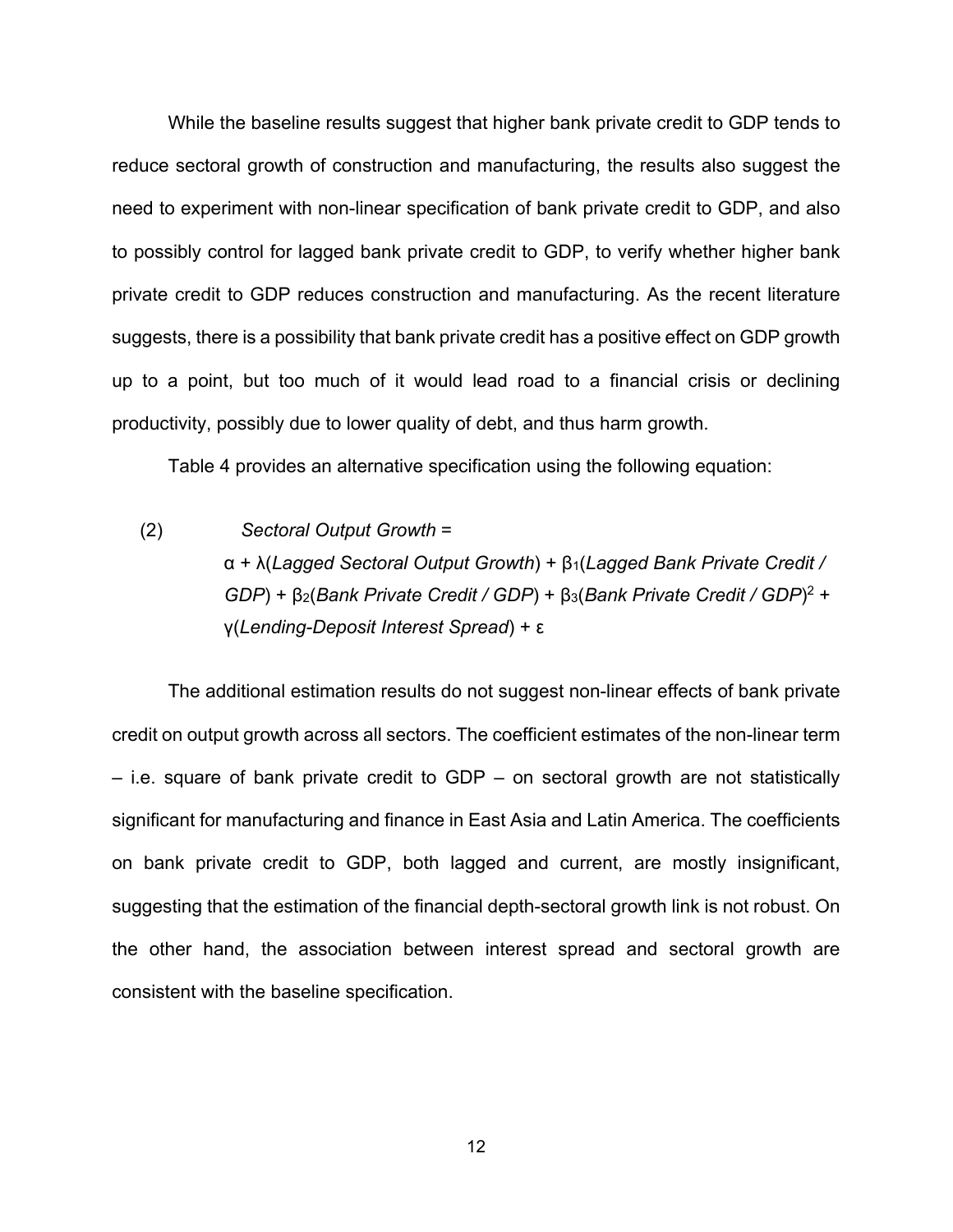#### **5 Some Further Empirical Analysis**

The preliminary results reported above should be taken with a grain of salt – more data and work is needed to control better for the quality of credit, and other macro controls reflecting the stage of the business and the credit cycles. Yet our results are consistent with the conjectures outlined in the literature review. Financial deepening may lead to uneven growth patterns, where sectors more dependent on stable external finance and with limited collateral may be adversely affected by financial deepening associated with credit reallocations and instability of credit conditions.

Our empirical analysis uses data on sectoral composition of the economy with controls for the quality of financial intermediation. The quality of financial intermediation is impacted by prices [i.e. financial intermediation spreads] and quantities [e.g. financial depth, SMEs' ease of getting credit]. Financial spreads are, in turn, affected by access to credit, and quality of institutions [e.g. rights of creditors and efficacy of the judicial system], and the risk level of loans.

 Figure 3 provides the economic significance of the controls. The economic significance of bank private credit to GDP for East Asia is a product of its coefficient estimates (including lagged, current, and squared terms) for East Asia from the regression in Table 4 multiplied by its standard deviation for East Asia. The calculation for Latin America and for lending-deposit interest spread is done similarly.

 Intriguingly, for several sectors the control variables for our proxy of *de facto quality* of financial intermediation tend to have levels of economic significance that are larger in Latin America and the Caribbean than they are in East Asia and Pacific. The economic significance tends to be larger for non-tradable sectors, i.e. public utilities, wholesale and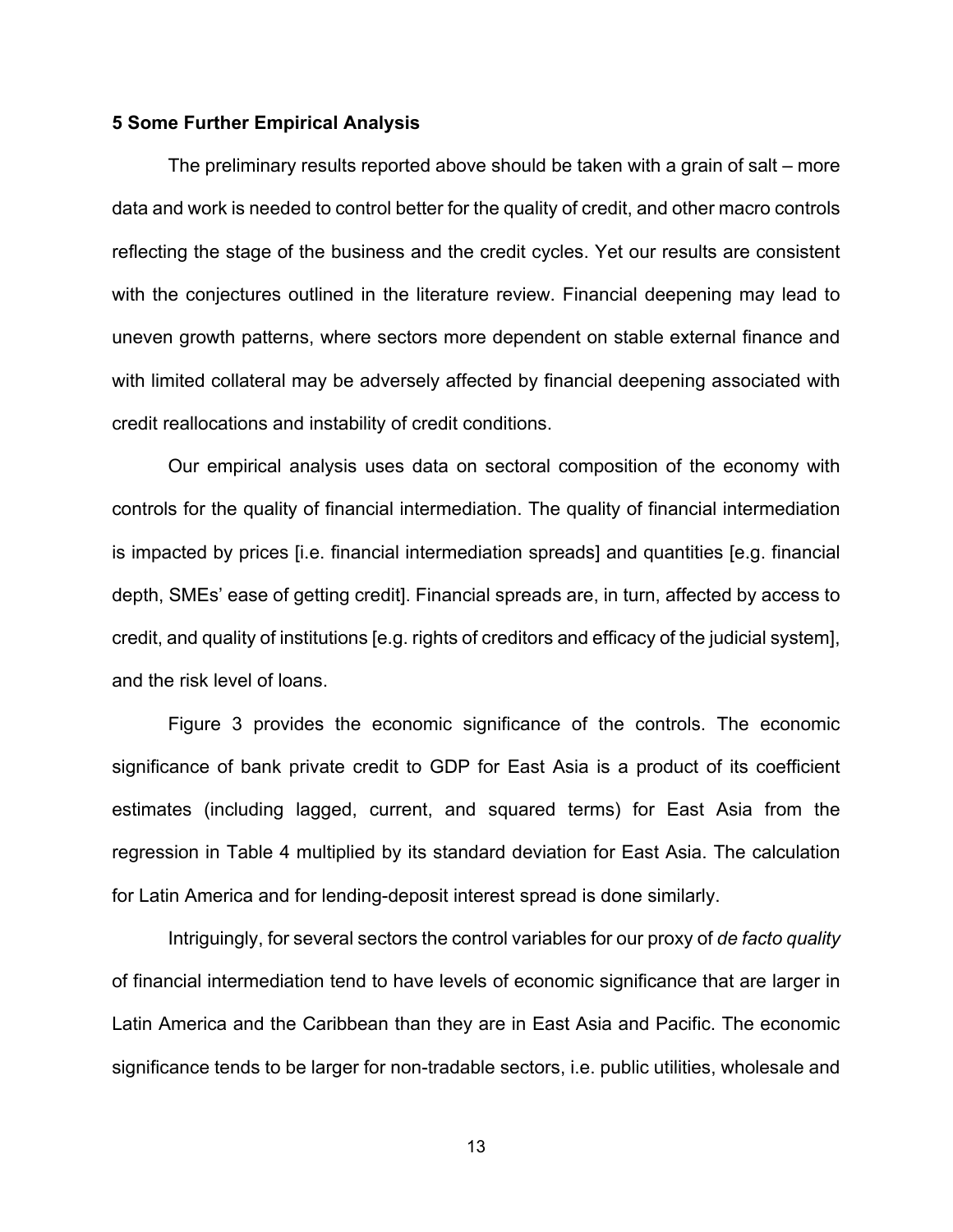retail trade, community and social services, and finance, insurance, and real estate, than for other sectors. In addition, bank private credit to GDP tends to have smaller economic significance than lending-deposit interest spread. The results may reflect the greater scarcity of finance in Latin America, and possibly the smaller share of state-owned firms enjoying preferential access to credit. Since credit may be scarcer in Latin America, the marginal importance of the quantity of finance is larger than in East Asia. The larger credit base of East Asia implies that region has reached the stage where quality may be at least as important as the quantity.

 Figure 4 plots the average and variation of bank private credit to GDP, comparing East Asia and Pacific vis-à-vis Latin America & the Caribbean. Over the past two decades, the level of financial depth has always been larger in East Asia. Prior to the Asian financial crisis, bank private credit to GDP was 10% higher in East Asia than in Latin America. From 1999-2003, the difference fell to about 5%, but has rebounded to 10% recently. East Asia also hosts several financial centers – Tokyo, Hong Kong, and Singapore – which may improve the overall quality and quantity of financial intermediation, although identifying the impact of financial centers remains a challenge.

 Over the long run, the quality of financial intermediation should be positively correlated with the quality of macroeconomic policies and quality of institutions. We measure the quality of macroeconomic policies by the average inflation and volatility of inflation in the past 5 years. For 1976-2012, Table 5 provides the correlation between quality of macroeconomic policies and quality of financial intermediation.

For East Asia, bank private credit to GDP is negatively correlated with average inflation, but positively correlated with risk premium on lending (measured as lending rate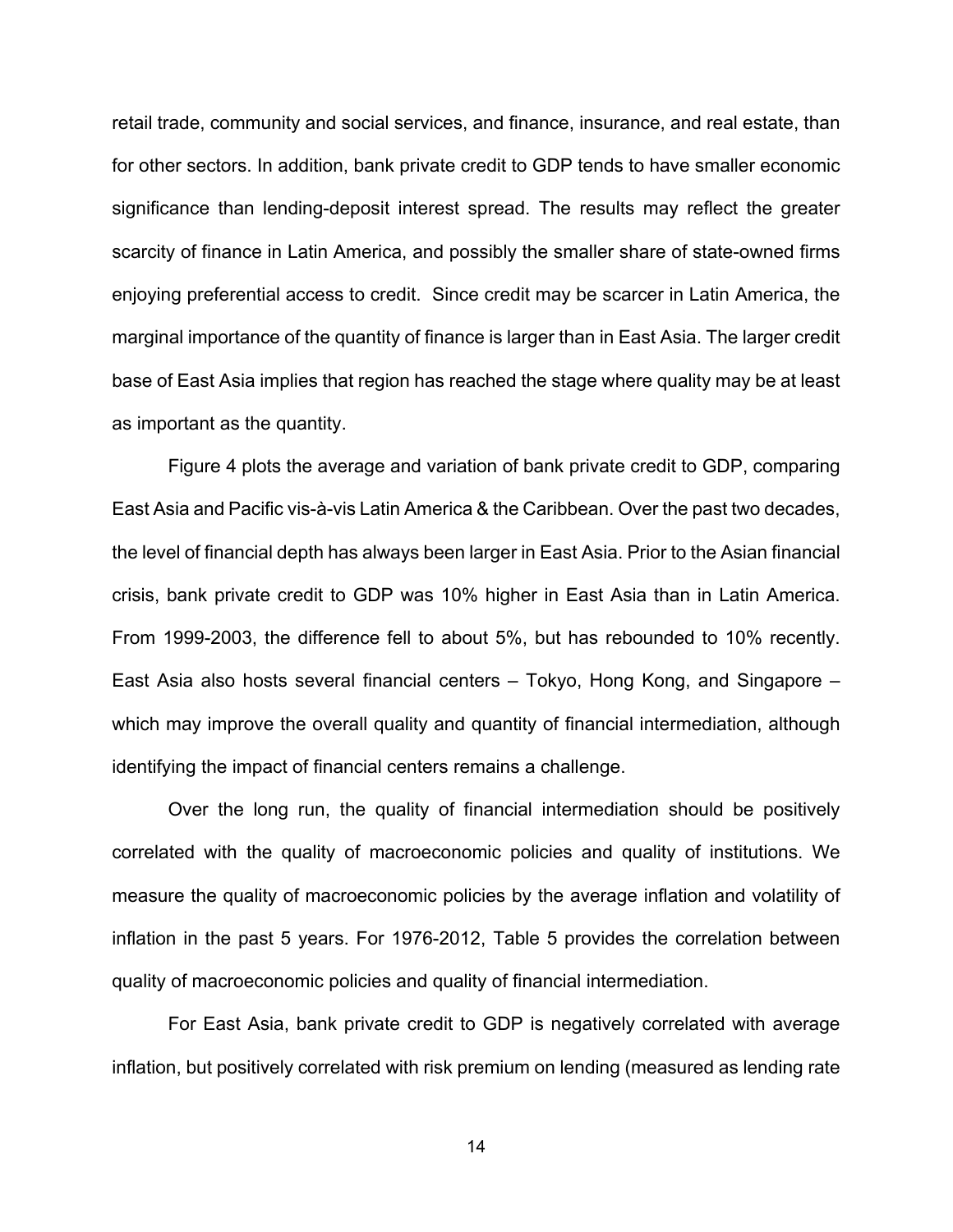minus Treasury bill rate). Average inflation is highly correlated with inflation volatility. For Latin America, the lending-deposit interest spread is correlated with average and volatility of inflation, as well as risk premium on lending. The volatility of inflation is also highly correlated with risk premium on lending. We have yet to formally confirm via regression analysis the association of sectoral output growth, quality of macroeconomic policies, and their interaction with the quality of financial intermediation and institutions. Furthermore, some of the financial quality measures are highly correlated with each other, potentially posing multicolinearity issues. However, based on the correlation analysis, it is highly plausible that over the long run, sectoral output growth rates are driven by financial quality factors.

In order to capture the role of service flows of the financial sector on sectoral growth, we provide additional estimation results in Table 6. Instead of bank private credit/GDP, we use bank private credit/financial&business services value added (%), in level and non-linear squared term, as alternative proxy for quality of finance. This new variable is constructed from bank private credit/GDP and financial&business services value added/GDP, both of which are available from the World Development Indicators. Consistent with our conjecture, there is some evidence, notably for public utilities sector and for community and social services sector, in both the whole sample and sub-samples, that the effect of service flow of financial sector to sector growth is non-linear. The coefficient estimate of lagged bank private credit/financial&business services is positive, while the estimate of lagged [bank private credit/financial&business services]<sup>2</sup> is negative in manufacturing and financial sectors.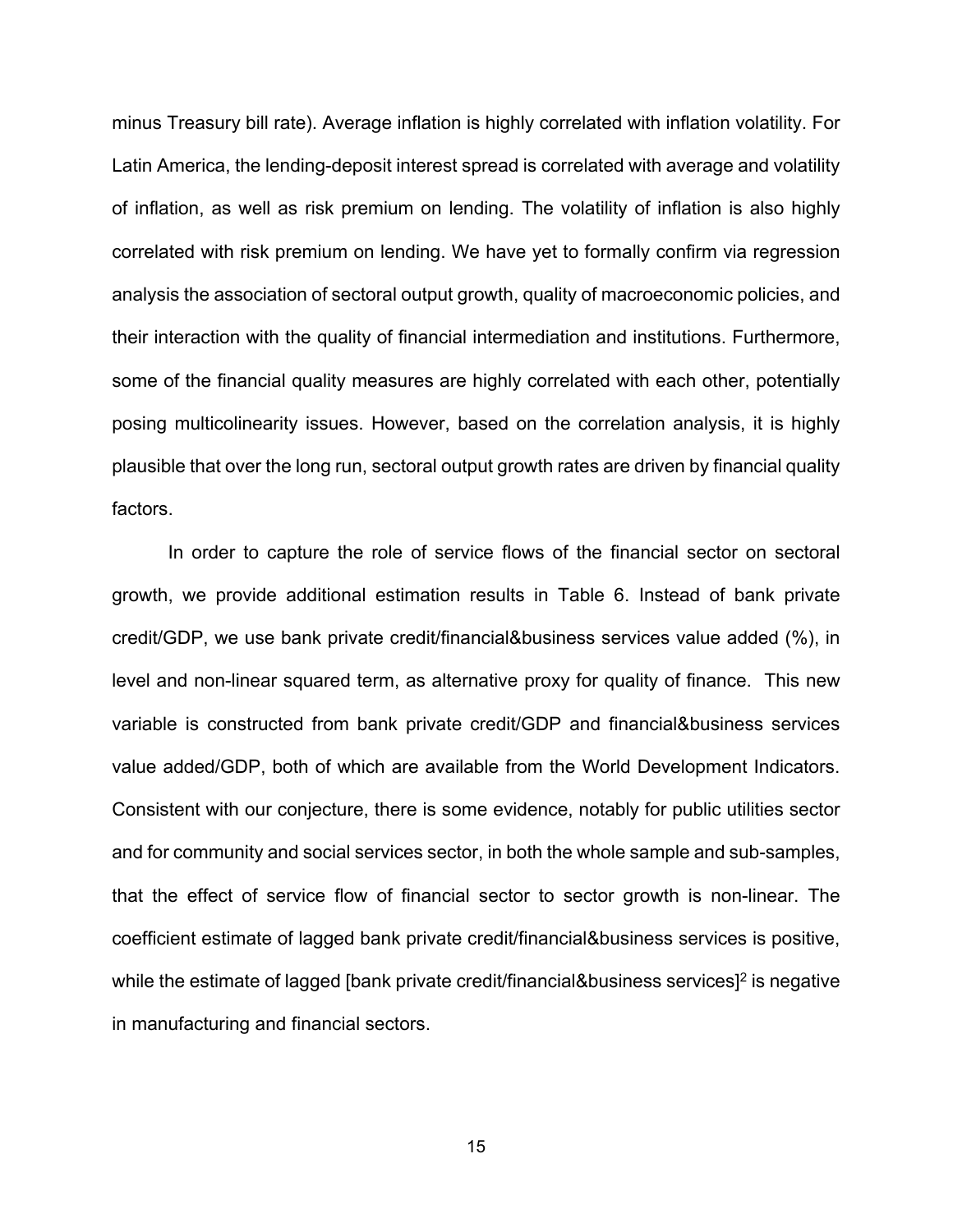The evidence suggests that the level of service flow of financial sector is good only up to a point, after which it becomes a drag on sectoral growth in the sample countries. However, we also found an opposite pattern, namely the coefficient estimate of lagged bank private credit/financial&business services is negative, while the estimate of lagged [bank private credit/financial&business services]2 is positive in construction and mining. The association of interest spread and sectoral growth remains largely the same.

Finally, we offer another alternative specification in Table 7. To verify the possibility of "financial Dutch disease" – i.e. booming financial service flows reduces the supply of long term funding to manufacturing and other sectors that rely on stable external finance – we add a lagged growth of finance and business services, and control for the interest spread as well as its interaction with the growth of finance and business services. We find some support of this hypothesis in the whole sample since the coefficient estimate on the interaction term is negative and statistically significant for the growth of manufacturing sector.

#### **6 Concluding Observations**

At a broader level, our paper was motivated by the observation that what matters for economic growth is the quality of finance rather than the quantity of finance. Yet standard measures of financial development are quantitative measures of size rather than measures of financial efficiency that measure the capacity of a financial system to allocate financial resources to their most productive uses. The global financial crisis that wrought havoc on the financial systems of the US and EU underlines the possibility that expansion of the financial sector may be beneficial for growth but only up to a point. Even in developing countries, quantity of finance may be a poor measure of quality of finance.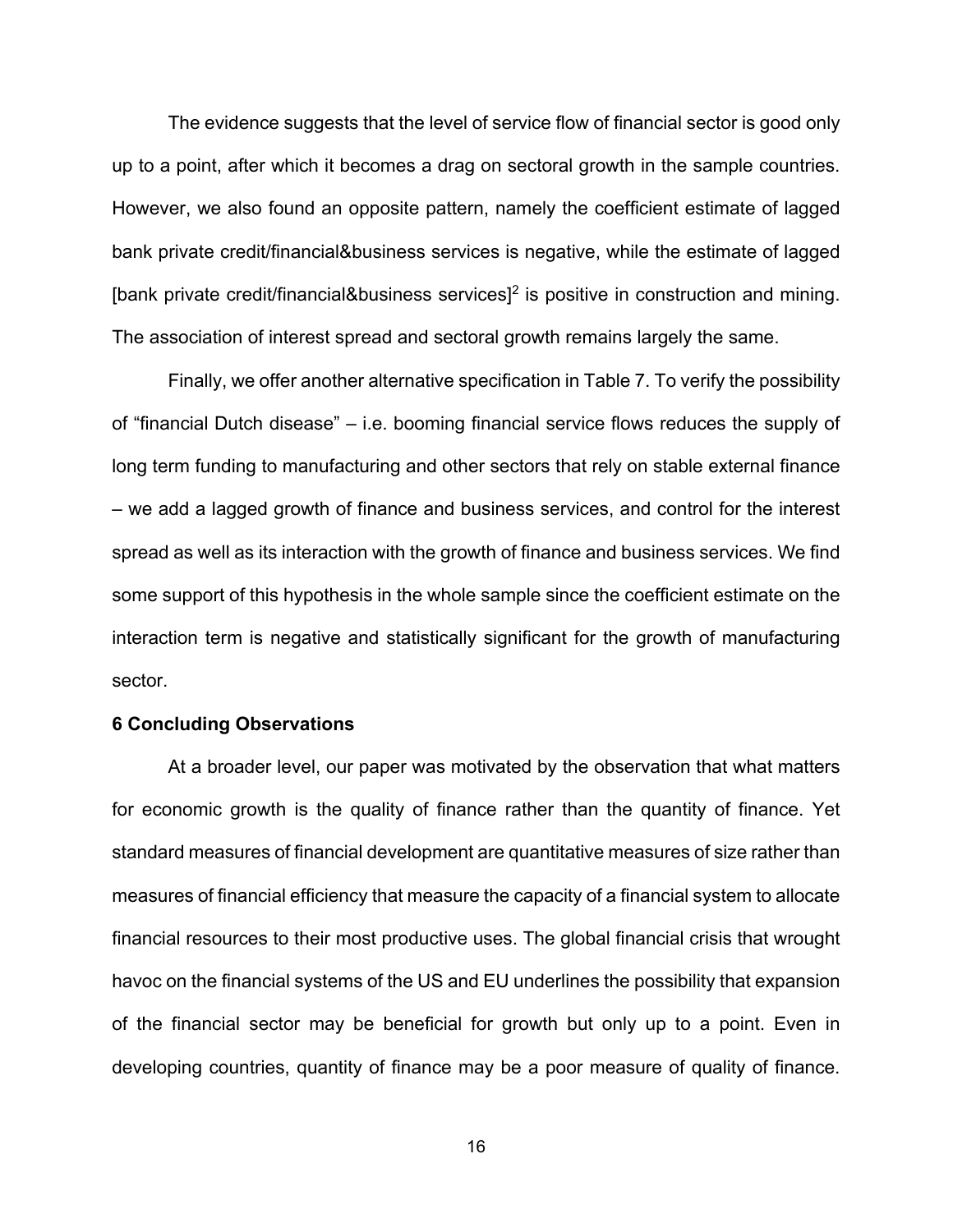For example, in China, the relentless expansion of credit in recent years, much of it to state-owned firms, has given rise to concerns about deterioration in the quality of investment. A key dimension of financial efficiency is the extent to which the financial system channels resources to productive sectors of the real economy.

Overall, our evidence is consistent with the hypotheses we set forth at the outset, in particular the non-linear effect of financial development on growth and its uneven effect across sectors. For one measure of the quality of finance, we find that the level has a positive, significant effect but the squared term has a negative, significant effect for a few sectors. Therefore, our evidence lends some support to the conjecture that financial development has a non-linear effect on output growth. In addition, we find that the effect of financial depth on output growth varies across sectors. More specifically, we find that financial depth has a negative effect on manufacturing in East Asia and a positive effect on finance, insurance, and real estate sector in Latin America. Financial efficiency, as measured by lending-deposit interest spread, is positively associated with the growth of finance, insurance, and real estate sector. Construction sector growth is negatively associated with the spread in East Asia, but positively in Latin America.

More generally, several of the differences between the regions may reflect the greater scarcity of finance in Latin America in comparison to East Asia. This may explain why the marginal importance of the quantity of finance is higher in Latin America than in East Asia. It may be that the expansion of East Asia's financial sector has reached the stage where the quality of finance may be at least as important as its quantity. We also find some evidence of a financial Dutch disease. More specifically, the faster the growth of financial services and the larger the lending-deposit interest spread, the slower the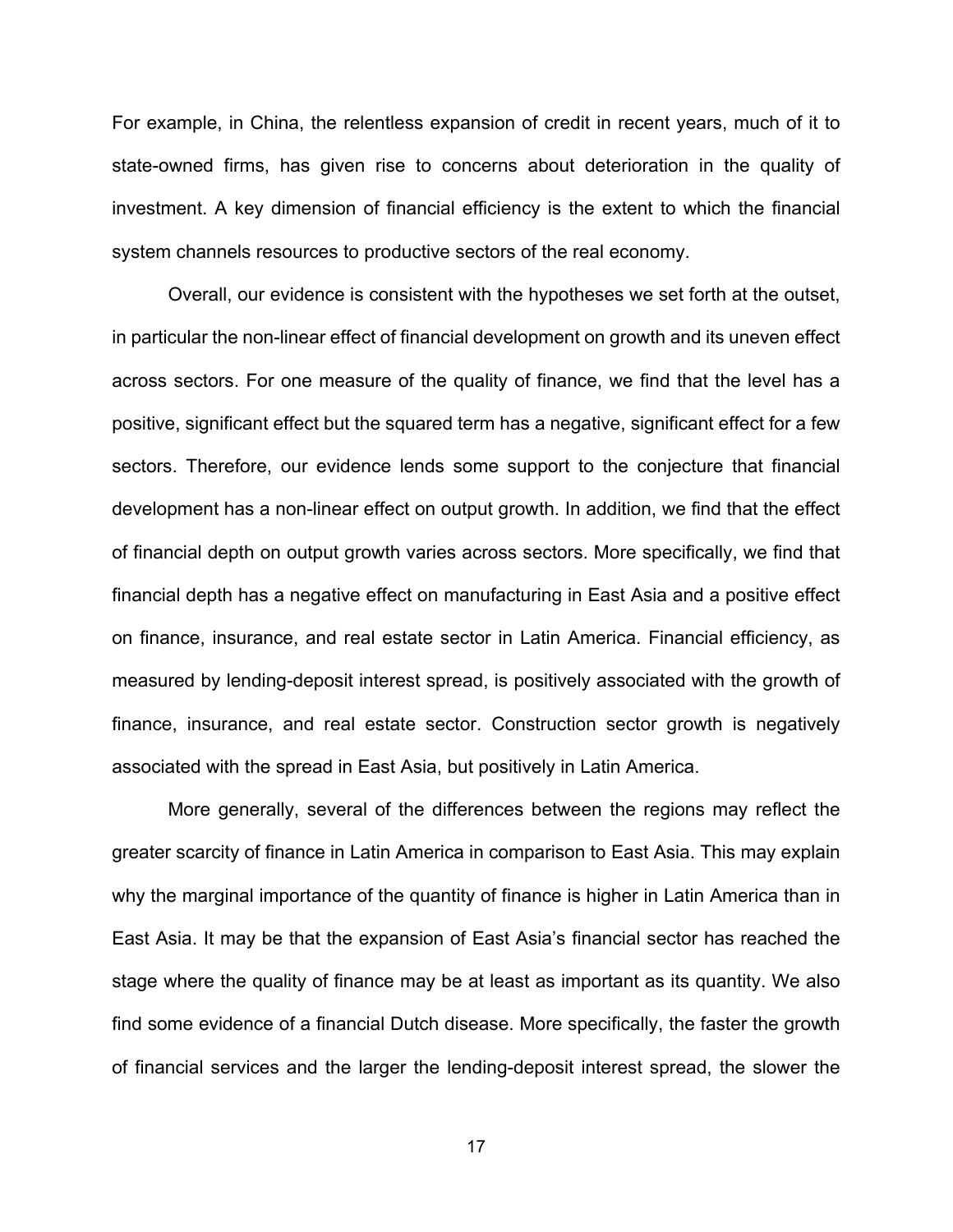growth of the manufacturing sector. It should be emphasized that our empirical analysis is preliminary and marks a first step toward more in-depth analysis of an important issue. Future research would benefit greatly from, subject to data availability, better measurement of the quality of finance by controlling for, for example, the degree of financial repression and the role of directed credit and state-owned banks.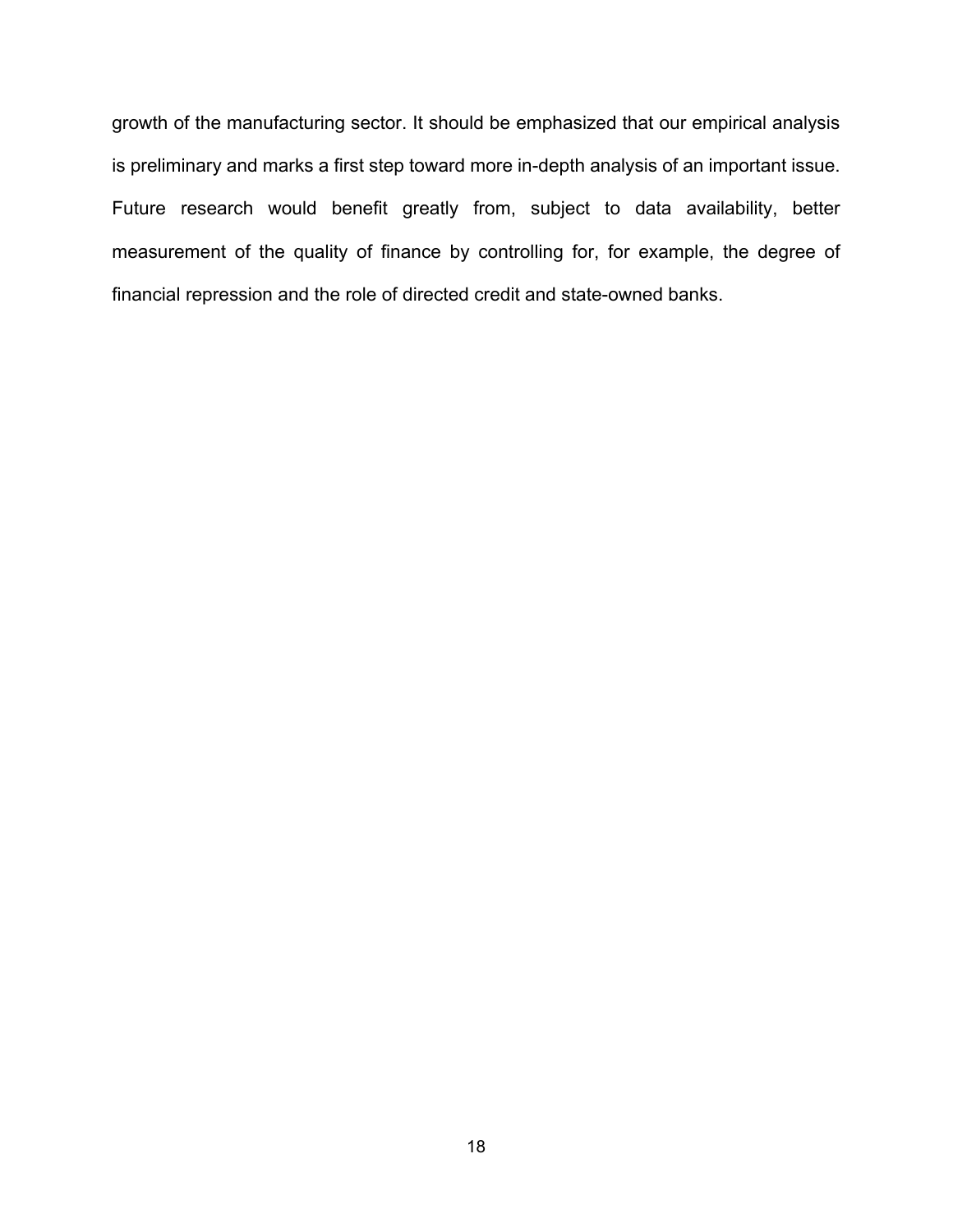### *Variable Source and Definition*

*Sectoral Output Growth per Worker (%); VAK*  Groningen Growth and Development Centre 10- Sector Database. Provide a long-run internationally comparable dataset on sectoral productivity performance in Asia, Europe, Latin America and the US. Variables covered in the data set are annual series of value added, output deflators, and persons employed for 10 broad sectors. It gives sectoral detail to the historical macro data in Maddison (2003) from 1950 onwards. It consists of series for 10 countries in Asia, 9 in Latin-America and 9 in Europe and the US. The present data differentiate between ten sectors of the economy, namely: agriculture, mining, manufacturing, construction, public utilities, retail and wholesale trade, transport and communication, finance and business services, other market services and government services. (Estimates for the total economy are aggregated across sectors and that, given several adjustments at sectoral level; the aggregate results are not fully consistent with the national accounts aggregates. Value added data in this database are at constant prices). *Bank Private Credit to*  Global Financial Development Database (GFDD);

*GDP (%); BCRY*  GFDD.DI.01. The financial resources provided to the private sector by domestic money banks as a share of GDP. Domestic money banks comprise commercial banks and other financial institutions that accept transferable deposits, such as demand deposits. (International Monetary Fund, International Financial Statistics, and World Bank GDP estimates)

*Lending-Deposit Interest Spread (%); SPRD*  GFDD; GFDD.EI.02. Difference between lending rate and deposit rate. Lending rate is the rate charged by banks on loans to the private sector and deposit interest rate is the rate offered by commercial banks on three-month deposits. (International Monetary Fund, International Financial Statistics)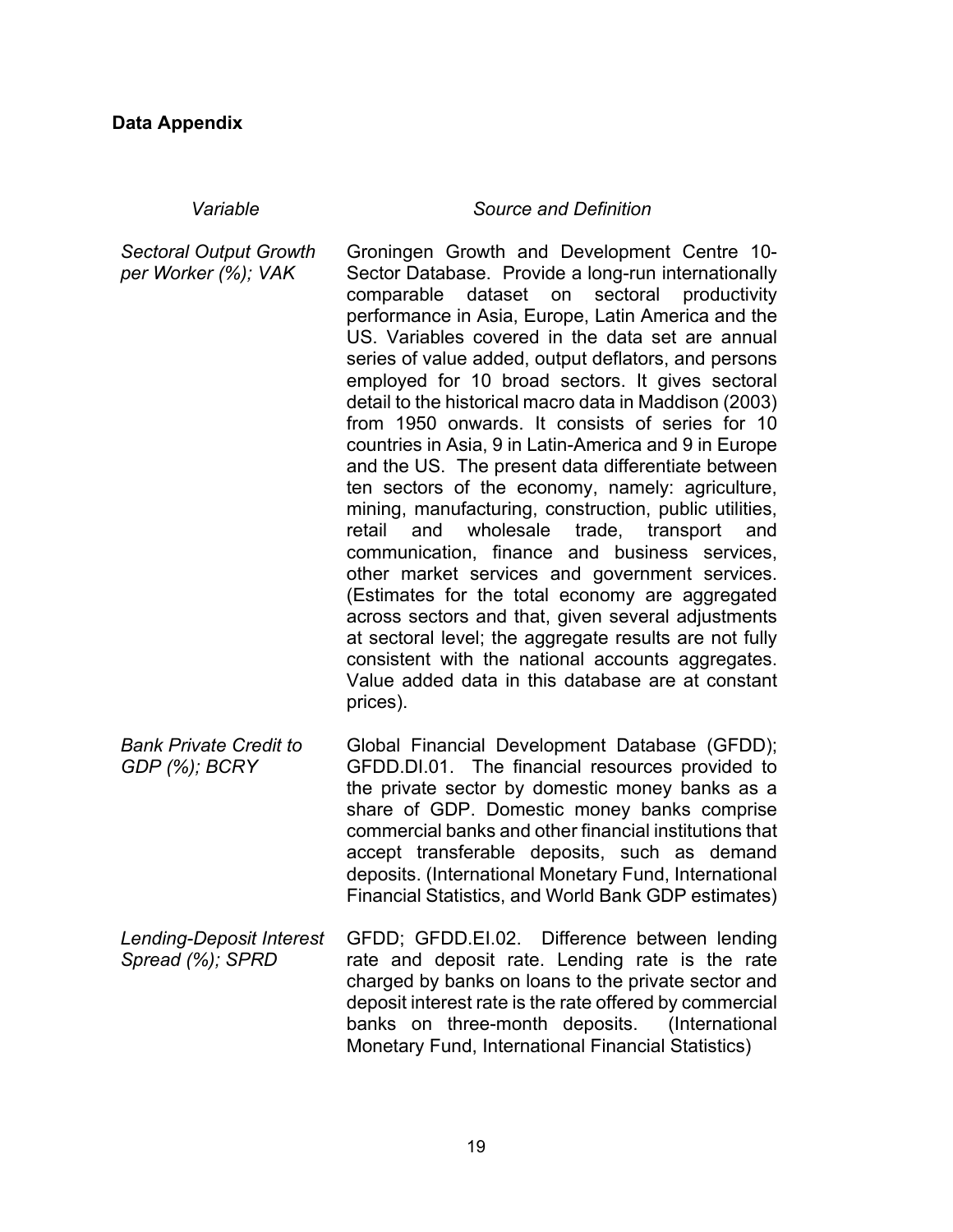*Getting Credit Index (score); GTCR* 

Doing Business: Measuring Business Regulations Database. Measure of the legal rights of borrowers and lenders with respect to secured transactions through one set of indicators and the sharing of credit information through another. The first set of indicators measures whether certain features that facilitate lending exist within the applicable collateral and bankruptcy laws. The second set measures the coverage, scope and accessibility of credit information available through public credit registries and private credit bureaus. The ranking on the ease of getting credit is based on the percentile rankings on the sum of its component indicators: the depth of credit information index and the strength of legal rights index. This measure shows the distance of each economy to the "frontier." The frontier represents the highest performance observed or each of the indicators across all economies measured in Doing Business since the inclusion of the indicator. An economy's distance to frontier is reflected on a scale from 0 to 100, where 0 represents the lowest performance and 100 represents the frontier.

*Resolving Insolvency Index (score); REIN*  Measure the time, cost and outcome of insolvency proceedings involving domestic entities. The data are derived from questionnaire responses by local insolvency practitioners and verified through a study of laws and regulations as well as public information on bankruptcy systems. The ranking on the ease of resolving insolvency is based on the recovery rate. This measure shows the distance of each economy to the "frontier." The frontier represents the highest performance observed or each of the indicators across all economies measured in Doing Business since the inclusion of the indicator. An economy's distance to frontier is reflected on a scale from 0 to 100, where 0 represents the lowest performance and 100 represents the frontier.

*Depositors with Commercial Bank per 1,000 Adults; DCBA* 

Financial Access Survey. Number of depositors with commercial banks per 1,000 adults. The data is from commercial banks-bank survey. (International Monetary Fund, Financial Access Survey)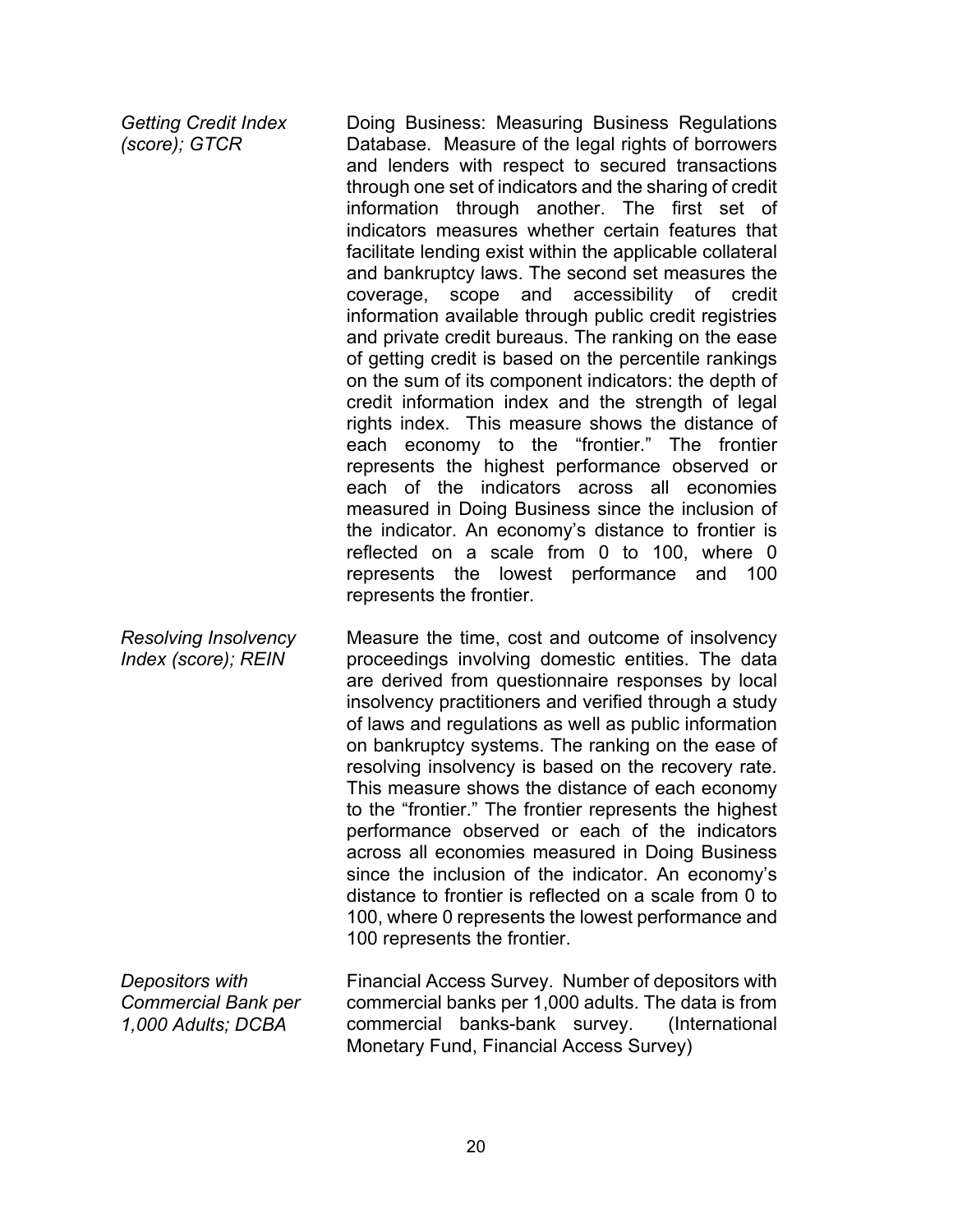*SME Loans from Commercial Banks (% GDP); LSME*  Financial Access Survey. Outstanding SME loans from commercial banks relative to the size of GDP. *Inflation (%); INF* World Development Indicators. (FP.CPI.TOTL.ZG) Inflation, consumer prices (annual %), as measured by the consumer price index reflects the annual percentage change in the cost to the average consumer of acquiring a basket of goods and services that may be fixed or changed at specified intervals, such as yearly. The Laspeyres formula is generally used. Data for Argentina are from Economist Intelligence Unit, of which prior to 2007, data are from the Instituto Nacional de Estadística y Censos; from 2007 the source for consumer price inflation data is PriceStats. *Risk Premium on Lending (%); RPLN*  World Development Indicators. (FR.INR.RISK) Risk premium on lending (lending rate minus treasury bill rate, %). Risk premium on lending is the interest rate charged by banks on loans to private sector customers minus the "risk free" treasury bill interest rate at which short-term government securities are issued or traded in the market. In some countries this spread may be negative, indicating that the market considers its best corporate clients to be lower risk than the government. The terms and conditions attached to lending rates differ by country, however, limiting their comparability. *Bank Private Credit / Financial&Business Services (%); FSER*  World Development Indicators. Bank Private Credit/GDP divided by Financial&Business Services/GDP. Financial&Business Services/GDP (NV.SRV.TETC.ZS) corresponds to ISIC divisions 50-99 and include value added in financial professional services, wholesale and retail trade (including hotels and restaurants), transport, and government, and personal services such as education, health care, and real estate services. Also

included are imputed bank service charges.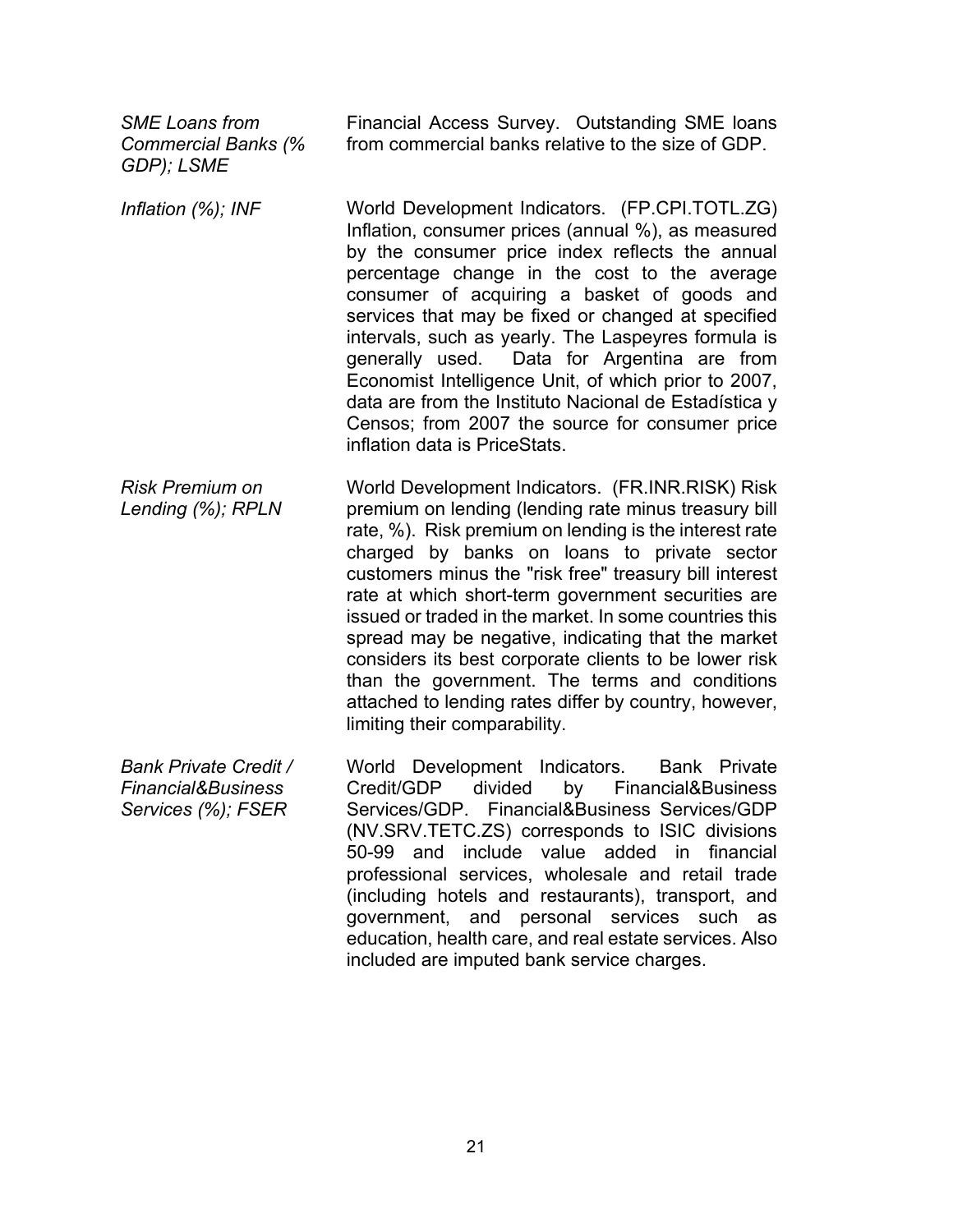### Countries and Regions

Note: \* included in the estimation sample in East Asia and Pacific; \*\* in Latin America & the Caribbean; \*\*\* economies in other regions included in the estimation.

## *East Asia and Pacific*

Cambodia (KHM), People Republic of China (CHN), Fiji (FJI), Indonesia (IDN)\*, Kiribati (KIR), Korea, Dem. Rep. (PRK), Lao PDR (LAO), Malaysia (MYS)\*, Marshall Islands (MHL), Micronesia, Fed. Sts. (FSM), Mongolia (MNG), Myanmar (MMR), Palau (PLW), Papua New Guinea (PNG), Philippines (PHL)\*, Samoa (WSM), Solomon Islands (SLB), St. Kitts and Nevis (KNA), Thailand (THA)\*, Timor-Leste (TMP), Tonga (TON), Tuvalu (TUV), Vanuatu (VUT), Vietnam (VNM)

## *Latin America & the Caribbean*

Antigua and Barbuda (ATG), Argentina (ARG)\*\*, Belize (BLZ), Bolivia (BOL)\*\*, Brazil (BRA)\*\*, Chile (CHL), Colombia (COL)\*\*, Costa Rica (CRI)\*\*, Cuba (CUB), Dominica (DMA), Dominican Republic (DOM), Ecuador (ECU), El Salvador (SLV), Grenada (GRD), Guatemala (GTM), Guyana (GUY), Haiti (HTI), Honduras (HND), Jamaica (JAM), Mexico (MEX)\*\*, Nicaragua (NIC), Panama (PAN), Paraguay (PRY), Peru (PER)\*\*, St. Lucia (LCA), St. Vincent and the Grenadines (VCT), Suriname (SUR), Uruguay (URY), Venezuela, RB (VEN)

# *Europe and Central Asia*

Albania (ALB), Armenia (ARM), Azerbaijan (AZE), Belarus (BLR), Bosnia and Herzegovina (BIH), Bulgaria (BGR), Georgia (GEO), Kazakhstan (KAZ), Kosovo (KSV), Kyrgyz Republic (KGZ), Latvia (LVA), Lithuania (LTU), Macedonia, FYR (MKD), Moldova (MDA), Montenegro (MNE), Romania (ROM), Russian Federation (RUS), Serbia (SRB), Tajikistan (TJK), Turkey (TUR), Turkmenistan (TKM), Ukraine (UKR), Uzbekistan (UZB)

# *High-income OECD members*

Australia (AUS), Austria (AUT), Belgium (BEL), Canada (CAN), Czech Republic (CZE), Denmark (DNK)\*\*\*, Estonia (EST), Finland (FIN), France (FRA)\*\*\*, Germany (DEU), Greece (GRC), Hungary (HUN), Iceland (ISL), Ireland (IRL), Israel (ISR), Italy (ITA)\*\*\*, Japan (JPN), Korea, Rep. (KOR)\*, Luxembourg (LUX), Netherlands (NLD)\*\*\*, New Zealand (NZL), Norway (NOR), Poland (POL), Portugal (PRT), Slovak Republic (SVK), Slovenia (SVN), Spain (ESP)\*\*\*, Sweden (SWE)\*\*\*, Switzerland (CHE), United Kingdom (GBR)\*\*\*, United States (USA)\*\*\*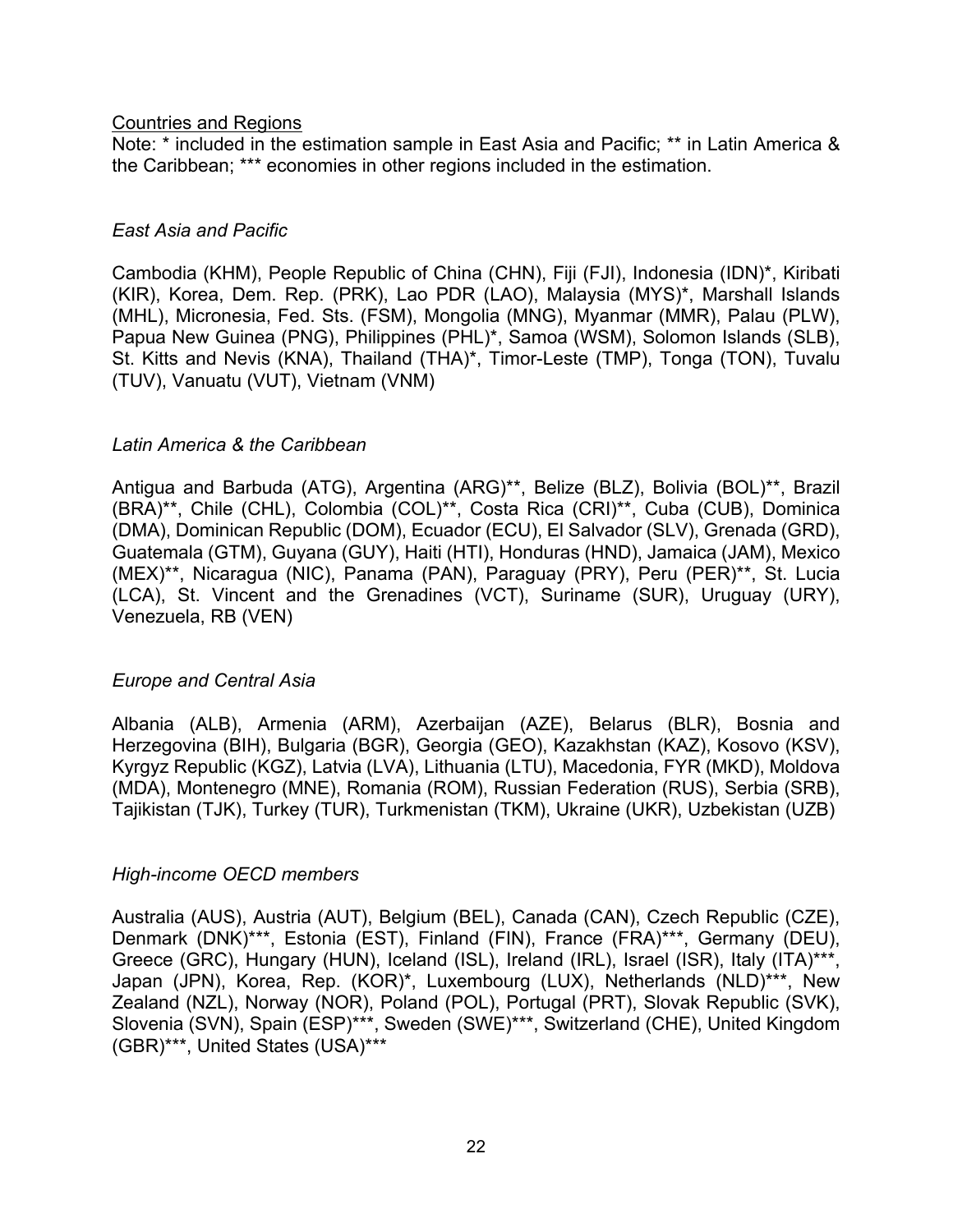## *High-income non-OECD members*

Andorra (ADO), Aruba (ABW), Bahamas, The (BHS), Bahrain (BHR), Barbados (BRB), Bermuda (BMU), Brunei Darussalam (BRN), Cayman Islands (CYM), Croatia (HRV), Cyprus (CYP), Equatorial Guinea (GNQ), Faeroe Islands (FRO), French Polynesia (PYF), Hong Kong SAR, China (HKG)\*, Isle of Man (IMY), Kuwait (KWT), Liechtenstein (LIE), Macao SAR, China (MAC), Malta (MLT), Monaco (MCO), New Caledonia (NCL), Oman (OMN), Qatar (QAT), San Marino (SMR), Saudi Arabia (SAU), Singapore (SGP), Trinidad and Tobago (TTO), United Arab Emirates (ARE), Virgin Islands (U.S.) (VIR)

# *Middle East and North Africa*

Algeria (DZA), Djibouti (DJI), Egypt, Arab Rep. (EGY)\*\*\*, Iran, Islamic Rep. (IRN), Iraq (IRQ), Jordan (JOR), Lebanon (LBN), Libya (LBY), Morocco (MAR), Syrian Arab Republic (SYR), Tunisia (TUN), West Bank and Gaza (WBG), Yemen, Rep. (YEM)

## *South Asia*

Afghanistan (AFG), Bangladesh (BGD), Bhutan (BTN), India (IND), Maldives (MDV), Nepal (NPL), Pakistan (PAK), Sri Lanka (LKA)

# *Sub-Saharan Africa*

Angola (AGO), Benin (BEN), Botswana (BWA)\*\*\*, Burkina Faso (BFA), Burundi (BDI), Cameroon (CMR), Cape Verde (CPV), Central African Republic (CAF), Chad (TCD), Comoros (COM), Congo, Dem. Rep. (ZAR), Congo, Rep. (COG), Cote d'Ivoire (CIV), Eritrea (ERI), Ethiopia (ETH)\*\*\*, Gabon (GAB), Gambia, The (GMB), Ghana (GHA), Guinea (GIN), Guinea-Bissau (GNB), Kenya (KEN)\*\*\*, Lesotho (LSO), Liberia (LBR), Madagascar (MDG), Malawi (MWI)\*\*\*, Mali (MLI), Mauritania (MRT), Mauritius (MUS)\*\*\*, Mozambique (MOZ), Namibia (NAM), Niger (NER), Nigeria (NGA)\*\*\*, Rwanda (RWA), Sao Tome and Principe (STP), Senegal (SEN), Seychelles (SYC), Sierra Leone (SLE), Somalia (SOM), South Africa (ZAF), Sudan (SDN), Swaziland (SWZ), Tanzania (TZA)\*\*\*, Togo (TGO), Uganda (UGA), Zambia (ZMB)\*\*\*, Zimbabwe (ZWE)\*\*\*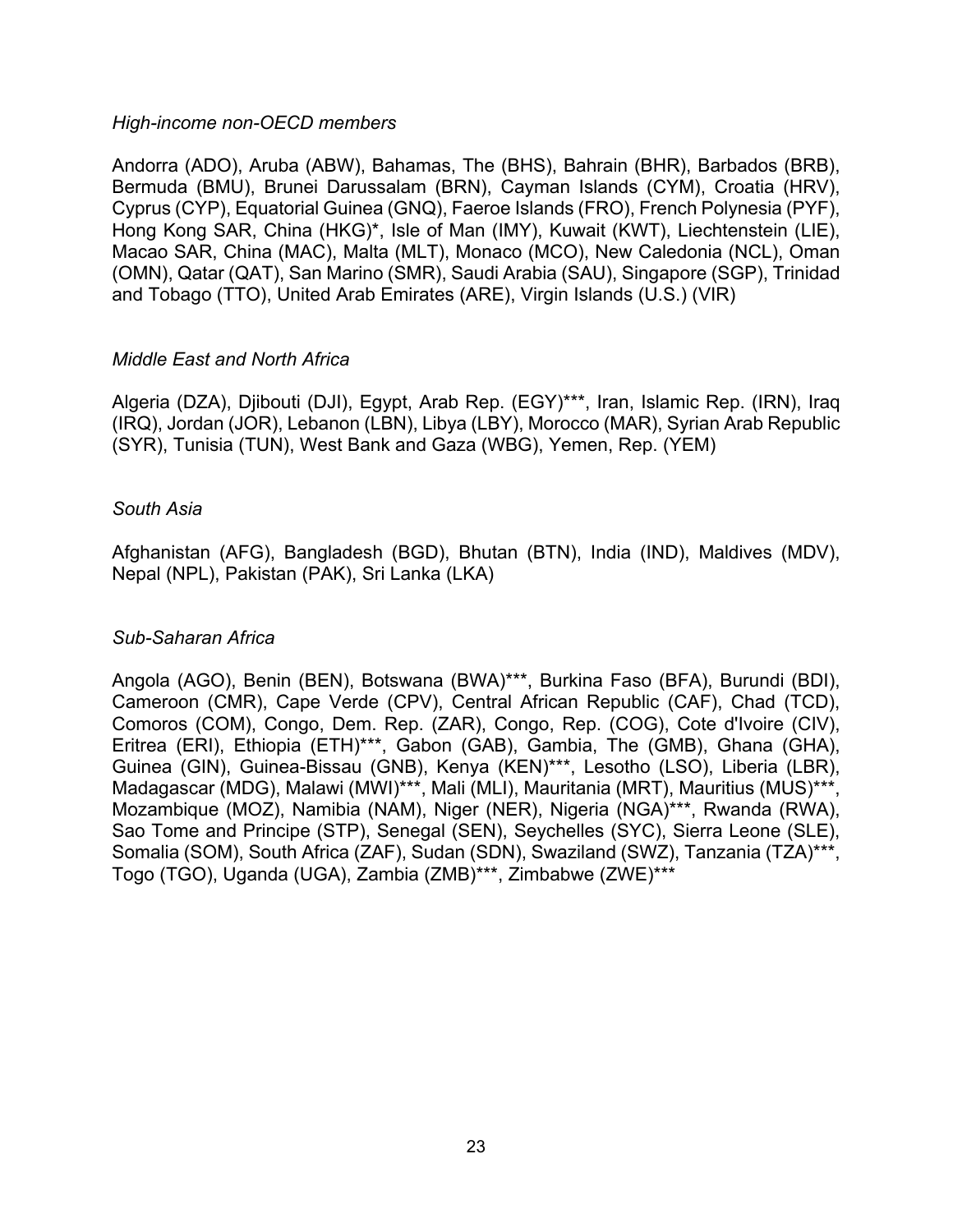#### References

- Aizenman J., B. Pinto and Vl. Sushko (2013) "Financial sector ups and downs and the real sector in the open economy: Up by the stairs, down by the parachute," *Emerging Markets Review*, 16 (2013) 1–30.
- Alfaro, Laura, Sebnem Kalemli-Ozcan and Vadym Volosovych (2003) "Why doesn't Capital Flow from Rich to Poor Countries? An Empirical Investigation" University of Houston, December.
- Arcand, Jean-Louis, Enrico Berkes, and Ugo Panizza. 2012. "Too Much Finance?" IMF Working Paper No. 12/161.
- Boyd, J.H., Smith, B.D. (1992). "Intermediation and the equilibrium allocation of investment capital: Implications for economic development". *Journal of Monetary Economics* 30, 409–432.
- Boyd, J.H., Levine, R., Smith, B.D. (2001). "The impact of inflation on financial sector performance". *Journal of Monetary Economics* 47, 221–248.
- Cecchetti and Kharroubi (2012) 'Reassessing the impact of finance on growth,' *in proceedings of the Second International Research Conference of the Reserve Bank of India*, forthcoming.
- Claessens, S., Laeven, L. (2003). "Financial development, property rights, and growth". *Journal of Finance* 58, 2401–2436.
- Dehejia, R., Lleras-Muney, A. (2003). "Why does financial development matter? The United States from 1900 to 1940". Working Paper No. 9551. National Bureau of Economic Research.
- Eichengreen, Barry, and Kris J. Mitchener (2003), "The Great Depression as a Credit Boom Gone Wrong", BIS Working Paper No. 137, September.
- Jayaratne, J., Strahan, P.E. (1996). "The finance-growth nexus: Evidence from bank branch deregulation". *Quarterly Journal of Economics* 111, 639–670.
- Jordà, Òscar, Moritz Schularick, and Alan Taylor (2011) "When Credit Bites Back: Leverage, Business Cycles, and Crises," NBER Working Paper No. 17621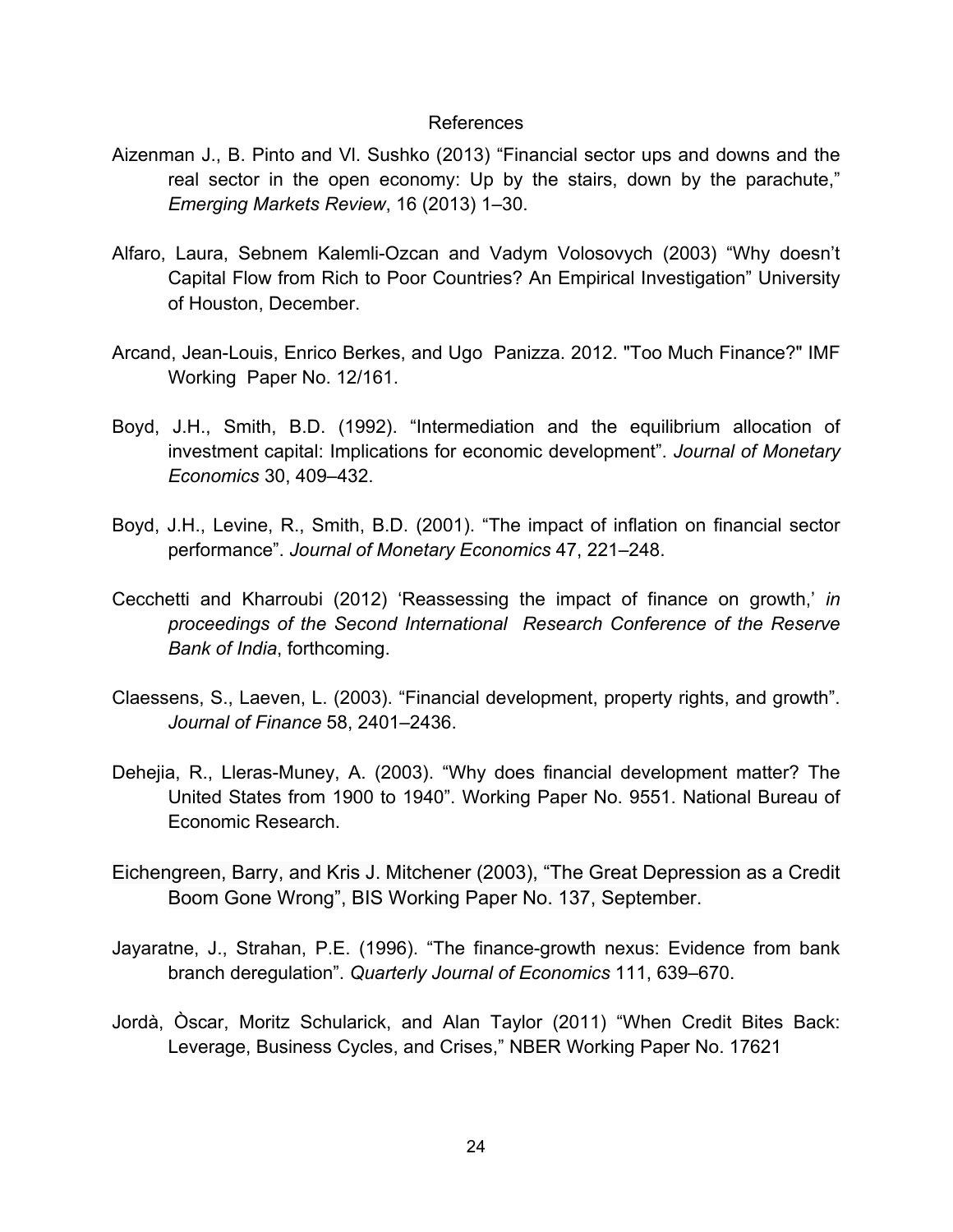- Ju Jiandong and Shang-Jin Wei (2011) "When Is Quality of Financial System a Source of Comparative Advantage?" *Journal of International Economics*, 84(2), pages 178- 187.
- La Porta, R., Lopez-de-Silanes, F., Shleifer, A., Vishny, R. (2000). "Investor protection and corporate governance". *Journal of Financial Economics* 58, 3–27.
- Lawa, Siong Hook and Nirvikar Singh (2014) "Does too much finance harm economic growth?" *Journal of Banking & Finance* 41, 36–44
- Lucas, Robert (1990). "Why doesn't Capital Flow from Rich to Poor Countries?", *The American Economic Review* 80 (2): 92–96.
- Minsky, H. P. (1974), "The modeling of financial instability: An introduction," in *Modelling and Simulation*, Vol. 5, Proceedings of the Fifth Annual Pittsburgh Conference, Instruments Society of America, pp. 267.72.
- OECD (2013), "Health at a Glance 2013 OECD INDICATORS" http://www.oecd.org/els/health-systems/Health-at-a-Glance-2013.pdf
- Philippon, Thomas, and Ariell Reshef.(2013) "An international look at the growth of modern finance." *The Journal of Economic Perspectives* 27 (2): 73-96.
- Rajan, R.G., Zingales, L. (1998). "Financial dependence and growth". *American Economic Review* 88, 559–586.
- Rajan, R. G. (2005), "Has financial development made the world riskier?" Proceedings of the *2005 Jackson Hole Conference* organized by the Kansas City Fed.
- Rousseau, P., and Wachtel, P., (2011), "What is Happening to The Impact of Financial Deepening on Economic Growth?" *Economic Inquiry*, 49, 276-288.
- Schularick, Moritz, and Alan M. Taylor (2009), "Credit Booms Gone Bust: Monetary Policy, Leverage Cycles and Financial Crises, 1870–2008", NBER Working Paper 15512.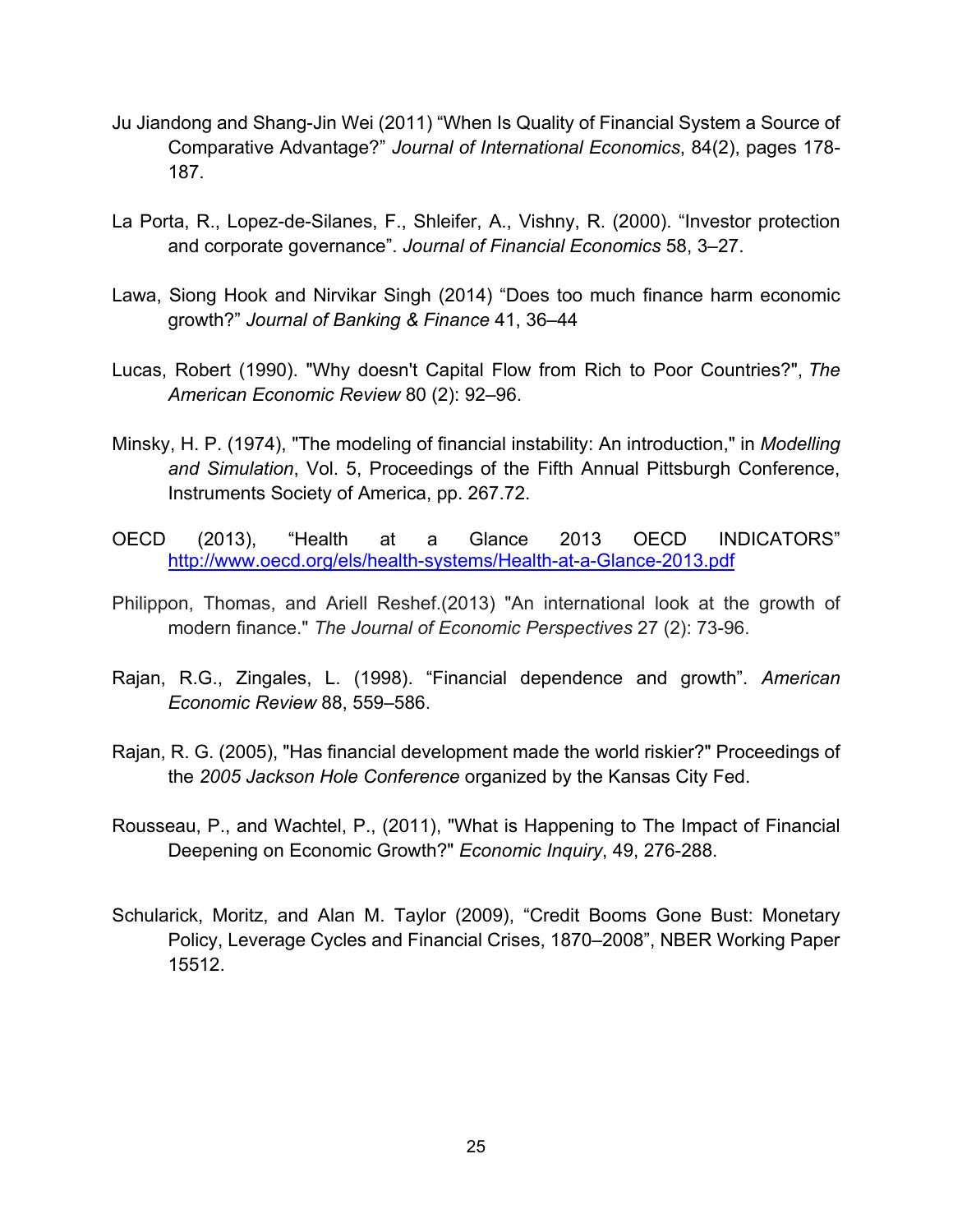Table 1: Financial Depth, Efficiency, and Access, 2005-2011

This table provides measures of financial depth -- Bank Private Credit to GDP (%, BCRY); efficiency -- Lending-Deposit Interest Spread (%,SPRD); governance -- Getting Credit<br>Index (GTCR) and Resolving Insolvency Index (REI

Sources: Authors' calculation on World Bank Global Financial Development Database (BCRY, SPRD), Doingbusiness Database (GTCR, REIN); and IMF Financial Access Survey (DCBA, LSME)

| Country    |          | <b>BCRY</b>          | <b>SPRD</b>          | <b>GTCR</b>          | <b>REIN</b>              | <b>DCBA</b>          | LSME          | Country      | <b>BCRY</b>          | <b>SPRD</b>          | <b>GTCR</b>              | <b>REIN</b>          | <b>DCBA</b>          | LSME                 |
|------------|----------|----------------------|----------------------|----------------------|--------------------------|----------------------|---------------|--------------|----------------------|----------------------|--------------------------|----------------------|----------------------|----------------------|
|            | $avg. =$ | 50.6                 | 7.8                  | 50.5                 | 35.1                     | 510.8                | 11.5          | $std.dev. =$ | 49.9                 | 5.9                  | 22.3                     | 25.6                 | 530.6                | 11.4                 |
|            |          |                      |                      |                      |                          |                      |               |              |                      |                      |                          |                      |                      |                      |
| <b>ABW</b> |          | 55.0                 | 7.6                  | $\ldots$             | $\ddot{\phantom{a}}$     | $\ddotsc$            |               | LBY          | 6.6                  | 3.6                  | $\ddotsc$                | $\ddot{\phantom{a}}$ | 675.6                |                      |
| <b>ADO</b> |          | $\ddotsc$            | $\ddot{\phantom{0}}$ | $\cdot$              | $\ddotsc$                | $\ldots$             | $\ldots$      | <b>LCA</b>   | 96.8                 | 7.3                  | 43.8                     | 44.8                 | $\ddot{\phantom{a}}$ |                      |
| AFG        |          | 7.1                  | $\ddotsc$            | 16.7                 | 17.6                     | 96.0                 | $\ldots$      | <b>LCN</b>   | $\ddot{\phantom{a}}$ | $\ddot{\phantom{a}}$ | $\ddot{\phantom{a}}$     | $\ddot{\phantom{a}}$ | $\ddot{\phantom{a}}$ |                      |
| <b>AGO</b> |          | 11.8                 | 16.7                 | 37.5                 | 0.0                      | 52.2                 | 15.3          | <b>LCR</b>   | $\ddotsc$            | $\ddotsc$            | $\ddotsc$                | $\ddot{\phantom{a}}$ |                      |                      |
| AIA        |          | $\ldots$             | $\ddotsc$            | $\ddotsc$            | $\ddot{\phantom{a}}$     | $\ddot{\phantom{a}}$ |               | LDC          | $\ddot{\phantom{a}}$ | $\ddot{\phantom{a}}$ | $\ddot{\phantom{a}}$     |                      |                      |                      |
| ALB        |          | 27.5                 | 7.0                  | 71.9                 | 41.0                     |                      |               | LIC          |                      |                      |                          |                      |                      |                      |
|            |          |                      |                      |                      |                          | $\ddotsc$            | $\cdots$      |              | $\ddotsc$            | $\ddot{\phantom{a}}$ | $\ddotsc$                | $\ddot{\phantom{a}}$ |                      |                      |
| <b>AND</b> |          | $\ldots$             | $\ddot{\phantom{a}}$ | $\ddot{\phantom{a}}$ | $\ddot{\phantom{0}}$     |                      |               | LIE          | $\ddotsc$            | $\ddot{\phantom{a}}$ | $\ddotsc$                | $\ddotsc$            |                      |                      |
| <b>ANR</b> |          | $\ddot{\phantom{0}}$ |                      | $\ddot{\phantom{a}}$ | ٠.                       |                      | $\cdots$      | LKA          | 27.9                 | 5.5                  | 49.0                     | 44.7                 |                      |                      |
| <b>ANT</b> |          | $\ddot{\phantom{0}}$ |                      | $\ddotsc$            |                          |                      |               | LMC          | $\ddotsc$            | $\ddotsc$            | $\ddotsc$                | $\ddot{\phantom{0}}$ |                      |                      |
| ARB        |          |                      |                      | Ŀ,                   |                          |                      |               | LMY          |                      |                      |                          |                      |                      |                      |
|            |          |                      |                      |                      | 29.0                     |                      |               | <b>LSO</b>   |                      |                      |                          |                      |                      |                      |
| ARE        |          | 67.5                 | $\ddot{\phantom{0}}$ | 46.9                 |                          |                      |               |              | 10.3                 | 7.9                  | 37.5                     | 28.2                 | 282.9                |                      |
| <b>ARG</b> |          | 11.9                 | 3.6                  | 62.5                 | 35.3                     | 635.9                | $\cdots$      | LTU          | 46.0                 | 2.5                  | 68.8                     | 52.1                 | $\ddot{\phantom{a}}$ |                      |
| <b>ARM</b> |          | 16.7                 | 10.5                 | 63.5                 | 38.4                     |                      | $\cdots$      | <b>LUX</b>   | 165.0                | $\ddotsc$            | 25.0                     | 44.6                 |                      |                      |
| <b>ASM</b> |          | $\ddotsc$            | $\ddotsc$            | $\ddot{\phantom{a}}$ | $\ddot{\phantom{a}}$     | Ω.                   | $\cdots$      | <b>LVA</b>   | 73.2                 | 5.6                  | 88.5                     | 34.1                 | 1142.1               | 33.9                 |
| ATG        |          | 68.3                 | 7.2                  | 43.8                 | 36.9                     | $\ddot{\phantom{a}}$ | $\cdots$      | <b>MAC</b>   | 46.7                 | 5.2                  | $\ddot{\phantom{0}}$     | $\ddot{\phantom{0}}$ | $\ddot{\phantom{a}}$ | 11.7                 |
| AUS        |          | 113.7                | 4.0                  | 87.5                 | 84.4                     |                      |               | <b>MAF</b>   |                      |                      |                          |                      |                      |                      |
|            |          |                      |                      |                      |                          | $\ddot{\phantom{a}}$ | $\cdots$      |              |                      | $\ddotsc$            |                          | $\ddot{\phantom{a}}$ |                      |                      |
| AUT        |          | 115.8                | $\ddot{\phantom{a}}$ | 81.3                 | 76.9                     | $\ddotsc$            | $\ldots$      | <b>MAR</b>   | 64.0                 | 8.0                  | 34.4                     | 37.8                 |                      | 8.3                  |
| AZE        |          | 13.1                 | 8.0                  | 65.6                 | 32.8                     | 246.5                | $\ldots$      | <b>MCA</b>   | $\ldots$             | $\ldots$             | $\ddotsc$                | $\ddot{\phantom{0}}$ |                      |                      |
| <b>BDI</b> |          | 14.4                 |                      | 25.0                 | 7.4                      | 20.0                 | 6.2           | <b>MCO</b>   |                      |                      |                          |                      |                      |                      |
| BEL        |          | 86.3                 | $\ddotsc$            | 62.5                 | 91.5                     | $\ldots$             | 17.2          | MDA          | 29.8                 | 5.8                  | 50.0                     | 30.2                 | 1053.2               |                      |
| <b>BEN</b> |          | 19.4                 |                      | 25.0                 | 18.6                     | 86.1                 |               | <b>MDG</b>   | 10.1                 | 27.3                 | 15.6                     | 17.4                 | 27.0                 | 2.1                  |
|            |          |                      | $\ddot{\phantom{0}}$ |                      |                          |                      |               |              |                      |                      |                          |                      |                      |                      |
| BFA        |          | 18.0                 | $\ddotsc$            | 25.0                 | 22.7                     |                      | $\sim$ $\sim$ | MDV          | 67.7                 | 6.4                  | 50.0                     | 51.6                 | 1048.9               |                      |
| BGD        |          | 36.9                 | 5.9                  | 56.3                 | 25.5                     | 304.9                | 5.2           | MEA          | $\ddot{\phantom{a}}$ | $\ddot{\phantom{a}}$ | $\ddotsc$                | $\ddotsc$            |                      |                      |
| <b>BGR</b> |          | 47.3                 | 6.2                  | 90.6                 | 34.5                     | $\ddot{\phantom{a}}$ | $\cdots$      | <b>MEX</b>   | 16.5                 | 4.8                  | 68.8                     | 68.6                 | 267.1                | 4.1                  |
| <b>BHR</b> |          | 53.9                 | 5.3                  | 37.5                 | 67.2                     | $\ddotsc$            | $\cdots$      | MHL          | $\ddotsc$            | $\ddotsc$            | 35.4                     | 18.9                 | $\ddotsc$            | $\ddotsc$            |
| <b>BHS</b> |          | 75.3                 | 2.0                  | 56.3                 | 65.8                     |                      |               | <b>MIC</b>   |                      |                      |                          |                      |                      |                      |
|            |          |                      |                      |                      |                          | $\ddot{\phantom{a}}$ | $\cdots$      |              | $\ddotsc$            | $\cdot$              |                          | $\ddotsc$            |                      |                      |
| BIH        |          | 48.9                 | 4.5                  | 62.5                 | 36.9                     |                      | 24.9          | <b>MKD</b>   | 34.8                 | 4.4                  | 65.6                     | 42.9                 | $\ddot{\phantom{a}}$ | 16.9                 |
| <b>BLR</b> |          | 24.4                 | 0.7                  | 39.6                 | 34.9                     |                      |               | MLI          | 17.4                 |                      | 25.0                     | 20.8                 | 84.9                 |                      |
| BLZ        |          | 58.8                 | 6.1                  | 43.8                 | 67.2                     | 947.6                | $\ldots$      | MLT          | 117.7                | 2.7                  | $\ddotsc$                |                      | 934.9                | 35.0                 |
| <b>BMU</b> |          |                      | $\ddot{\phantom{0}}$ | ÷.                   | $\ddot{\phantom{0}}$     |                      | $\ldots$      | <b>MMR</b>   | $\ldots$             | 5.0                  | $\ddotsc$                | $\ddot{\phantom{a}}$ | 121.7                | 1.6                  |
| <b>BOL</b> |          | 33.7                 | 9.3                  | 42.7                 | 40.1                     |                      |               | <b>MNA</b>   |                      |                      |                          |                      |                      |                      |
|            |          |                      |                      |                      |                          |                      |               |              | $\cdot$ .            | $\ddotsc$            | $\ldots$                 | $\ddot{\phantom{0}}$ |                      |                      |
| <b>BRA</b> |          | 40.4                 | 34.7                 | 50.0                 | 13.8                     | 500.5                | $\cdots$      | MNE          | 61.9                 | $\ddotsc$            | 77.5                     | 45.6                 | $\ddot{\phantom{a}}$ | $\cdot$              |
| <b>BRB</b> |          | 71.8                 | 5.9                  | $\ddot{\phantom{a}}$ | $\ddot{\phantom{0}}$     |                      | $\cdots$      | <b>MNG</b>   | 34.3                 | 10.3                 | 56.3                     | 21.0                 | $\ddot{\phantom{a}}$ | 3.6                  |
| <b>BRN</b> |          | 37.6                 | 4.7                  | 43.8                 | 49.2                     | 1389.0               | $\cdots$      | <b>MNP</b>   | $\ddotsc$            | $\ddotsc$            | $\ddotsc$                | $\ddot{\phantom{a}}$ |                      | $\ddot{\phantom{a}}$ |
| <b>BTN</b> |          | 27.5                 | 10.5                 | 18.8                 | 0.0                      |                      | $\cdots$      | <b>MOR</b>   | $\ddotsc$            | $\ddotsc$            | ٠.,                      | $\ddot{\phantom{a}}$ | $\ddot{\phantom{0}}$ |                      |
| <b>BWA</b> |          | 22.4                 | 6.8                  | 62.5                 | 60.4                     | 412.9                |               | MOZ          | 16.6                 | 7.7                  | 40.6                     | 15.9                 |                      |                      |
|            |          |                      |                      |                      |                          |                      | $\cdots$      |              |                      |                      |                          |                      | $\ddotsc$            |                      |
| CAA        |          | $\ddotsc$            |                      |                      |                          |                      | $\cdots$      | <b>MRT</b>   | 23.5                 | 12.6                 | 25.0                     | 0.0                  | 46.4                 |                      |
| CAF        |          | 6.9                  | 11.5                 | 31.3                 | 0.0                      | 27.6                 | $\cdots$      | <b>MSR</b>   | $\ldots$             | $\ddotsc$            | $\ddotsc$                | $\ddotsc$            |                      |                      |
| CAN        |          | 126.7                | 3.2                  | 81.3                 | 94.7                     |                      | $\cdots$      | <b>MTQ</b>   | $\ldots$             | $\ddotsc$            |                          | $\ddotsc$            |                      |                      |
| CEA        |          | $\ddot{\phantom{0}}$ | $\ddotsc$            | $\ddotsc$            |                          |                      |               | <b>MUS</b>   | 76.7                 | 5.7                  | 51.0                     | 36.2                 |                      |                      |
| CEB        |          |                      |                      |                      |                          |                      |               | <b>MWI</b>   | 9.7                  | 21.3                 | 43.8                     | 15.7                 | 163.5                | 2.0                  |
|            |          | $\ddot{\phantom{0}}$ | $\ddotsc$            | $\ddotsc$            | $\ddotsc$                |                      |               |              |                      |                      |                          |                      |                      |                      |
| CEU        |          | $\ddot{\phantom{0}}$ | $\ddotsc$            | $\ddotsc$            | $\ddot{\phantom{0}}$     | $\ddotsc$            | $\cdots$      | MYS          | 101.8                | 2.9                  | 100.0                    | 41.1                 | $\ddotsc$            | 16.5                 |
| CHE        |          | 161.1                | 2.3                  | 81.3                 | 49.8                     | $\ddotsc$            | 43.2          | <b>NAC</b>   |                      | $\ddot{\phantom{a}}$ |                          | $\ddotsc$            |                      |                      |
| CHI        |          | $\ddotsc$            | $\ddot{\phantom{a}}$ | $\ddotsc$            | $\ddotsc$                | $\ddotsc$            | $\ldots$      | <b>NAM</b>   | 47.1                 | 4.9                  | 68.8                     | 34.6                 | 254.6                | 0.8                  |
| CHL        |          | 64.6                 | 3.8                  | 56.3                 | 30.9                     | $\ddotsc$            | 7.8           | <b>NCL</b>   | $\ddot{\phantom{a}}$ | $\ddotsc$            | $\ddotsc$                | $\ddotsc$            |                      |                      |
| <b>CHN</b> |          | 109.9                | 3.2                  | 49.0                 | 36.3                     | 8.8                  | 29.6          | <b>NER</b>   | 9.7                  | $\ddotsc$            | 25.0                     | 13.3                 |                      |                      |
|            |          |                      |                      |                      |                          |                      |               |              |                      |                      |                          |                      |                      |                      |
| CIV        |          | 15.8                 | $\ddotsc$            | 25.0                 | 32.2                     | 105.2                |               | NGA          | 22.8                 | 7.3                  | 59.4                     | 29.1                 | 406.6                | 0.0                  |
| <b>CLA</b> |          | $\cdot\cdot$         | $\ddot{\phantom{0}}$ | $\ddotsc$            | $\ddotsc$                |                      | $\ldots$      | NGA(alt)     |                      |                      |                          |                      |                      |                      |
| <b>CME</b> |          | $\ddotsc$            | $\ddotsc$            | $\ddot{\phantom{0}}$ | $\ddot{\phantom{0}}$     | $\ddotsc$            | $\ldots$      | <b>NIC</b>   | 31.9                 | 7.9                  | 49.0                     | 36.2                 |                      |                      |
| <b>CMR</b> |          | 9.9                  | 11.5                 | 30.2                 | 13.8                     | 49.1                 |               | NIU          |                      |                      |                          |                      |                      |                      |
| COD        |          | $\ddotsc$            | $\ddotsc$            |                      | Ţ,                       | 7.3                  | $\ldots$      | <b>NLD</b>   | 185.5                | 0.5                  | 68.8                     | 90.0                 |                      |                      |
| COG        |          | 3.5                  | 11.5                 | 31.3                 | 18.5                     | 42.8                 |               | <b>NOC</b>   | $\ddotsc$            | $\ddot{\phantom{a}}$ |                          | $\ddot{\phantom{a}}$ |                      |                      |
|            |          |                      |                      |                      |                          |                      |               | <b>NOR</b>   |                      | 1.9                  |                          |                      |                      |                      |
| COK        |          | $\ddotsc$            | $\ddot{\phantom{a}}$ | $\ddot{\phantom{a}}$ | $\ddot{\phantom{0}}$     |                      | $\ldots$      |              | 77.3                 |                      | 62.5                     | 95.6                 | 1153.0               |                      |
| COL        |          | 29.2                 | 6.9                  | 62.5                 | 56.3                     | 1061.8               | 0.6           | <b>NPL</b>   | 38.6                 | 5.5                  | 64.6                     | 25.9                 | 316.7                |                      |
| COM        |          | 11.3                 | 6.8                  | 18.8                 | 0.0                      | 61.5                 | 2.7           | <b>NRU</b>   |                      | $\ddot{\phantom{a}}$ |                          | $\ddot{\phantom{a}}$ |                      |                      |
| <b>CPV</b> |          | 52.4                 | 7.2                  | 35.4                 | 0.0                      | 1204.1               | $\cdots$      | <b>NZL</b>   | 134.1                | 1.5                  | 93.8                     | 82.0                 |                      |                      |
| CRI        |          | 40.8                 | 11.7                 | 50.0                 | 23.1                     | 937.5                |               | OEC          |                      |                      |                          |                      |                      |                      |
|            |          |                      |                      |                      |                          |                      |               |              |                      |                      |                          |                      |                      |                      |
| <b>CSA</b> |          | $\ldots$             | $\ldots$             | $\ddot{\phantom{0}}$ | $\ddot{\phantom{0}}$     | $\ddot{\phantom{a}}$ |               | OED          |                      | $\ddotsc$            |                          | $\ddot{\phantom{0}}$ |                      |                      |
| CSS        |          |                      |                      |                      |                          |                      |               | <b>OMN</b>   | 34.4                 | 3.3                  | 37.5                     | 37.2                 |                      |                      |
| <b>CUB</b> |          | $\ldots$             | $\ddotsc$            | $\ldots$             | $\ddotsc$                | $\ddotsc$            | $\cdots$      | <b>OSS</b>   | $\ldots$             | $\ldots$             | $\ldots$                 | $\ldots$             | $\ddots$             | $\ldots$             |
| <b>CUW</b> |          | $\ldots$             | $\cdot$              | $\ldots$             | $\ldots$                 | $\ddotsc$            |               | <b>PAK</b>   | 24.6                 | 6.2                  | 61.5                     | 42.0                 | 201.8                | $\ldots$             |
| <b>CYM</b> |          | $\ldots$             | $\ddotsc$            | $\cdot$              | $\ddotsc$                | $\ddotsc$            | $\cdots$      | <b>PAN</b>   | 78.1                 | 4.7                  | 68.8                     | 28.1                 | 915.5                | $\ldots$             |
| <b>CYP</b> |          | 220.8                | 3.3                  | 60.4                 | 74.8                     |                      |               | PER          | 20.4                 | 19.4                 | 77.1                     | 28.0                 | 349.8                | 6.4                  |
|            |          |                      |                      |                      |                          | $\ddotsc$            | $\cdots$      |              |                      |                      |                          |                      |                      |                      |
| CZE        |          | 40.3                 | 4.6                  | 71.9                 | 27.4                     | $\ddotsc$            | 10.0          | PHL          | 26.1                 | 4.6                  | 43.8                     | 4.5                  | 394.1                | $\cdot\cdot$         |
| DEU        |          | 108.0                | $\ldots$             | 84.4                 | 85.7                     | $\ddotsc$            | $\ldots$      | <b>PLW</b>   | $\sim$               | $\ldots$             | 6.3                      | 33.5                 | $\ddotsc$            | $\ddotsc$            |
| <b>DEW</b> |          | $\sim$               | $\ddotsc$            | $\sim$               | $\overline{\phantom{a}}$ | $\ddotsc$            | $\cdots$      | <b>PNG</b>   | 20.4                 | 9.1                  | 34.4                     | 25.3                 | $\ldots$             | $\ldots$             |
| DJI        |          | 21.6                 | 9.3                  | 12.5                 | 16.8                     | 64.6                 | $\ldots$      | POL          | 33.9                 | 3.7                  | 84.4                     | 36.0                 | $\ldots$             | $\ldots$             |
| <b>DMA</b> |          | 49.9                 | 6.2                  | 56.3                 | 29.6                     |                      |               | PRI          | $\sim$ $\sim$        |                      | 87.5                     | 68.5                 |                      |                      |
|            |          |                      |                      |                      |                          | $\ldots$             | $\cdots$      |              |                      | $\ldots$             |                          |                      | $\ldots$             | $\ldots$             |
| <b>DNK</b> |          | 183.8                | $\ldots$             | 80.2                 | 86.0                     | $\cdot$ .            | $\cdots$      | <b>PRK</b>   | $\ldots$             | $\ldots$             | $\overline{\phantom{a}}$ | $\sim$               | $\ldots$             | $\ldots$             |
| <b>DOM</b> |          | 19.6                 | 9.1                  | 55.2                 | 8.5                      | 569.6                | $\ldots$      | PRT          | 166.1                | $\ldots$             | 50.0                     | 76.8                 |                      | $\ldots$             |
| <b>DZA</b> |          | 12.6                 | 6.2                  | 30.2                 | 44.1                     | 326.0                | $\cdots$      | <b>PRY</b>   | 23.9                 | 24.5                 | 56.3                     | 17.8                 | 91.8                 | $\ldots$             |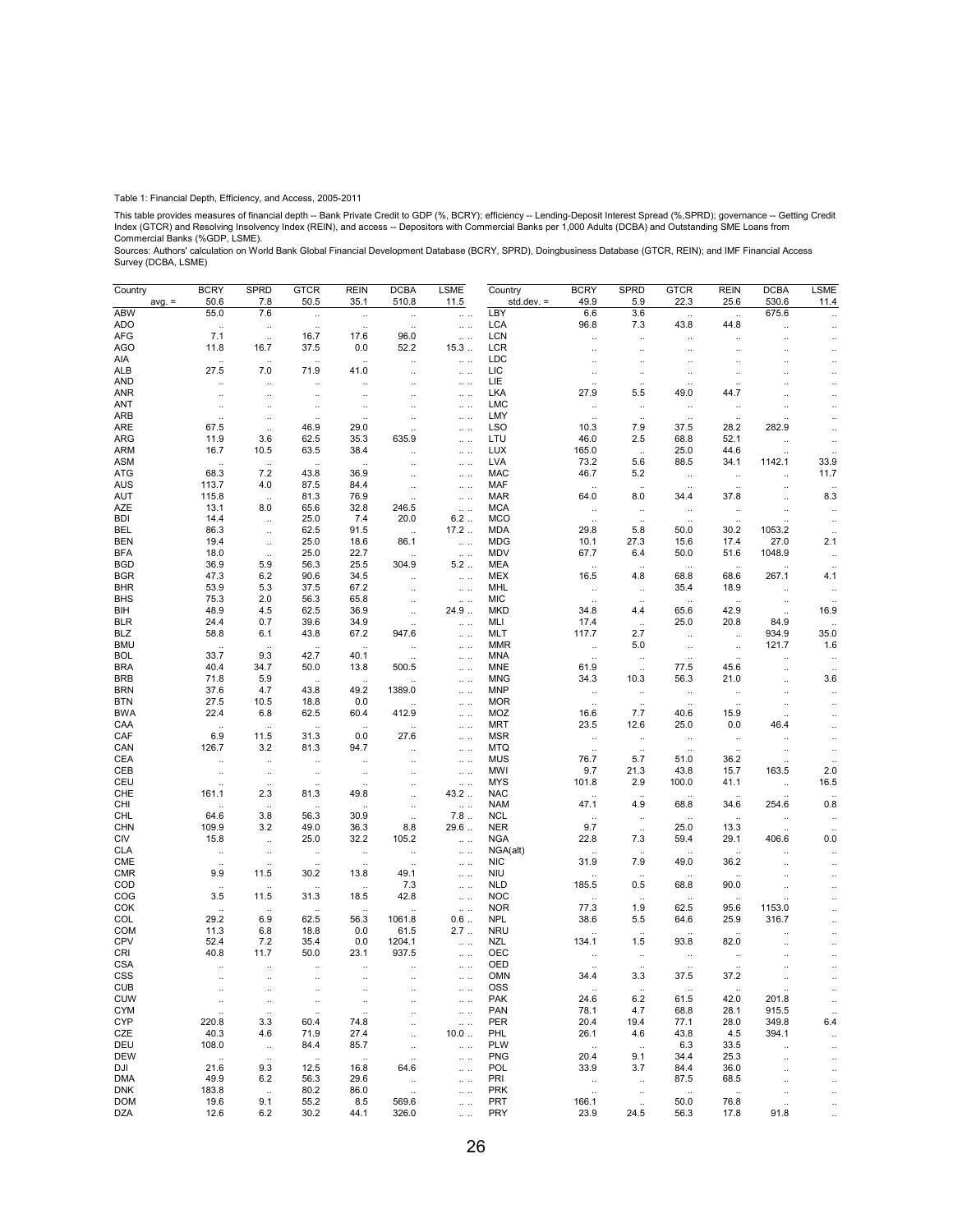This table provides measures of financial depth -- Bank Private Credit to GDP (%, BCRY); efficiency -- Lending-Deposit Interest Spread (%,SPRD); governance -- Getting Credit<br>Index (GTCR) and Resolving Insolvency Index (REI Commercial Banks (%GDP, LSME).

Sources: Authors' calculation on World Bank Global Financial Development Database (BCRY, SPRD), Doingbusiness Database (GTCR, REIN); and IMF Financial Access Survey (DCBA, LSME)

| Country    | <b>BCRY</b>          | SPRD                       | <b>GTCR</b>                      | <b>REIN</b>                     | <b>DCBA</b>          | LSME              | Country      | <b>BCRY</b>          | <b>SPRD</b>          | <b>GTCR</b>              | <b>REIN</b>          | <b>DCBA</b>           | <b>LSME</b>          |
|------------|----------------------|----------------------------|----------------------------------|---------------------------------|----------------------|-------------------|--------------|----------------------|----------------------|--------------------------|----------------------|-----------------------|----------------------|
| $avg. =$   | 50.6                 | 7.8                        | 50.5                             | 35.1                            | 510.8                | 11.5              | $std.dev. =$ | 49.9                 | 5.9                  | 22.3                     | 25.6                 | 530.6                 | <u>11.4</u>          |
| EAP        |                      |                            |                                  |                                 |                      |                   | <b>PSE</b>   |                      |                      |                          |                      | 571.7                 | 2.1                  |
| EAS        | $\ddot{\phantom{0}}$ | $\ddotsc$                  | $\ldots$                         |                                 | $\ldots$             |                   | <b>PSS</b>   | $\ddotsc$            | $\ddot{\phantom{0}}$ |                          | $\ddot{\phantom{0}}$ |                       |                      |
| <b>ECA</b> | $\ddotsc$            | $\ddotsc$                  | $\ldots$                         |                                 | $\ldots$             |                   | PYF          | $\ldots$             | $\ddotsc$            | $\ldots$                 | $\ldots$             |                       |                      |
| ECC        |                      |                            | $\ddot{\phantom{0}}$             |                                 |                      |                   | QAT          | 36.2                 | 3.5                  | 31.3                     | 55.9                 | 674.8                 |                      |
| ECS        | $\ddot{\phantom{a}}$ | $\ddot{\phantom{a}}$       | $\ddotsc$                        | Ξ.                              |                      |                   | REU          |                      |                      |                          |                      |                       |                      |
| ECU        | 24.4                 | 7.1                        | $\ddot{\phantom{0}}$<br>51.0     | 17.5                            | 437.9                |                   | <b>ROM</b>   | 30.5                 | 7.5                  | 85.4                     | 26.5                 |                       |                      |
| EGY        | 40.3                 | 5.6                        | 44.8                             | 17.7                            | 353.7                | $\ldots$<br>1.7   | <b>ROU</b>   |                      |                      |                          |                      |                       |                      |
| EMU        |                      |                            |                                  |                                 |                      |                   | <b>RUS</b>   | 34.6                 | 5.7                  | 37.5                     | 43.7                 |                       | 6.7                  |
| ERI        | $\ddotsc$            | $\ddotsc$                  | $\ldots$                         | $\ddotsc$<br>0.0                | $\ddotsc$            |                   | <b>RWA</b>   | 10.2                 | 8.9                  | 37.5                     | 3.4                  | 126.2                 |                      |
|            |                      | $\ddot{\phantom{0}}$       | 12.5                             |                                 | $\ddotsc$            |                   |              |                      |                      |                          |                      |                       | 2.5                  |
| <b>ESP</b> | 182.1                | $\ddotsc$                  | 68.8                             | 75.3                            | $\ddotsc$            |                   | SAS          | $\ddot{\phantom{a}}$ | $\ddotsc$            | $\ddotsc$                | $\ddotsc$            |                       |                      |
| EST        | 86.7                 | 3.7                        | 69.8                             | 40.3                            | 1958.6               |                   | SAU          | 39.0                 | $\ddotsc$            | 56.3                     | 30.4                 | 628.1                 |                      |
| ETH        | 17.3                 | 3.4                        | 35.4                             | 43.5                            | 87.4                 |                   | <b>SCE</b>   | $\ddotsc$            | $\ddotsc$            | $\ddotsc$                | $\ddot{\phantom{a}}$ |                       |                      |
| EUU        | $\ldots$             | $\ddot{\phantom{0}}$       | $\cdot$                          | $\cdot\cdot$                    | $\ddot{\phantom{a}}$ |                   | SDN          | 9.2                  | $\ddotsc$            | 25.0                     | 34.0                 | $\ddot{\phantom{a}}$  |                      |
| <b>FCS</b> | $\cdot$              | $\ddot{\phantom{0}}$       | $\ddotsc$                        | $\ddots$                        |                      | $\cdots$          | <b>SEN</b>   | 22.7                 | $\ddotsc$            | 25.0                     | 21.5                 |                       |                      |
| FIN        | 83.7                 | $\ddotsc$                  | 75.0                             | 93.6                            | $\ddot{\phantom{a}}$ | $\cdots$          | SGP          | 92.4                 | 5.0                  | 82.3                     | 94.7                 | 2075.2                |                      |
| FJI        | 44.3                 | 3.2                        | 68.8                             | 47.6                            | $\ddot{\phantom{a}}$ | 1.8               | <b>SLB</b>   | 19.3                 | 12.4                 | 30.2                     | 24.8                 |                       |                      |
| <b>FRA</b> | 103.7                | $\ddotsc$                  | 64.6                             | 49.0                            | $\ddot{\phantom{a}}$ | $\cdots$          | SLE          | 6.9                  | 13.4                 | 35.4                     | 9.1                  | 109.6                 |                      |
| <b>FRO</b> |                      |                            | $\ddot{\phantom{0}}$             | $\ddot{\phantom{0}}$            |                      | $\ldots$          | <b>SLV</b>   | 4.7                  |                      | 67.7                     | 31.2                 |                       | 17.7                 |
| <b>FSM</b> | $\ddotsc$            | 13.4                       | 39.6                             | 3.5                             | $\ddotsc$            | 8.5               | <b>SMR</b>   | 336.7                | $\ldots$             | $\ldots$                 | $\ddotsc$            |                       |                      |
| GAB        | 8.7                  | 11.5                       | 31.3                             | 15.6                            | 159.7                | $\ldots$          | SOM          |                      |                      |                          |                      |                       |                      |
| GBR        | 183.9                | $\sim$                     | 100.0                            | 90.4                            |                      | 12.5              | <b>SRB</b>   | 36.8                 | 8.7                  | 69.8                     | 25.8                 |                       |                      |
| GEO        | 24.4                 | 12.8                       | 61.5                             | 28.9                            | 476.8                | 8.3               | SSA          |                      | $\ddot{\phantom{0}}$ |                          |                      |                       |                      |
| GHA        | 12.9                 | $\ddotsc$                  | 46.9                             | 25.4                            | 250.6                | $\ldots$          | SSD          | $\ddotsc$            | $\ddot{\phantom{a}}$ | $\ddotsc$                |                      |                       |                      |
| GIN        | 4.4                  | $\ddotsc$                  | 18.8                             | 22.0                            |                      | 4.1               | SSF          | $\ddot{\phantom{0}}$ |                      | $\ddot{\phantom{0}}$     | $\ddot{\phantom{0}}$ |                       |                      |
| <b>GMB</b> | 12.0                 | 14.9                       | 31.3                             | 29.1                            | $\ddotsc$            |                   | SST          | $\ldots$             |                      | $\ddot{\phantom{0}}$     | $\ddot{\phantom{a}}$ |                       |                      |
| GNB        | 4.1                  | $\ddotsc$                  | 25.0                             | 0.0                             | 40.3                 |                   | <b>STP</b>   | 27.5                 | 18.3                 | 12.5                     | 4.6                  | 349.8                 |                      |
| <b>GNQ</b> | 4.7                  | 11.5                       | 31.3                             | 0.0                             | 148.4                | $\ldots$          | <b>SUR</b>   | 19.0                 | 6.9                  | 25.0                     | 8.1                  |                       |                      |
| GRC        | 93.5                 | $\ddotsc$                  | 52.1                             | 47.4                            |                      | 19.8              | <b>SVK</b>   | 41.5                 | 3.7                  | 72.9                     | 49.2                 | $\ddot{\phantom{a}}$  |                      |
| GRD        | 69.0                 | 7.1                        | 43.8                             | 0.0                             | $\ddotsc$            |                   | <b>SVN</b>   | 76.4                 | 3.7                  | 49.0                     | 49.0                 | $\ddot{\phantom{a}}$  |                      |
| GRL        | $\ddotsc$            | $\ddotsc$                  | $\cdot$                          | $\ddot{\phantom{0}}$            | $\ddot{\phantom{a}}$ | $\cdots$          | SWE          | 111.9                | 2.5                  | 70.8                     | 80.0                 | $\ddotsc$             |                      |
| <b>GTM</b> | 24.6                 | 8.2                        | 69.8                             | 29.6                            |                      |                   | SWZ          | 21.6                 | 6.2                  | 68.8                     | 38.5                 | 456.8                 |                      |
| <b>GUF</b> | $\ddotsc$            | $\ddot{\phantom{0}}$       | $\ddot{\phantom{0}}$             | $\ddot{\phantom{0}}$            | $\ddot{\phantom{a}}$ | $\cdots$          | <b>SXM</b>   | $\ddotsc$            | $\ddotsc$            | $\ddot{\phantom{a}}$     | $\ddotsc$            |                       |                      |
| <b>GUM</b> | $\ddot{\phantom{a}}$ | $\ldots$                   | .                                | $\ddotsc$                       |                      | $\cdots$          | SYC          | 23.1                 | 7.7                  | 25.0                     | 41.9                 | 608.5                 |                      |
| GUY        | 38.1                 | 12.2                       | 25.0                             | 18.6                            | $\ddot{\phantom{a}}$ | $\cdots$          | <b>SYR</b>   | 15.3                 | 2.8                  | 8.3                      | 30.9                 | 192.7                 |                      |
| HIC        | $\ddot{\phantom{a}}$ | $\ddotsc$                  |                                  | ä,                              |                      | $\cdots$          | TCA          | $\ddotsc$            | $\ddot{\phantom{a}}$ | $\ddotsc$                | $\ddot{\phantom{0}}$ |                       |                      |
| <b>HKG</b> | 148.5                | 5.1                        | 93.8                             | 84.7                            | $\ddot{\phantom{a}}$ | $\cdots$          | TCD          | 3.8                  | 11.5                 | 25.0                     | 0.0                  | $\ddot{\phantom{0}}$  |                      |
| <b>HND</b> | 45.1                 | 8.8                        | 71.9                             | 21.2                            |                      |                   | TGO          | 19.3                 |                      | 25.0                     | 27.0                 | 118.0                 |                      |
| <b>HPC</b> |                      |                            | $\ddotsc$                        |                                 |                      | $\cdots$          | THA          | 94.9                 | 4.3                  | 61.5                     | 45.3                 | 1051.1                | 26.3                 |
| <b>HRV</b> | 61.8                 | 8.1                        | 55.2                             | 31.3                            | 1440.3               |                   | TJK          | 15.4                 | 13.0                 | 17.7                     | 38.9                 | 333.8                 |                      |
| HTI        | 12.6                 | 18.6                       | 27.1                             | 0.0                             |                      |                   | TKM          | $\ldots$             | $\ldots$             | 47.9                     | 42.9                 |                       |                      |
| <b>HUN</b> | 55.6                 | 2.4                        | 75.0                             | 40.4                            |                      | 13.9              | TLS          |                      | $\ldots$             |                          |                      | 130.0                 |                      |
| <b>IDN</b> | 23.5                 | 5.5                        | 51.0                             | 16.0                            |                      | 6.2               | <b>TMP</b>   | 17.0                 | 12.7                 | 12.5                     | 0.0                  |                       |                      |
| <b>IMN</b> | $\ddotsc$            | $\ddot{\phantom{a}}$       | $\ddot{\phantom{0}}$             | $\ddotsc$                       | $\ddotsc$            |                   | <b>TON</b>   | 46.4                 | 6.3                  | 43.8                     | 26.8                 |                       | 19.6                 |
| IMY        | $\ddotsc$            | $\ddot{\phantom{0}}$       | $\ddotsc$                        | $\ddotsc$                       |                      | $\ldots$          | TTO          | 28.7                 | 6.7                  | 79.2                     | 26.7                 |                       |                      |
| IND        | 42.3                 | $\ddotsc$                  | 74.0                             | 25.7                            |                      | 3.6               | <b>TUN</b>   | 56.6                 | $\ddotsc$            | 41.7                     | 54.8                 | 693.0                 |                      |
| INX        |                      | $\ldots$                   | $\ddotsc$                        | $\cdot$                         |                      | $\cdots$          | TUR          | 30.3                 | $\ddotsc$            | 56.3                     | 19.7                 | 1236.4                | 8.8                  |
| <b>IRL</b> | 197.9                | 2.6                        | 87.5                             | 92.4                            | $\ddot{\phantom{a}}$ | 34.9              | TUV          | $\ddotsc$            | $\ddotsc$            | $\overline{\phantom{a}}$ | $\ddotsc$            |                       |                      |
| <b>IRN</b> | 27.6                 | 1.8                        | 44.8                             | 22.5                            | $\ddotsc$            | $\sim$ $\sim$     | <b>TWN</b>   | $\ddots$             | $\ddotsc$            | 59.4                     | 85.6                 | $\ddot{\phantom{a}}$  |                      |
| IRQ        | 4.2                  | $\ddotsc$                  | 18.8                             | 0.0                             | $\ddot{\phantom{a}}$ | 0.2               | TZA          | 12.9                 | 8.1                  | 43.8                     | 22.8                 | $\ddot{\phantom{a}}$  |                      |
| <b>ISL</b> | 179.1                | $\ddotsc$                  | 75.0                             | 83.6                            |                      |                   | <b>UGA</b>   | 10.0                 | 10.4                 | $\ddotsc$                | $\ldots$             | 141.1                 |                      |
| <b>ISR</b> | 90.7                 | 2.9                        | 87.5                             | 54.9                            | 1042.0               |                   | <b>UKR</b>   | 51.1                 | 7.0                  | 66.7                     | 9.2                  | 3063.9                |                      |
| ITA        | 102.8                | $\mathcal{L}_{\mathbf{r}}$ | 51.0                             | 63.4                            | 788.1                | $\cdots$          | <b>UMC</b>   | $\ddotsc$            | $\ddotsc$            | $\ddotsc$                | $\ddot{\phantom{0}}$ |                       |                      |
| JAM        | 24.7                 | 11.3                       | 50.0                             | 68.3                            | $\ddot{\phantom{a}}$ | $\cdots$          | URY          | 22.5                 | 8.0                  | 61.5                     | 43.1                 | 495.3                 | 4.6                  |
| JEY        | $\ddotsc$            | $\ddot{\phantom{0}}$       | $\ddotsc$                        | $\ddot{\phantom{0}}$            |                      | $\cdots$          | USA          | 58.4                 |                      | 93.8                     | 82.6                 |                       |                      |
| <b>JOR</b> | 76.6                 | 4.3                        | 25.0                             | 29.0                            |                      |                   | <b>UVK</b>   |                      | $\ddotsc$            |                          |                      | $\ddot{\phantom{0}}$  | 20.7                 |
| <b>JPN</b> | 102.0                | 1.2                        | 81.3                             | 98.1                            |                      |                   | <b>UZB</b>   |                      |                      | 21.9                     | 19.0                 | 860.7                 | 3.5                  |
| KAZ        | 41.0                 |                            | 42.7                             | 42.3                            | 915.9                |                   | VCT          | 48.1                 | 6.5                  | 43.8                     | 0.0                  |                       |                      |
| KEN        | 28.1                 | 8.8                        | 83.3                             | 33.3                            | $\ddots$             | 0.1               | <b>VEN</b>   | 18.8                 | 4.7                  | 19.8                     | 6.6                  | 728.2                 | 0.6                  |
| KGZ        | 9.1                  | 22.1                       | 69.8                             | 15.3                            | 109.6                | $\ldots$ $\ldots$ | <b>VIR</b>   | $\ldots$             | $\ldots$             | $\ldots$                 | $\ddotsc$            | $\ddot{\phantom{0}}$  | $\ldots$             |
| <b>KHM</b> | 18.5                 | $\ddot{\phantom{1}}$       | 25.0                             | 9.8                             |                      |                   | VNM          | 85.3                 | 3.0                  | 67.7                     | 19.4                 | $\ldots$              |                      |
| KIR        | $\sim$               | $\ldots$                   | 31.3                             | 0.0                             | 161.0                | 11.8              | VUT          | 51.7                 | 5.1                  | 42.7                     | 43.3                 |                       | $\cdot$              |
| <b>KNA</b> | 58.5                 | 4.6                        | 43.8                             | 0.0                             |                      |                   | <b>WBG</b>   | 6.7                  | $\ldots$             | 20.8                     | 0.0                  | $\ldots$              | $\cdot\cdot$         |
| <b>KOR</b> | 95.5                 | 1.6                        | 84.4                             | 86.0                            |                      | 38.9              | WLD          |                      |                      | $\sim$                   |                      | $\ldots$              | $\cdot$              |
| <b>KSV</b> | 25.6                 | $\bar{u}$                  | 81.3                             | 36.3                            | $\ldots$             |                   | <b>WSM</b>   | $\sim$<br>40.7       | $\cdots$<br>7.1      | 39.6                     | $\sim$<br>18.9       | $\cdot\cdot$<br>650.1 | $\cdot\cdot$<br>25.1 |
| <b>KWT</b> | 57.0                 | 3.2                        | 41.7                             | 30.6                            | $\ddot{\phantom{a}}$ |                   |              | 5.9                  | 5.4                  | 16.7                     | 30.2                 | 83.0                  |                      |
| LAC        |                      |                            |                                  |                                 | $\ddotsc$            | $\ldots$          | YEM<br>ZAF   | 71.8                 |                      | 79.2                     | 35.4                 |                       | $\ldots$             |
| LAO        | $\sim$<br>9.9        | $\ldots$<br>21.8           | $\overline{\phantom{a}}$<br>24.0 | $\overline{\phantom{a}}$<br>0.0 | $\ldots$             | $\ldots$ .        | ZAR          | 2.9                  | 3.7<br>37.5          | 18.8                     | 3.4                  | $\cdot\cdot$          | $\cdot\cdot$         |
| LBN        | 67.9                 | 2.2                        | 49.0                             | 31.8                            | $\ldots$<br>825.6    | $\cdots$          | ZMB          | 10.2                 | 13.2                 | 64.6                     | 29.0                 | $\sim$<br>24.1        | $\cdot\cdot$<br>0.4  |
| LBR        | 11.5                 | 11.3                       | 28.8                             | 8.6                             |                      | $\cdots$          | ZWE          | 8.1                  |                      | 50.0                     | 0.2                  | 244.5                 |                      |
|            |                      |                            |                                  |                                 |                      |                   |              |                      | $\ddot{\phantom{a}}$ |                          |                      |                       | $\ddotsc$            |

Table 1, cot.: Financial Depth, Efficiency, and Access, 2005-2011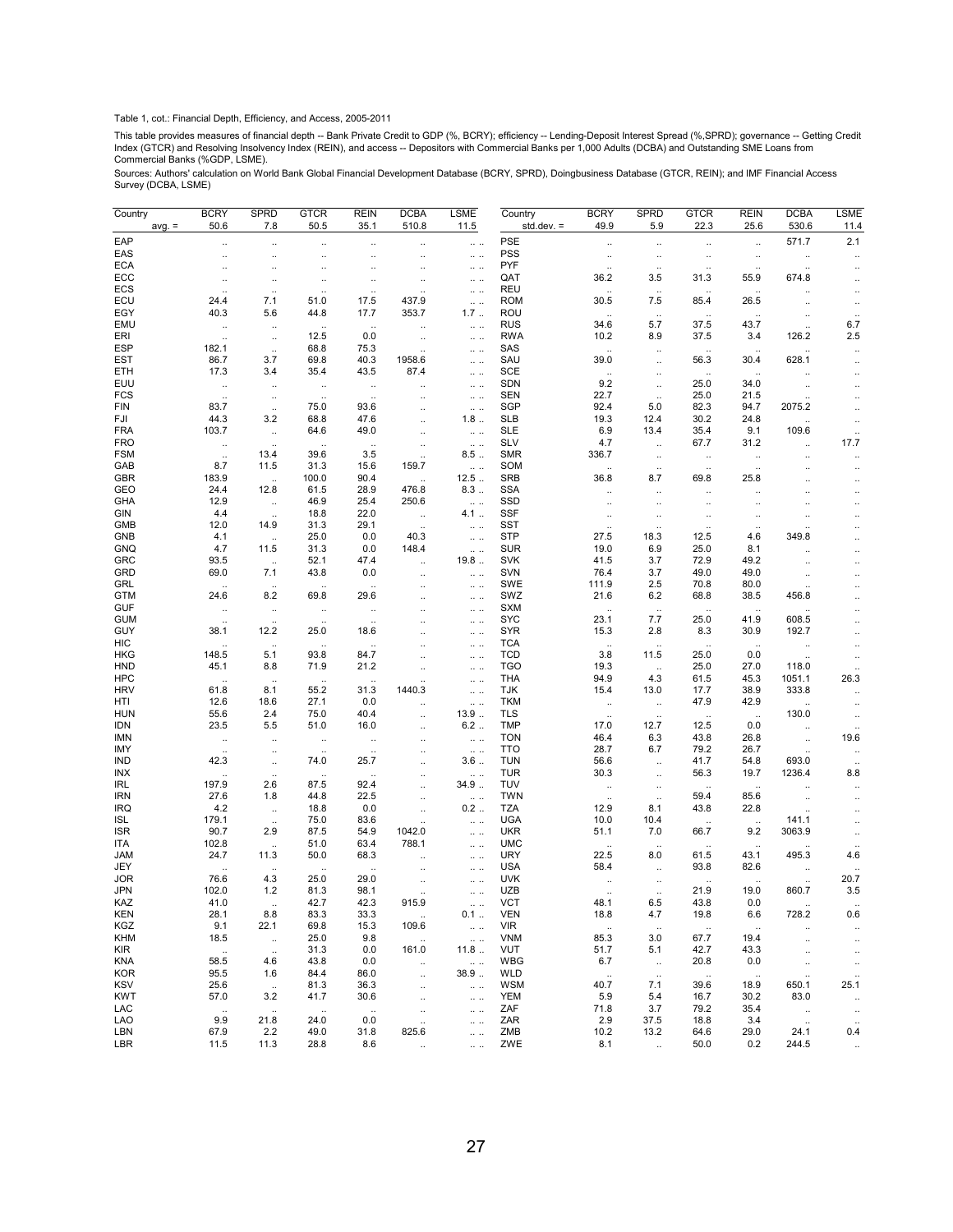Table 2: Correlation between Quality of Finance Measures, 2005-2011

This table provides correlations of financial depth -- Bank Private Credit to GDP (%, BCRY); efficiency -- Lending-Deposit Interest Spread (%, SPRD); governance -- Getting Credit Index (GTCR) and Resolving Insolvency Index (REIN), and access -- Depositors with Commercial Banks per 1,000 Adults (DCBA) and Outstanding SME Loans from Commercial Banks (%GDP, LSME).

Sources: Authors' calculation on World Bank Global Financial Development Database (BCRY, SPRD), Doingbusiness Database (GTCR, REIN); and IMF Financial Access Survey (DCBA, LSME)

Note: Highlighted cell signifies statistical significance at 1 percent level.

|                                                                          |                                                      |                  | East Asia and Pacific                   |                                                                         |                                                | Latin America & the Caribbean                        |                  |                   |                                                                               |        |  |  |
|--------------------------------------------------------------------------|------------------------------------------------------|------------------|-----------------------------------------|-------------------------------------------------------------------------|------------------------------------------------|------------------------------------------------------|------------------|-------------------|-------------------------------------------------------------------------------|--------|--|--|
|                                                                          | Lending-<br>Deposit<br>Interest<br>Spread<br>$(\% )$ | Getting<br>Index | Resolving<br>Credit Insolvency<br>Index | <b>Depositors</b><br>with<br>Commercial<br>Banks per<br>1,000<br>Adults | <b>Bank</b><br>Private<br>Credit to<br>GDP (%) | Lending-<br>Deposit<br>Interest<br>Spread<br>$(\% )$ | Getting<br>Index | Credit Insolvency | Depositors<br>with<br>Resolving Commercial<br>Banks per<br>Index 1,000 Adults |        |  |  |
| Lending-Deposit<br>Interest Spread (%)                                   | $-0.7$                                               |                  |                                         |                                                                         |                                                | 0.3                                                  | 1.0              |                   |                                                                               |        |  |  |
| <b>Getting Credit Index</b>                                              | 0.5                                                  | $-0.5$           |                                         |                                                                         |                                                | $-0.3$                                               | 0.1              | 1.0               |                                                                               |        |  |  |
| Resolving Insolvency<br>Index                                            | 0.9                                                  | $-0.5$           | 0.6                                     |                                                                         |                                                | $-0.3$                                               | $-0.4$           | 0.6               | 1.0                                                                           |        |  |  |
| Depositors with<br><b>Commercial Banks</b><br>per 1,000 Adults           | $-0.1$                                               | 0.5              | 0.6                                     | 0.4                                                                     |                                                | 0.3                                                  | $-0.4$           | $-0.4$            | 0.1                                                                           | 1.0    |  |  |
| SME Loans from<br><b>Commercial Banks</b><br>$(% )^{(1,0),(1,0)}$ (%GDP) | 0.7                                                  | $-0.1$           | $-0.6$                                  | 0.5                                                                     | $-0.6$                                         | 0.5                                                  | 0.0              | 0.4               | 0.0                                                                           | $-0.6$ |  |  |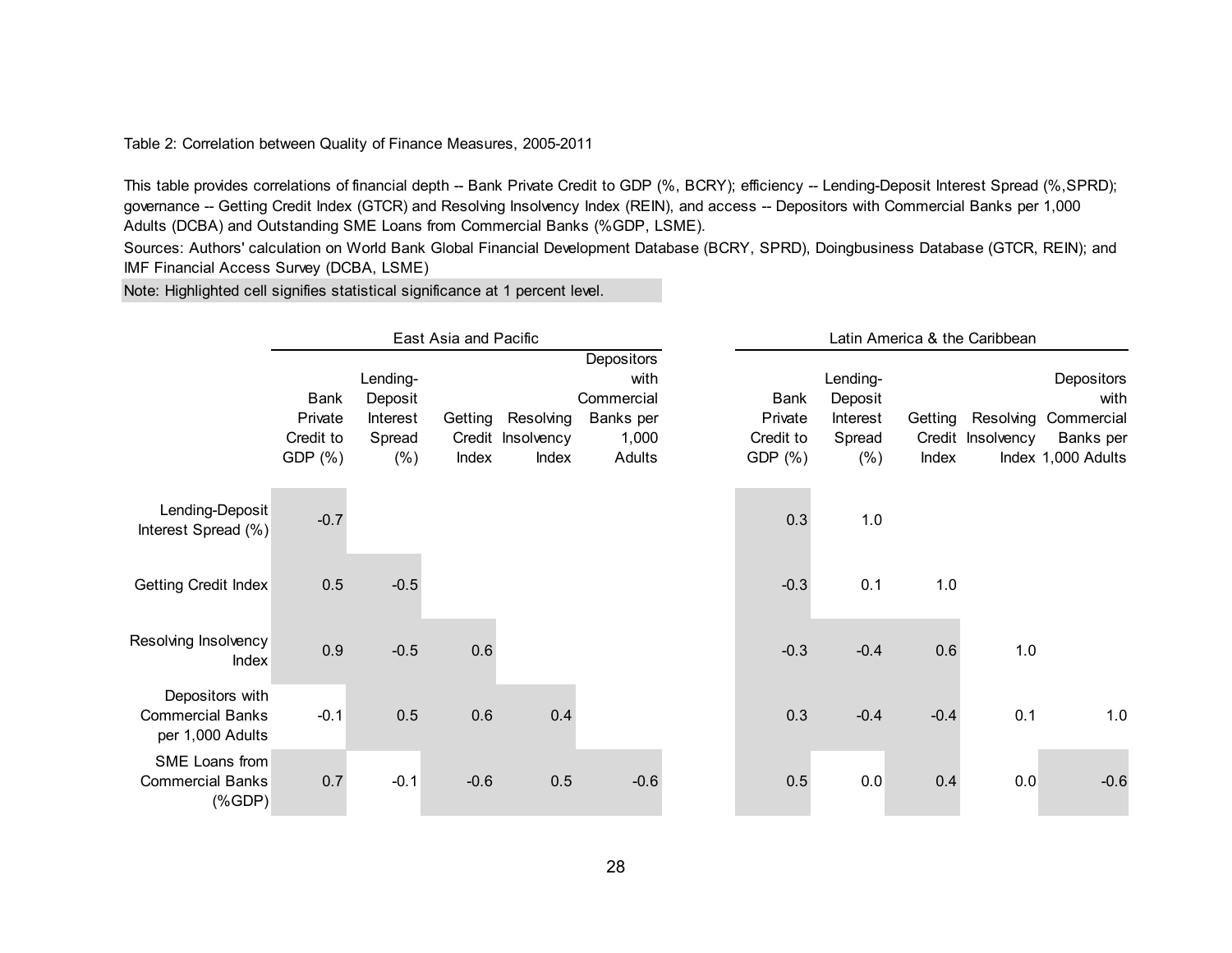#### Table 3: Baseline Estimation Results

This table reports OLS regression of sectoral output growth (%) on its lag, bank private credit to GDP (%) and lending-deposit interest spread (%). The sample is from 1996 to 2011, covering 41 economies, of which 11 are in East Asia and Pacific (CHN, HKG, IDN, IND, JPN, KOR, MYS, PHL, SGP, THA, TWN) and 9 are in Latin America & the Carribean (ARG, BOL, BRA, CHL, COL, CRI, MEX, PER, VEN). Standard errors are in parentheses; \*\*\* (\*\*, \*) denotes statistical significance at 1 (5, 10) percent level.

Sources: Authors' calculation on Groningen Growth and Development Centre (GGDC) 10-Sector Database and World Bank Global Financial Development Database (BCRY, SPRD).

| Dependent Variable: Sectoral Output Growth (%) |        | Lagged Sectoral Growth |                             | Bank Private Credit to GDP (%)       |         | Lending-Deposit Interest Spread (%) | R-sq. | observations |
|------------------------------------------------|--------|------------------------|-----------------------------|--------------------------------------|---------|-------------------------------------|-------|--------------|
|                                                | coeff. | (std. err.)            | coeff.                      | (std. err.)                          | coeff.  | (std. err.)                         |       |              |
|                                                |        |                        | Whole Sample (41 economies) |                                      |         |                                     |       |              |
| Agriculture                                    | $-.52$ | $(.03)***$             | . 19                        | $(.11)^*$                            | $-1.59$ | $(.60)$ ***                         | .44   | 454          |
| Mining                                         | $-.41$ | $(.06)$ ***            | $-.48$                      | $(.19)$ **                           | $-1.35$ | (1.04)                              | .11   | 452          |
| Manufacturing                                  | $-.50$ | $(.02)***$             | .03                         | (.10)                                | $-.53$  | (.51)                               | .47   | 455          |
| <b>Public Utilities</b>                        | $-.50$ | $(.03)***$             | .54                         | $(.12)***$                           | 2.31    | $(.62)***$                          | .41   | 456          |
| Construction                                   | $-.50$ | $(.02)***$             | $-.55$                      | $(.11)***$                           | $-.70$  | (.57)                               | .50   | 456          |
| Wholesale and Retail Trade                     | $-.52$ | $(.02)***$             | .08                         | (.10)                                | $-65$   | .54)                                | .51   | 454          |
| Transport, Storage, and Communication          | $-.47$ | $(.02)***$             | $-.11$                      | (.09)                                | .05     | (.49)                               | .45   | 454          |
| Finance, Insurance, and Real Estate            | $-.49$ | $(.03)***$             | $-.54$                      | $(.14)$ ***                          | .96     | (.72)                               | .34   | 459          |
| <b>Government Services</b>                     | $-.42$ | $(.03)***$             | $-.00$                      | (.13)                                | 2.11    | $(.68)***$                          | .34   | 343          |
| Community, Social and Personal Services        | $-56$  | $(.04)***$             | .78                         | $(.13)***$                           | $-1.01$ | .68)                                | .40   | 444          |
|                                                |        |                        |                             | East Asia and Pacific (11 economies) |         |                                     |       |              |
| Agriculture                                    | $-52$  | $(.05)***$             | $-.09$                      | (.16)                                | $-8.62$ | $(4.96)^*$                          | .49   | 141          |
|                                                |        |                        |                             | .                                    |         | _____ <b>__</b> _____               |       |              |

| $\sim$<br>.                                    |        | .            |            |                    |          | .            |     |     |  |
|------------------------------------------------|--------|--------------|------------|--------------------|----------|--------------|-----|-----|--|
| Mining                                         | $-46$  | $(0.10)$ *** | $-.34$     | .32                | $-5.30$  | (10.02)      | .14 | 137 |  |
| Manufacturing                                  | $-52$  | $(.04)***$   | $-.46$     | $(.15)$ ***        | $-4.46$  | (4.67)       | .52 | 139 |  |
| <b>Public Utilities</b>                        | $-.51$ | $(.04)***$   | .01        | (.15)              | 6.06     | (4.71)       | .49 | 140 |  |
| Construction                                   | $-50$  | $(.04)***$   | $-.56$     | $(.15)$ ***        | $-14.20$ | $(4.76)$ *** | .53 | 139 |  |
| Wholesale and Retail Trade                     | $-.48$ | $(.05)***$   | .64        | $(.17)***$         | 10.31    | $(5.13)$ **  | .52 | 139 |  |
| Transport, Storage, and Communication          | $-.52$ | $(.04)***$   | דר<br>ا ے. | $.16$ <sup>*</sup> | 2.00     | (4.94)       | .53 | 138 |  |
| Finance, Insurance, and Real Estate            | $-.43$ | $(.05)***$   | $-.18$     | (.19)              | 18.83    | $(5.86)$ *** | .38 | 140 |  |
| <b>Government Services</b>                     | $-.45$ | $(.07)$ ***  | $-.54$     | $(28)^*$           | $-28.88$ | $(9.51)$ *** | .37 | 92  |  |
| <b>Community, Social and Personal Services</b> | $-.52$ | $(.06)***$   |            | $(22)***$          | 8.58     | (6.72)       | .37 | 140 |  |

| Latin America & the Caribbean (9 economies) |  |         |            |  |         |                     |  |                  |            |  |                  |     |
|---------------------------------------------|--|---------|------------|--|---------|---------------------|--|------------------|------------|--|------------------|-----|
| Agriculture                                 |  | $-.44$  | $(.06)***$ |  | 1.28    | $.65$ <sup>*</sup>  |  | $-2.51$          | $(.67)***$ |  | 42               | 111 |
| Mining                                      |  | $-.62$  | $(.08)***$ |  | $-2.47$ | $(.82)***$          |  | .18              | .83)       |  | .37              | 112 |
| Manufacturing                               |  | $-.42$  | $(.05)***$ |  | $-.59$  | (.61)               |  | $-.77$           | (.63)      |  | .42 <sup>7</sup> | 113 |
| <b>Public Utilities</b>                     |  | $-.47$  | $(.07)***$ |  | .16     | (.76)               |  | 2.78             | $(.78)***$ |  | .40              | 114 |
| Construction                                |  | $-0.60$ | $(.05)***$ |  | $-1.90$ | $(.59)***$          |  | .85              | (.61)      |  | .61              | 114 |
| Wholesale and Retail Trade                  |  | $-.53$  | $(.05)***$ |  | $-1.31$ | $(0.60)$ **         |  | $-18$            | (.62)      |  | .55              | 112 |
| Transport, Storage, and Communication       |  | $-.49$  | $(.05)***$ |  | 1.45    | $(.57)$ **          |  | $-1.01$          | $.59)$ *   |  | .51              | 112 |
| Finance, Insurance, and Real Estate         |  | $-.54$  | $(.05)***$ |  | 1.56    | $(.66)$ **          |  | .30 <sub>2</sub> | (.69)      |  | .52              | 113 |
| <b>Government Services</b>                  |  | $-.43$  | $(.07)***$ |  | $-.23$  | (1.06)              |  | 2.65             | $(.78)***$ |  | 42               | 62  |
| Community, Social and Personal Services     |  | $-.57$  | $(.05)***$ |  | 1.40    | $.62$ <sup>**</sup> |  | $-2.06$          | $(.64)***$ |  | .53              | 114 |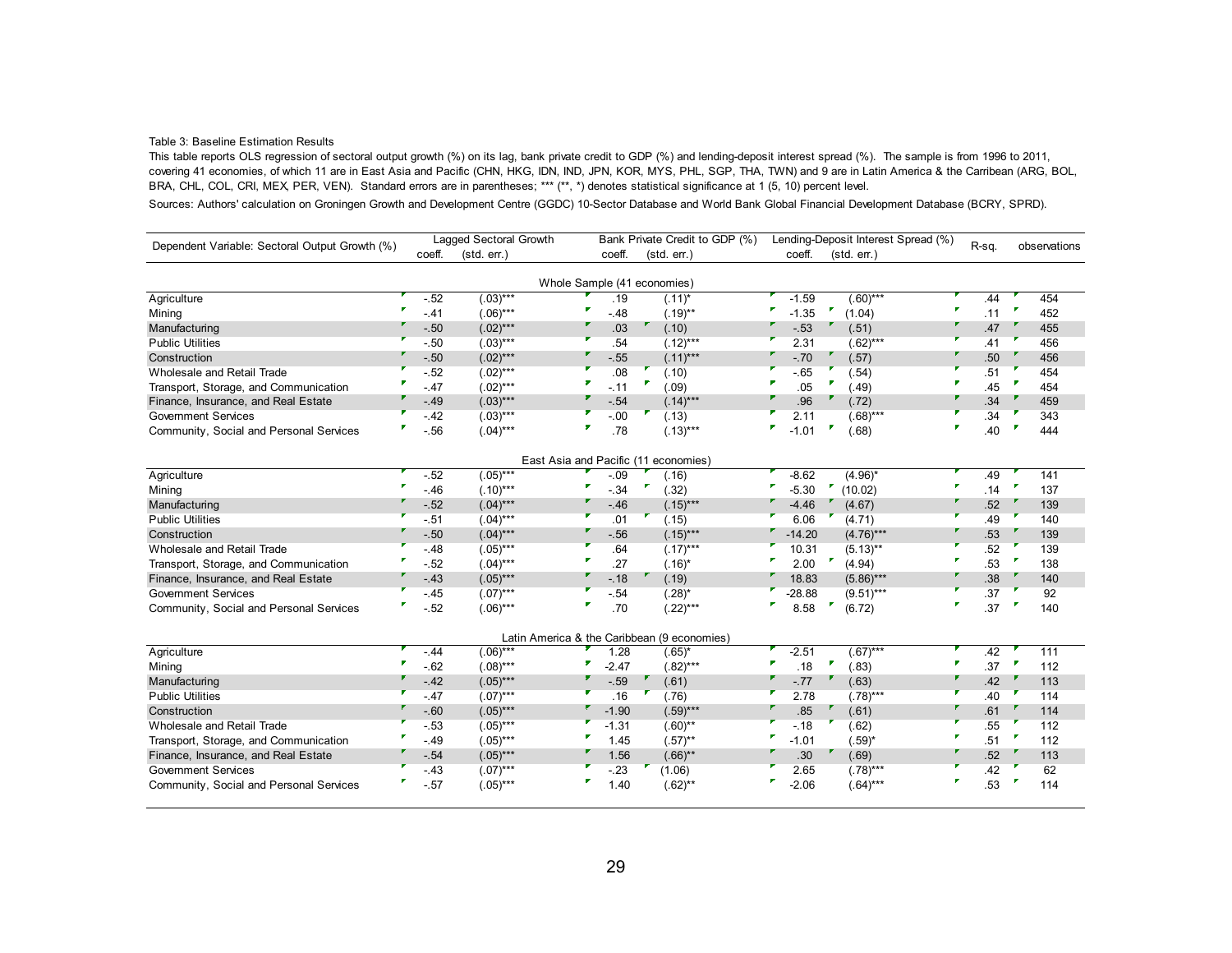Table 4: Alternative Specification - I

This table reports OLS regression of sectoral output growth (%) on its lagged term, lending-deposit interest spread, and bank private credit to GDP (%); including lagged term and squared term. The sample is from 1996 to 20 10) percent level.

Sources: Authors' calculation on Groningen Growth and Development Centre (GGDC) 10-Sector Database and World Bank Global Financial Development Database (BCRY, SPRD).

| Dependent Variable: Sectoral Output Growth (%) | <b>Lagged Sectoral Growth</b> |             | Lagged Bank Private Credit to GDP (%) |                       | Bank Private Credit to GDP (%) |                                             | [Bank Private Credit to GDP (%)] Squared Lending-Deposit Interest Spread (%) |             |          |             | R-sq. | observations |
|------------------------------------------------|-------------------------------|-------------|---------------------------------------|-----------------------|--------------------------------|---------------------------------------------|------------------------------------------------------------------------------|-------------|----------|-------------|-------|--------------|
|                                                | coeff.                        | (std. err.) | coeff                                 | (std. err.)           | coeff.                         | (std. err.)                                 | coeff.                                                                       | (std. err.) | coeff.   | (std. err.) |       |              |
|                                                |                               |             |                                       |                       |                                |                                             |                                                                              |             |          |             |       |              |
|                                                |                               |             |                                       |                       |                                | Whole Sample (41 economies)                 |                                                                              |             |          |             |       |              |
| Agriculture                                    | $-.51$                        | $(.03)***$  | $-1.46$                               | (2.19)                | 2.90                           | (2.22)                                      | $-.01$                                                                       | $(.00)$ *** | $-1.34$  | $(.60)$ **  | .45   | 454          |
| Mining                                         | $-.41$                        | $(.06)$ *** | $-1.17$                               | (2.95)                | $-16$                          | (3.03)                                      | .01                                                                          | P.<br>(.00) | $-1.52$  | (1.04)      | .11   | 451          |
| Manufacturing                                  | $-.50$                        | $(.02)$ *** | $-3.08$                               | (2.87)                | 3.39                           | (2.92)                                      | $-.00$                                                                       | (.00)       | $-.50$   | (.51)       | .47   | 455          |
| <b>Public Utilities</b>                        | $-.51$                        | $(.03)***$  | $-2.62$                               | (2.77)                | 3.82                           | (2.80)                                      | $-0.00$                                                                      | $(.00)^*$   | 2.43     | $(.62)***$  | .42   | 456          |
| Construction                                   | $-.51$                        | $(.02)$ *** | $-6.27$                               | $(3.67)^*$            | 4.34                           | (3.69)                                      | .01                                                                          | $(.00)$ *** | $-.90$   | (.56)       | .53   | 456          |
| Wholesale and Retail Trade                     | $-.52$                        | $(.02)***$  | $-1.72$                               | (1.59)                | 1.16                           | (1.59)                                      | .00                                                                          | $(.00)$ **  | $-.76$   | (.54)       | .51   | 453          |
| Transport, Storage, and Communication          | $-.47$                        | $(.02)***$  | $-0.37$                               | (1.07)                | .49                            | (1.12)                                      | $-0.00$                                                                      | P.<br>(.00) | .09      | (.49)       | .45   | 454          |
| Finance, Insurance, and Real Estate            | $-.49$                        | $(.03)$ *** | .11                                   | (4.20)                | $-1.79$                        | (4.21)                                      | .01                                                                          | $(.00)$ *** | .74      | (.72)       | .35   | 459          |
| <b>Government Services</b>                     | $-.42$                        | $(.03)***$  | $-2.54$                               | (1.80)                | 2.81                           | (1.85)                                      | $-.00$                                                                       | (.00)       | 2.12     | $(.68)***$  | .34   | 343          |
| Community, Social and Personal Services        | $-56$                         | $(.04)$ *** | $-2.98$                               | (3.93)                | 4.76                           | (3.96)                                      | $-.01$                                                                       | $(.00)$ *** | $-.81$   | (.68)       | .41   | 442          |
|                                                |                               |             |                                       |                       |                                |                                             |                                                                              |             |          |             |       |              |
|                                                |                               |             |                                       |                       |                                | East Asia and Pacific (11 economies)        |                                                                              |             |          |             |       |              |
| Agriculture                                    | $-.52$                        | $(.05)$ *** | $-60$                                 | (1.92)                | .24                            | (2.02)                                      | .00                                                                          | (.00)       | $-9.07$  | $(5.15)^*$  | .49   | 141          |
| Mining                                         | $-.45$                        | $(.10)$ *** | .32                                   | (3.03)                | $-56$                          | (3.28)                                      | $-.00$                                                                       | г<br>(.01)  | $-5.05$  | (10.42)     | .14   | 137          |
| Manufacturing                                  | $-.52$                        | $(.04)$ *** | $-3.86$                               | (3.09)                | 3.55                           | (3.24)                                      | $-.00$                                                                       | (.00)       | $-3.47$  | (4.87)      | .53   | 139          |
| <b>Public Utilities</b>                        | $-.50$                        | $(.04)***$  | $-3.99$                               | $(2.36)$ <sup>*</sup> | 4.46                           | $(2.45)$ *                                  | $-.00$                                                                       | (.00)       | 7.38     | (4.82)      | .51   | 140          |
| Construction                                   | $-.52$                        | $(.04)$ *** | $-4.64$                               | (3.68)                | 1.80                           | (3.74)                                      | .01                                                                          | $(.00)$ *** | $-19.15$ | $(4.56)***$ | .60   | 139          |
| Wholesale and Retail Trade                     | $-48$                         | $(.05)***$  | .23                                   | (2.44)                | .78                            | (2.44)                                      | $-0.00$                                                                      | (.00)       | 11.11    | $(5.31)$ ** | .52   | 139          |
| Transport, Storage, and Communication          | $-.53$                        | $(.04)$ *** | $-69$                                 | (1.51)                | 2.35                           | (1.65)                                      | $-.01$                                                                       | $(.00)$ **  | 4.41     | (4.98)      | .55   | 138          |
| Finance, Insurance, and Real Estate            | $-.43$                        | $(.05)***$  | $-1.05$                               | (3.96)                | 1.75                           | (4.00)                                      | $-0.00$                                                                      | (.00)       | 20.70    | $(6.03)***$ | .39   | 140          |
| <b>Government Services</b>                     | $-.46$                        | $(.07)$ *** | $-20.65$                              | (21.89)               | 18.17                          | (21.82)                                     | .01                                                                          | $(.00)$ **  | $-33.93$ | $(9.51)***$ | .41   | 92           |
| Community, Social and Personal Services        | $-.52$                        | $(.06)$ *** | $-8.28$                               | (5.13)                | 9.22                           | $(5.22)^*$                                  | $-.00$                                                                       | P.<br>(.00) | 9.28     | (6.90)      | .38   | 140          |
|                                                |                               |             |                                       |                       |                                |                                             |                                                                              |             |          |             |       |              |
|                                                |                               |             |                                       |                       |                                | Latin America & the Caribbean (9 economies) |                                                                              |             |          |             |       |              |
| Agriculture                                    | $-.46$                        | $(.06)$ *** | 4.29                                  | (10.10)               | $-6.41$                        | (10.95)                                     | .05                                                                          | (.04)       | $-2.22$  | $(.72)***$  | .43   | 111          |
| Mining                                         | $-0.60$                       | $(.08)$ *** | 15.84                                 | (13.89)               | $-26.60$                       | $(14.52)^*$                                 | .12                                                                          | $(.05)$ **  | .78      | (.86)       | .40   | 112          |
| Manufacturing                                  | $-.43$                        | $(.05)$ *** | $-3.92$                               | (9.09)                | 1.59                           | (9.47)                                      | .02                                                                          | (.04)       | $-.68$   | (.67)       | .42   | 113          |
| <b>Public Utilities</b>                        | $-.47$                        | $(.07)$ *** | $-30.72$                              | (19.30)               | 38.79                          | $(19.62)^*$                                 | $-.11$                                                                       | $(.05)$ **  | 2.21     | $(.80)***$  | .44   | 114          |
| Construction                                   | $-0.61$                       | $(.05)$ *** | 2.15                                  | (6.14)                | $-4.28$                        | (6.74)                                      | .00                                                                          | (.04)       | .85      | (.65)       | .61   | 114          |
| Wholesale and Retail Trade                     | $-.54$                        | $(.05)***$  | $-8.23$                               | (8.21)                | 3.40                           | (8.77)                                      | .05                                                                          | (.04)       | .11      | (.65)       | .56   | 112          |
| Transport, Storage, and Communication          | $-.48$                        | $(.05)***$  | 10.58                                 | $(5.26)$ **           | $-9.38$                        | (6.03)                                      | .00                                                                          | п<br>(.04)  | $-.90$   | (.61)       | .53   | 112          |
| Finance, Insurance, and Real Estate            | $-.55$                        | $(.05)$ *** | 7.30                                  | (8.83)                | $-6.36$                        | (8.68)                                      | .01                                                                          | г<br>(.04)  | .36      | (.73)       | .52   | 113          |
| <b>Government Services</b>                     | $-.43$                        | $(.07)$ *** | $-31.89$                              | (34.41)               | 28.90                          | (33.60)                                     | .04                                                                          | (.08)       | 2.90     | $(.85)***$  | .43   | 62           |
| Community, Social and Personal Services        | $-.58$                        | $(.05)***$  | $-8.34$                               | (7.77)                | 18.03                          | $(8.07)$ **                                 | $-.12$                                                                       | $(.04)***$  | $-2.75$  | $(.65)***$  | .58   | 112          |
|                                                |                               |             |                                       |                       |                                |                                             |                                                                              |             |          |             |       |              |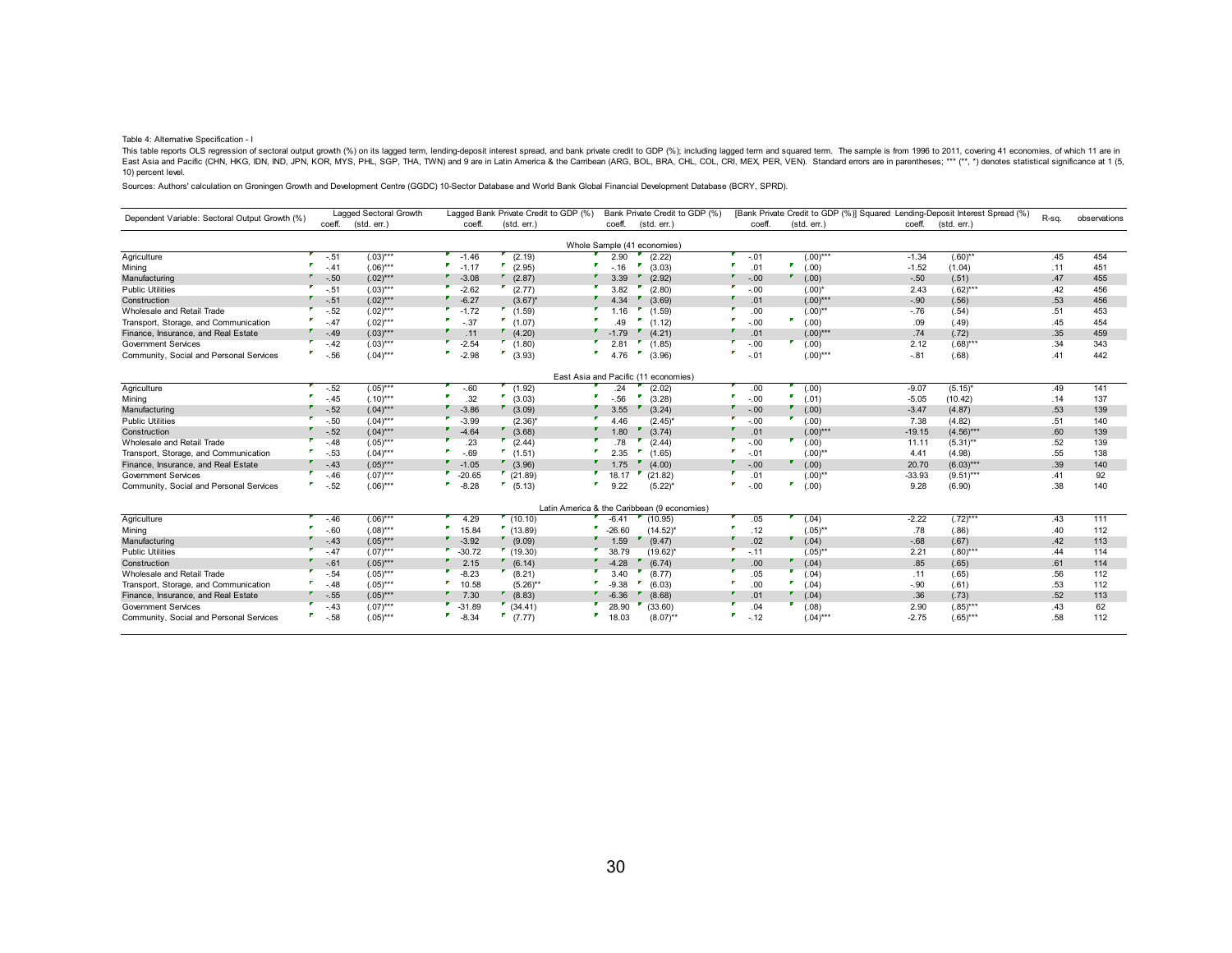Table 5: Financial Stability and Quality of Finance Measures, 1976-2012

This table provides for countries in estimation sample the correlations of financial depth -- Bank Private Credit to GDP (%, BCRY); efficiency -- Lending-Deposit Interest Spread (%, SPRD); and financial stability -- Average Inflation over the Past 5 Years above the OECD level (%, INFA), Inflation Volatility over the Past 5 Years above the OECD level (%, INFV), and Risk Premium on Lending (%, RPLN).

Sources: Authors' calculation on World Bank Global Financial Development Database (BCRY, SPRD) and World Devevelopment Indicators (INFA, INFV, RPLN).

Note: Highlighted cell signifies statistical significance at 1 percent level.

|                                                                                 |                                            | East Asia and Pacific       |                                                                                                                                                                                                |                                                                         | Latin America & the Caribbean<br>(ARG, BOL, BRA, CHL, COL, CRI, MEX, PER, VEN) |                                            |                             |                                                                                                                                      |                                                                        |  |  |
|---------------------------------------------------------------------------------|--------------------------------------------|-----------------------------|------------------------------------------------------------------------------------------------------------------------------------------------------------------------------------------------|-------------------------------------------------------------------------|--------------------------------------------------------------------------------|--------------------------------------------|-----------------------------|--------------------------------------------------------------------------------------------------------------------------------------|------------------------------------------------------------------------|--|--|
|                                                                                 | Bank<br>Private<br>Credit to<br>GDP $(\%)$ | Lending-<br>Deposit<br>(% ) | (CHN, HKG, IDN, IND, JPN, KOR, MYS, PHL, SGP, THA, TWN)<br>Average<br>Inflation<br>over the<br>Past 5<br>Years<br>Interest relative to relative to<br>Spread the OECD the OECD<br>level $(\%)$ | Inflation<br>Volatility<br>over the<br>Past 5<br>Years<br>level $(\% )$ |                                                                                | Bank<br>Private<br>Credit to<br>GDP $(\%)$ | Lending-<br>Deposit<br>(% ) | Average<br>Inflation<br>over the<br>Past 5<br>Years<br>Interest relative to relative to<br>Spread the OECD the OECD<br>level $(\% )$ | Inflation<br>Volatility<br>over the<br>Past 5<br>Years<br>level $(\%)$ |  |  |
| Lending-Deposit Interest<br>Spread (%)                                          | $-0.05$                                    |                             |                                                                                                                                                                                                |                                                                         |                                                                                | $-0.12$                                    |                             |                                                                                                                                      |                                                                        |  |  |
| Average Inflation over the<br>Past 5 Years relative to<br>the OECD level $(\%)$ | $-0.22$                                    | 0.12                        |                                                                                                                                                                                                |                                                                         |                                                                                | 0.07                                       | 0.20                        |                                                                                                                                      |                                                                        |  |  |
| Inflation Volatility over the<br>Past 5 Years relative to<br>the OECD level (%) | $-0.13$                                    | 0.17                        | 0.93                                                                                                                                                                                           |                                                                         |                                                                                | $-0.01$                                    | 0.23                        | 0.90                                                                                                                                 |                                                                        |  |  |
| Risk Premium on Lending<br>$(\%)$                                               | 0.25                                       | $-0.04$                     | $-0.41$                                                                                                                                                                                        | $-0.21$                                                                 |                                                                                | 0.50                                       | 0.99                        | 0.50                                                                                                                                 | 0.52                                                                   |  |  |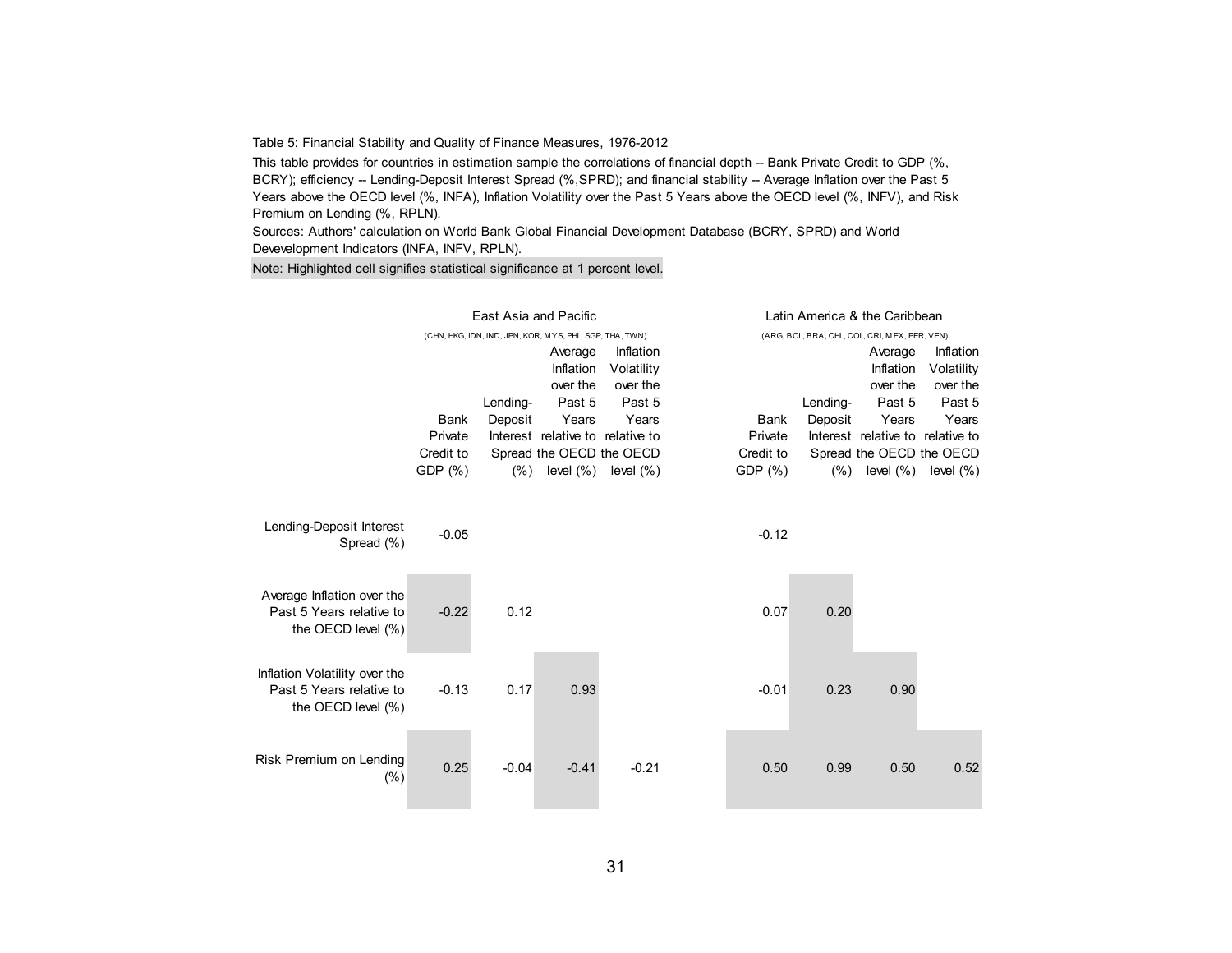#### Table 6: Alternative Specification - II

This table reports OLS regression of sectoral output growth (%) on its lagged term, lending-deposit interest spread, and bank private credit to financial&business services; including lagged term and squared term. The sampl 1996 to 2011, covering 41 economies, of which 11 are in East Asia and Pacific (CHN, HKG, IDN, IND, JPN, KOR, MYS, PHL, SGP, THA, TWN) and 9 are in Latin America & the Carribean (ARG, BOL, BRA, CHL, COL, CRI, MEX, PER, VEN). Standard errors are in parentheses; \*\*\* (\*\*, \*) denotes statistical significance at 1 (5, 10) percent level.

Sources: Authors' calculation on Groningen Growth and Development Centre (GGDC) 10-Sector Database and World Bank Global Financial Development Database (BCRY, FSER, SPRD).

| Dependent Variable: Sectoral Output Growth (%) | <b>Lagged Sectoral Growth</b> |             |         | Lagged Bank Private Credit to Finance&Business Services | Lagged [Bank Private Credit to Finance&Business Services] Squared |             |              | Lending-Deposit Interest Spread (%) |       | observations |
|------------------------------------------------|-------------------------------|-------------|---------|---------------------------------------------------------|-------------------------------------------------------------------|-------------|--------------|-------------------------------------|-------|--------------|
|                                                | coeff.                        | (std. err.) | coeff.  | (std. err.)                                             | coeff.                                                            | (std. err.) | coeff.       | (std. err.)                         | R-sq. |              |
|                                                |                               |             |         |                                                         |                                                                   |             |              |                                     |       |              |
|                                                |                               |             |         | Whole Sample (41 economies)                             |                                                                   |             |              |                                     |       |              |
| Agriculture                                    | $-.51$                        | $(.03)***$  | 1.08    | $(.21)***$                                              | $-.04$                                                            | $(.01)***$  | $-1.26$      | $(.60)$ **                          | .47   | 449          |
| Mining                                         | $-.40$                        | $(.06)***$  | $-.72$  | $(.38)^*$                                               | .03                                                               | $(.01)$ **  | $-68$        | г<br>(1.07)                         | .11   | 446          |
| Manufacturing                                  | $-.50$                        | $(.02)***$  | .00.    | (.19)                                                   | .00                                                               | (.01)       | $-.49$       | (.53)                               | .47   | 450          |
| <b>Public Utilities</b>                        | $-.51$                        | $(.03)***$  | .75     | $(.23)***$                                              | $-.02$                                                            | $(.01)$ **  | 2.31         | $(.64)***$                          | .41   | 451          |
| Construction                                   | $-.50$                        | $(.02)***$  | $-1.25$ | $(.20)$ ***                                             | .03                                                               | $(.01)***$  | $-1.26$      | $(.57)$ **                          | .52   | 452          |
| Wholesale and Retail Trade                     | $-.52$                        | $(.02)***$  | $-.21$  | (.20)                                                   | .01                                                               | (.01)       | $-.98$       | $(.55)^*$                           | .50   | 450          |
| Transport, Storage, and Communication          | $-.46$                        | $(.02)***$  | $-13$   | ×<br>(.18)                                              | .00                                                               | г<br>(.01)  | $-13$        | (.50)                               | .45   | 450          |
| Finance, Insurance, and Real Estate            | $-.48$                        | $(.03)***$  | $-1.18$ | $(.27)***$                                              | .04                                                               | $(.01)***$  | 1.01         | (.74)                               | .34   | 454          |
| <b>Government Services</b>                     | $-.42$                        | $(.03)***$  | .03     | (.25)                                                   | $-.01$                                                            | (.01)       | 1.76         | $(.69)$ **                          | .34   | 343          |
| Community, Social and Personal Services        | $-.55$                        | $(.04)***$  | 1.30    | $(.25)***$                                              | $-.03$                                                            | $(.01)***$  | ×<br>$-0.83$ | -<br>(.70)                          | .40   | 437          |
|                                                |                               |             |         |                                                         |                                                                   |             |              |                                     |       |              |
|                                                |                               |             |         | East Asia and Pacific (11 economies)                    |                                                                   |             |              |                                     |       |              |
| Agriculture                                    | $-.52$                        | $(.05)***$  | $-.08$  | (.38)                                                   | $-.00$                                                            | (.01)       | $-10.16$     | $(5.08)$ **                         | .52   | 137          |
| Mining                                         | $-.44$                        | $(.10)$ *** | $-1.35$ | $(.77)$ <sup>*</sup>                                    | .05                                                               | $(.02)$ **  | $-1.24$      | (9.90)                              | .23   | 133          |
| Manufacturing                                  | $-.52$                        | $(.05)***$  | $-.40$  | (.40)                                                   | .01                                                               | (.01)       | $-3.88$      | (4.95)                              | .51   | 135          |
| <b>Public Utilities</b>                        | $-.52$                        | $(.04)***$  | .69     | $(.38)^*$                                               | $-.02$                                                            | $(.01)$ **  | 7.21         | (4.79)                              | .53   | 136          |
| Construction                                   | $-.51$                        | $(.04)***$  | $-2.02$ | $(.35)***$                                              | .05                                                               | $(.01)$ *** | $-19.77$     | $(4.60)$ ***                        | .59   | 136          |
| Wholesale and Retail Trade                     | $-.50$                        | $(.05)***$  | .88     | $(.42)$ **                                              | $-.02$                                                            | $(.01)^*$   | 11.22        | $(5.61)$ **                         | .49   | 134          |
| Transport, Storage, and Communication          | $-.53$                        | $(.04)***$  | .84     | $(.39)$ **                                              | $-0.02$                                                           | $(.01)^*$   | 3.57         | <b>P</b><br>(5.06)                  | .54   | 135          |
| Finance, Insurance, and Real Estate            | $-.43$                        | $(.05)***$  | $-.03$  | (.48)                                                   | .00                                                               | (.01)       | 20.48        | $(6.16)***$                         | .38   | 136          |
| <b>Government Services</b>                     | $-.48$                        | $(.07)***$  | $-2.16$ | $(.62)***$                                              | .05                                                               | $(.02)***$  | $-36.50$     | $(9.00)***$                         | .44   | 92           |
| Community, Social and Personal Services        | $-.50$                        | $(.06)***$  | 1.61    | $(.54)***$                                              | $-.04$                                                            | $(.01)***$  | π<br>9.52    | ×<br>(7.08)                         | .36   | 136          |
|                                                |                               |             |         |                                                         |                                                                   |             |              |                                     |       |              |
|                                                |                               |             |         | Latin America & the Caribbean (9 economies)             |                                                                   |             |              |                                     |       |              |
| Agriculture                                    | $-.46$                        | $(.06)$ *** | $-1.39$ | (1.67)                                                  | .16                                                               | (.13)       | $-2.05$      | $(.70)$ ***                         | .42   | 110          |
| Mining                                         | $-.59$                        | $(.08)***$  | $-6.88$ | $(1.94)***$                                             | .46                                                               | $(.16)***$  | .73          | P<br>(.83)                          | .41   | 111          |
| Manufacturing                                  | $-.43$                        | $(.05)***$  | $-.74$  | (1.52)                                                  | .02                                                               | (.12)       | $-76$        | (.65)                               | .42   | 112          |
| <b>Public Utilities</b>                        | $-.49$                        | $(.07)***$  | 4.31    | $(1.82)$ **                                             | $-.32$                                                            | $(.14)$ **  | 2.14         | $(.79)***$                          | .43   | 113          |
| Construction                                   | $-.60$                        | $(.05)***$  | $-.86$  | (1.45)                                                  | $-.03$                                                            | (.11)       | .75          | (.62)                               | .62   | 113          |
| Wholesale and Retail Trade                     | $-.54$                        | $(.05)***$  | $-2.77$ | $(1.45)^*$                                              | .15                                                               | (.12)       | .01          | (.62)                               | .57   | 112          |
| Transport, Storage, and Communication          | $-.47$                        | $(.05)***$  | .36     | ×<br>(1.36)                                             | .04                                                               | (.11)       | $-.92$       | (.59)                               | .50   | 111          |
| Finance, Insurance, and Real Estate            | $-.55$                        | $(.05)***$  | .15     | (1.67)                                                  | .06                                                               | (.13)       | .54          | (.71)                               | .52   | 112          |
| <b>Government Services</b>                     | $-.43$                        | $(.07)***$  | $-.60$  | (3.87)                                                  | .06                                                               | (.41)       | 2.63         | $(.84)***$                          | .42   | 62           |
| Community, Social and Personal Services        | $-.57$                        | $(.05)***$  | 5.26    | $(1.48)***$                                             | $-.35$                                                            | $(.12)***$  | $-2.53$      | $(.63)***$                          | .58   | 111          |
|                                                |                               |             |         |                                                         |                                                                   |             |              |                                     |       |              |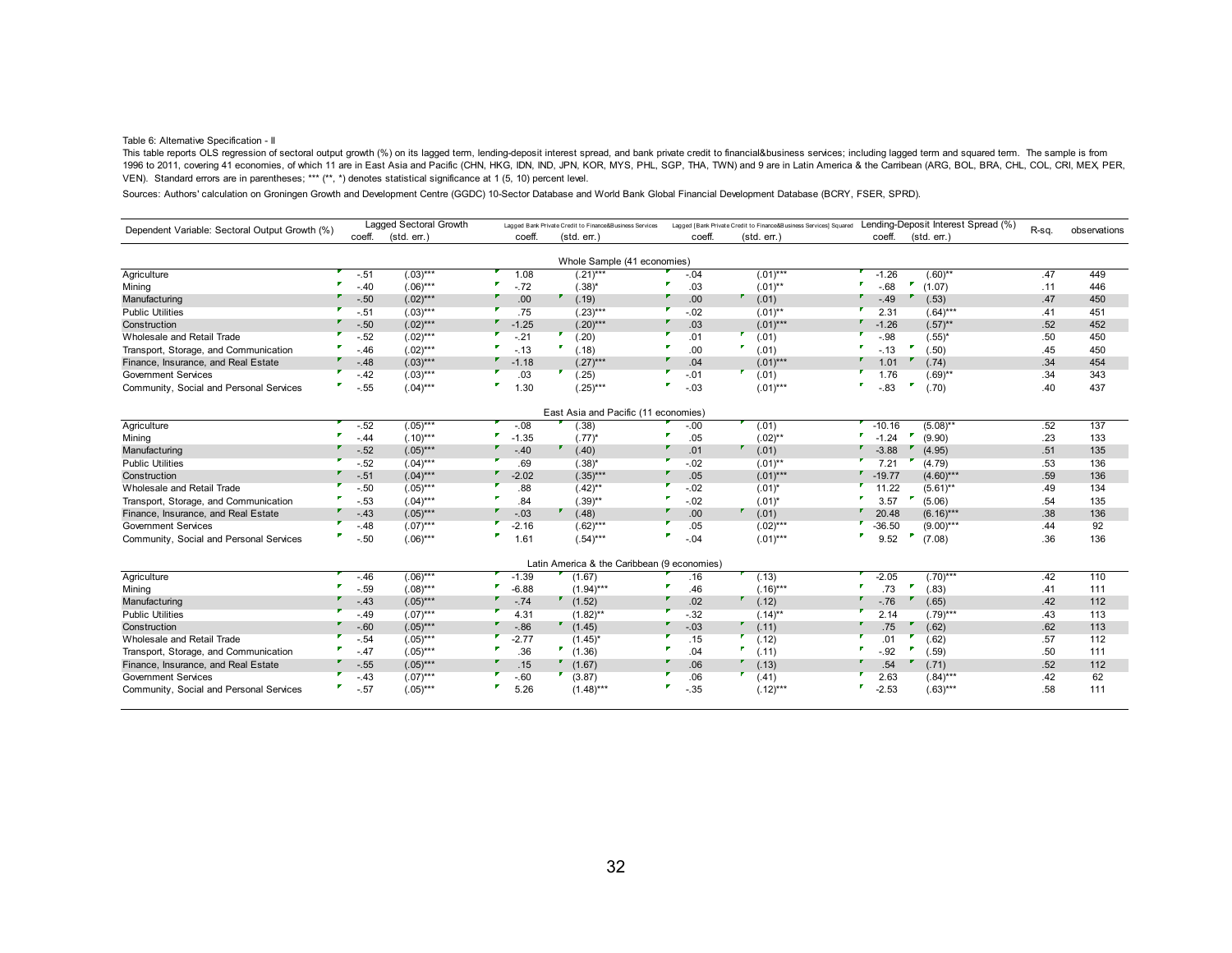#### Table 7: Alternative Specification - III

This table reports OLS regression of sectoral output growth (%) on its lagged term, lending-deposit interest spread, and bank private credit to financial&business services; including lagged term and squared term. The sampl 1996 to 2011, covering 41 economies, of which 11 are in East Asia and Pacific (CHN, HKG, IDN, IND, JPN, KOR, MYS, PHL, SGP, THA, TWN) and 9 are in Latin America & the Carribean (ARG, BOL, BRA, CHL, COL, CRI, MEX, PER, VEN). Standard errors are in parentheses; \*\*\* (\*\*, \*) denotes statistical significance at 1 (5, 10) percent level.

Sources: Authors' calculation on Groningen Growth and Development Centre (GGDC) 10-Sector Database and World Bank Global Financial Development Database (BCRY, FSER, SPRD).

| Dependent Variable: Sectoral Output Growth (%) | Lagged Sectoral Growth |             |          | Growth of Bank Private Credit to<br><b>Finance&amp;Business Services</b> |              | Lending-Deposit Interest Spread (%) |           | Interaction of [Grow th of Bank Private<br>Credit/Financial&Business Services] and<br><b>Interest Spread</b> | R-sa. | observations |
|------------------------------------------------|------------------------|-------------|----------|--------------------------------------------------------------------------|--------------|-------------------------------------|-----------|--------------------------------------------------------------------------------------------------------------|-------|--------------|
|                                                | coeff.                 | (std. err.) | coeff.   | (std. err.)                                                              | coeff.       | (std. err.)                         | coeff.    | (std. err.)                                                                                                  |       |              |
|                                                |                        |             |          |                                                                          |              |                                     |           |                                                                                                              |       |              |
|                                                |                        |             |          | Whole Sample (41 economies)                                              |              |                                     |           |                                                                                                              |       |              |
| Agriculture                                    | $-.52$                 | $(.03)***$  | $-31$    | (2.26)                                                                   | $-1.96$      | $(.55)***$                          | .20       | (.15)                                                                                                        | .44   | 449          |
| Mining                                         | $-.40$                 | $(.06)***$  | 3.41     | $(1.96)^*$                                                               | $-.44$       | F<br>(.97)                          | $-12$     | F<br>(.15)                                                                                                   | .10   | 445          |
| Manufacturing                                  | $-.50$                 | $(.02)***$  | 1.37     | (1.34)                                                                   | $-.58$       | (.48)                               | $-.09$    | (.10)                                                                                                        | .47   | 449          |
| <b>Public Utilities</b>                        | $-.51$                 | $(.03)***$  | $-.53$   | (1.01)                                                                   | 1.17         | $(.60)$ **                          | .04       | (.13)                                                                                                        | .38   | 451          |
| Construction                                   | $-.51$                 | $(.03)***$  | 2.35     | $(1.11)$ **                                                              | .43          | (.54)                               | $-.08$    | (.09)                                                                                                        | .48   | 451          |
| Wholesale and Retail Trade                     | $-.52$                 | $(.02)***$  | .96      | (.84)                                                                    | $-82$        | $(.50)^*$                           | .03       | (.08)                                                                                                        | .51   | 447          |
| Transport, Storage, and Communication          | $-.46$                 | $(.02)***$  | .38      | (.74)                                                                    | .33          | Р<br>(.46)                          | $-.10$    | (.09)                                                                                                        | .45   | 449          |
| Finance, Insurance, and Real Estate            | $-.49$                 | $(.04)***$  | 1.53     | (2.52)                                                                   | 2.16         | $(.69)***$                          | $-.10$    | (.17)                                                                                                        | .31   | 454          |
| <b>Government Services</b>                     | $-.42$                 | $(.03)***$  | 2.25     | (1.39)                                                                   | 2.07         | $(.63)***$                          | $-.07$    | (.12)                                                                                                        | .34   | 343          |
| Community, Social and Personal Services        | $-.56$                 | $(.04)***$  | $-2.03$  | $\blacksquare$ (1.73)                                                    | Е<br>$-2.70$ | $(.65)***$                          | ×<br>.31  | ×<br>(.20)                                                                                                   | .35   | 436          |
|                                                |                        |             |          |                                                                          |              |                                     |           |                                                                                                              |       |              |
|                                                |                        |             |          | East Asia and Pacific (11 economies)                                     |              |                                     |           |                                                                                                              |       |              |
| Agriculture                                    | $-.52$                 | $(.05)***$  | 5.69     | (7.25)                                                                   | $-7.12$      | (4.96)                              | $-1.45$   | (1.57)                                                                                                       | .50   | 137          |
| Mining                                         | $-.45$                 | $(.10)$ *** | 4.06     | (6.21)                                                                   | $-3.96$      | P<br>(10.01)                        | $-1.20$   | г<br>(1.30)                                                                                                  | .14   | 133          |
| Manufacturing                                  | $-.53$                 | $(.05)***$  | $-1.10$  | ×<br>(3.41)                                                              | $-2.07$      | (4.86)                              | .84       | (1.25)                                                                                                       | .50   | 134          |
| <b>Public Utilities</b>                        | $-.51$                 | $(.04)***$  | $-11.00$ | (9.55)                                                                   | 5.53         | (4.66)                              | 3.02      | (2.17)                                                                                                       | .51   | 136          |
| Construction                                   | $-.50$                 | $(.05)***$  | 4.90     | (7.87)                                                                   | $-10.16$     | $(4.93)$ **                         | $-.84$    | (2.25)                                                                                                       | .48   | 136          |
| Wholesale and Retail Trade                     | $-.50$                 | $(.05)***$  | $-2.92$  | (3.21)                                                                   | 6.79         | (5.34)                              | .92       | (.67)                                                                                                        | .47   | 134          |
| Transport, Storage, and Communication          | $-.52$                 | $(.04)***$  | $-1.87$  | (4.15)                                                                   | 1.18         | F<br>(4.99)                         | $-39$     | (.98)                                                                                                        | .53   | 135          |
| Finance, Insurance, and Real Estate            | $-.45$                 | $(.05)***$  | 6.61     | (11.78)                                                                  | 19.40        | $(5.83)***$                         | $-.46$    | (2.82)                                                                                                       | .39   | 136          |
| <b>Government Services</b>                     | $-.47$                 | $(.07)$ *** | $-11.32$ | (30.93)                                                                  | $-18.99$     | $(8.50)$ **                         | 3.25      | (7.36)                                                                                                       | .35   | 92           |
| Community, Social and Personal Services        | $-.49$                 | $(.06)***$  | $-0.06$  | ж.<br>(7.14)                                                             | п<br>4.14    | P.<br>(6.80)                        | ×<br>1.52 | v<br>(2.02)                                                                                                  | .34   | 136          |
|                                                |                        |             |          |                                                                          |              |                                     |           |                                                                                                              |       |              |
|                                                |                        |             |          | Latin America & the Caribbean (9 economies)                              |              |                                     |           |                                                                                                              |       |              |
| Agriculture                                    | $-45$                  | $(.06)$ *** | $-3.80$  | (3.92)                                                                   | $-2.20$      | $(.66)***$                          | .31       | (.25)                                                                                                        | .41   | 110          |
| Mining                                         | $-.60$                 | $(.08)***$  | $-5.50$  | (3.96)                                                                   | $-75$        | P.<br>(.85)                         | .03       | (.16)                                                                                                        | .34   | 110          |
| Manufacturing                                  | $-.43$                 | $(.05)***$  | .38      | 7<br>(3.02)                                                              | $-1.01$      | ₽<br>(.61)                          | $-0.00$   | (.20)                                                                                                        | .41   | 112          |
| <b>Public Utilities</b>                        | $-.47$                 | $(.07)***$  | 3.78     | (6.43)                                                                   | 2.89         | $(.75)***$                          | $-.14$    | (.24)                                                                                                        | .40   | 113          |
| Construction                                   | $-.61$                 | $(.05)***$  | 2.41     | ₩.<br>(2.56)                                                             | .22          | ₽<br>(.62)                          | $-.11$    | (.11)                                                                                                        | .58   | 112          |
| Wholesale and Retail Trade                     | $-.53$                 | $(.05)***$  | 2.64     | (4.06)                                                                   | $-63$        | (.60)                               | .00       | (.14)                                                                                                        | .54   | 111          |
| Transport, Storage, and Communication          | $-.46$                 | $(.05)***$  | $-23$    | ×<br>(2.24)                                                              | $-.47$       | (.58)                               | $-.14$    | (.20)                                                                                                        | .47   | 111          |
| Finance, Insurance, and Real Estate            | $-.55$                 | $(.06)***$  | 1.48     | (2.93)                                                                   | .96          | (.69)                               | $-.14$    | (.17)                                                                                                        | .49   | 112          |
| <b>Government Services</b>                     | $-.49$                 | $(.08)***$  | 6.82     | (6.73)                                                                   | 3.17         | $(.71)***$                          | .08       | (.19)                                                                                                        | .46   | 62           |
| Community, Social and Personal Services        | $-.57$                 | $(.05)***$  | $-2.99$  | (3.07)                                                                   | $-1.66$      | $(.61)***$                          | Б<br>52   | $(.27)^*$                                                                                                    | .54   | 111          |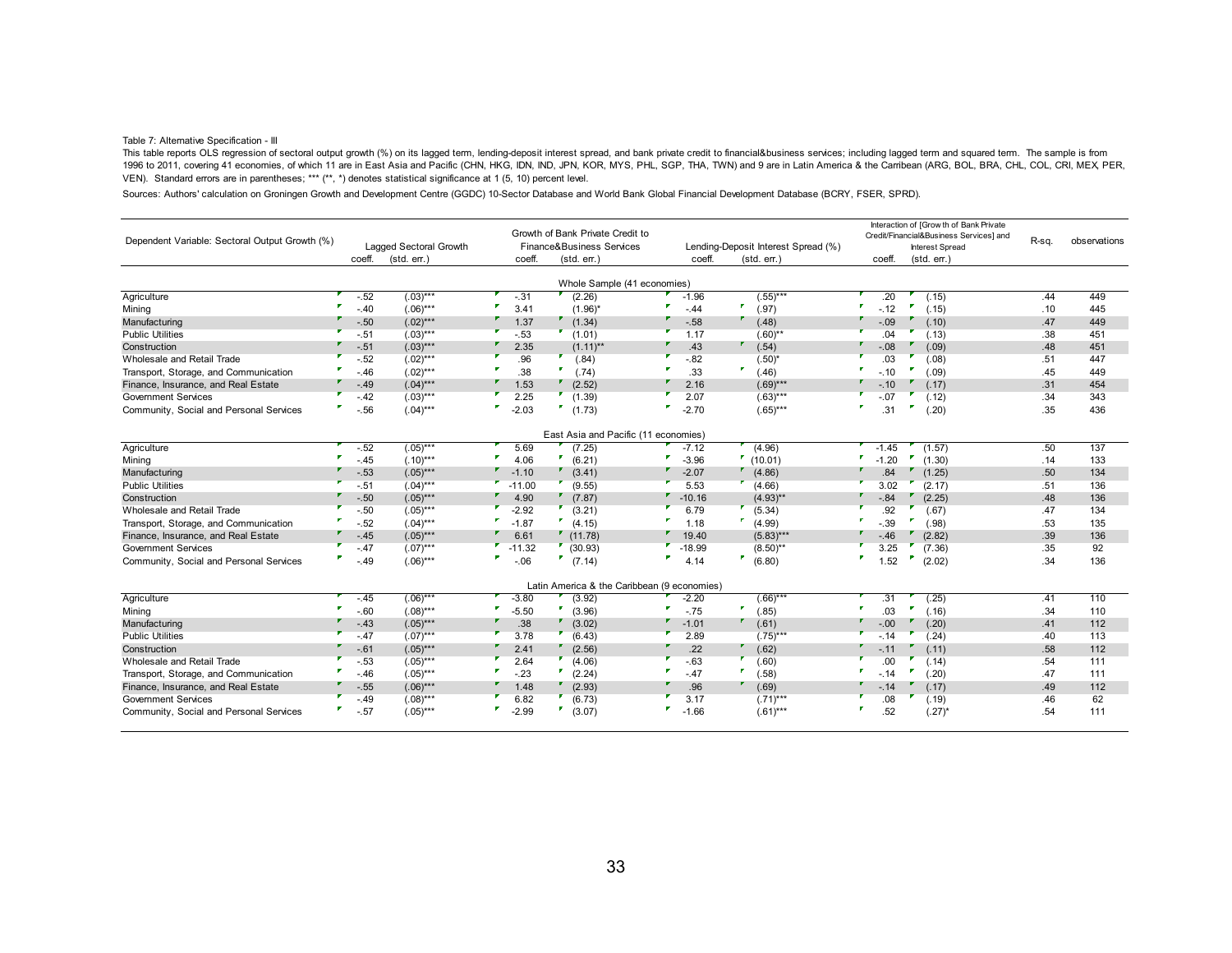Figure 1: Value-Added (constant 2005 prices) per Worker in 10 Sectors

This figure provides average value added per worker in East Asia and Pacific, and Latin America & the Caribbean, from 1995-2011.

Sources: Authors' calculation on 10-Sector Database.

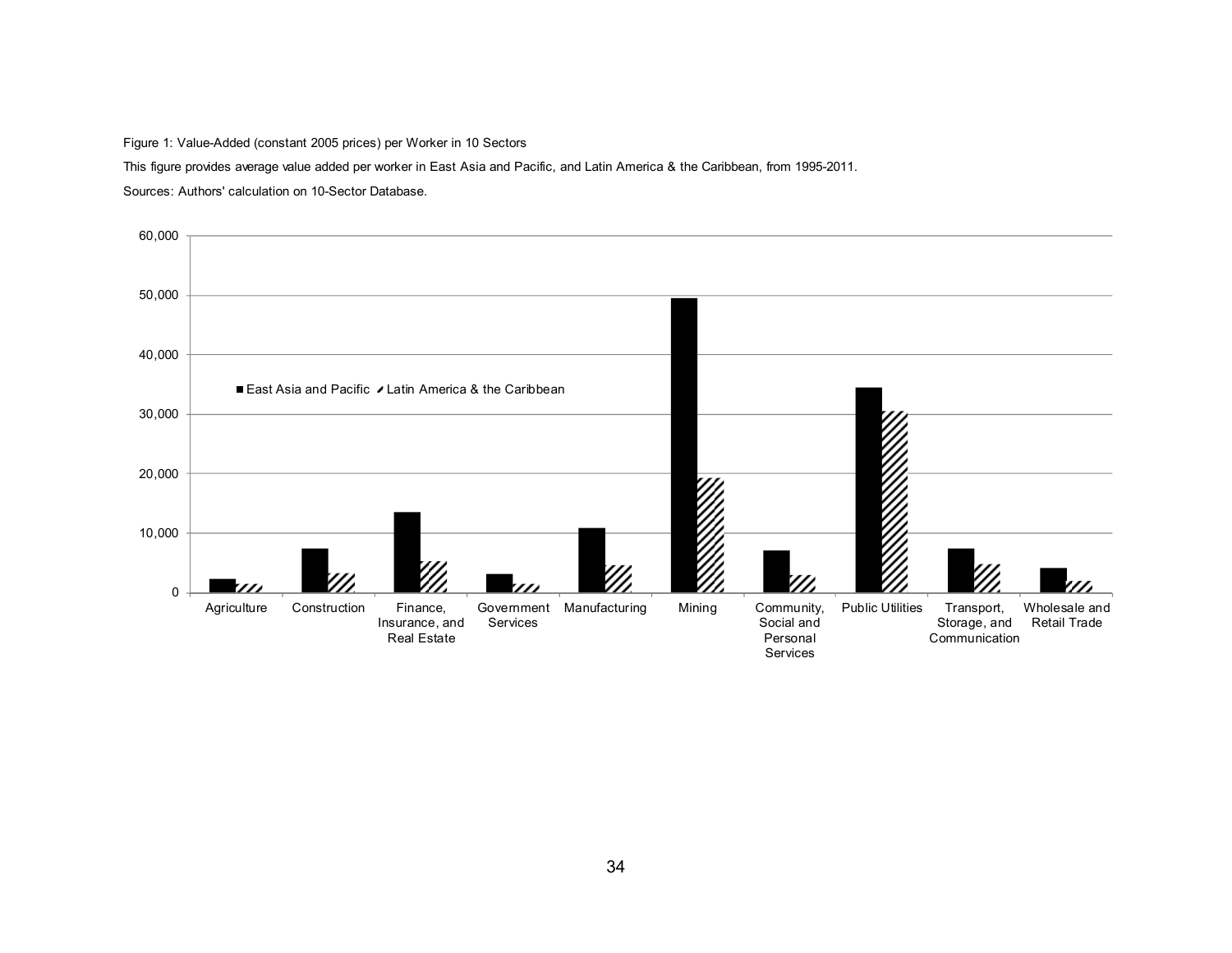Figure 2: Regional Differences in Quality of Finance, 2005-2011

This figure provides an average for each region measures of financial depth – Bank Private Credit to GDP (%, BCRY); efficiency – Lending-Deposit Interest Spread<br>(%,SPRD); governance -- Getting Credit Index (GTCR) and Reso (DCBA) and Outstanding SME Loans from Commercial Banks (%GDP, LSME).

Sources: Authors' calculation on World Bank Global Financial Development Database (BCRY, SPRD), Doingbusiness Database (GTCR, REIN); and IMF Financial Access Survey (DCBA, LSME)

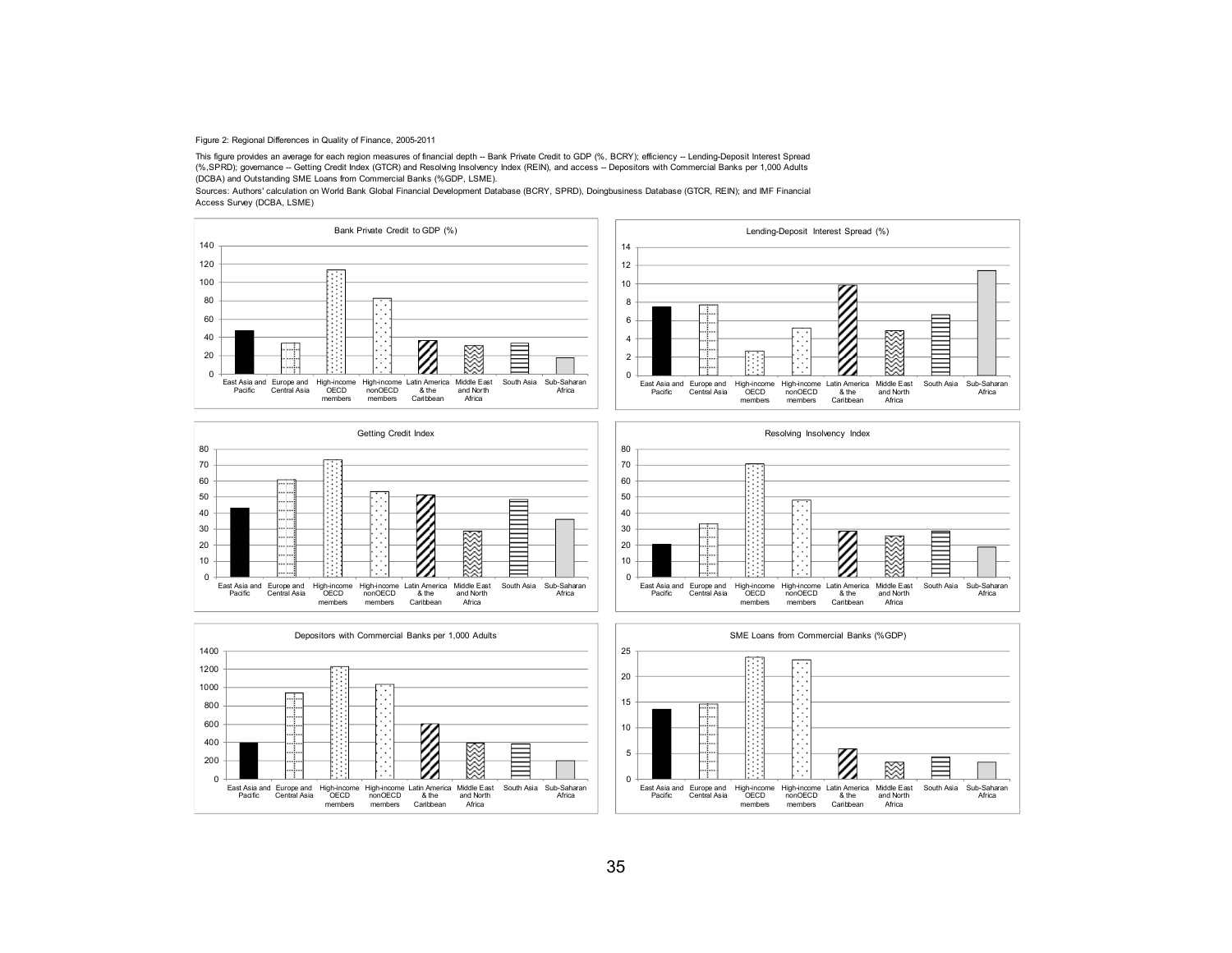Figure 3: Economic Significance on Sectoral Output Growth

This figure provides economic significance (annualized) based on estimation results of ten years of data (1996-2011) of Bank Private Credit to GDP (%, BCRY; including lagged, current, and squared terms) and Lending-Deposit Interest Spread (%,SPRD) on Sectoral Output Growth (%), based on estimation results. The economic significance is calculated as a product of coefficient estimate and sample standard deviation of variable.

Sources: Authors' calculation on Groningen Growth and Development Centre (GGDC) 10-Sector Database and World Bank Global Financial Development Database (BCRY, SPRD).